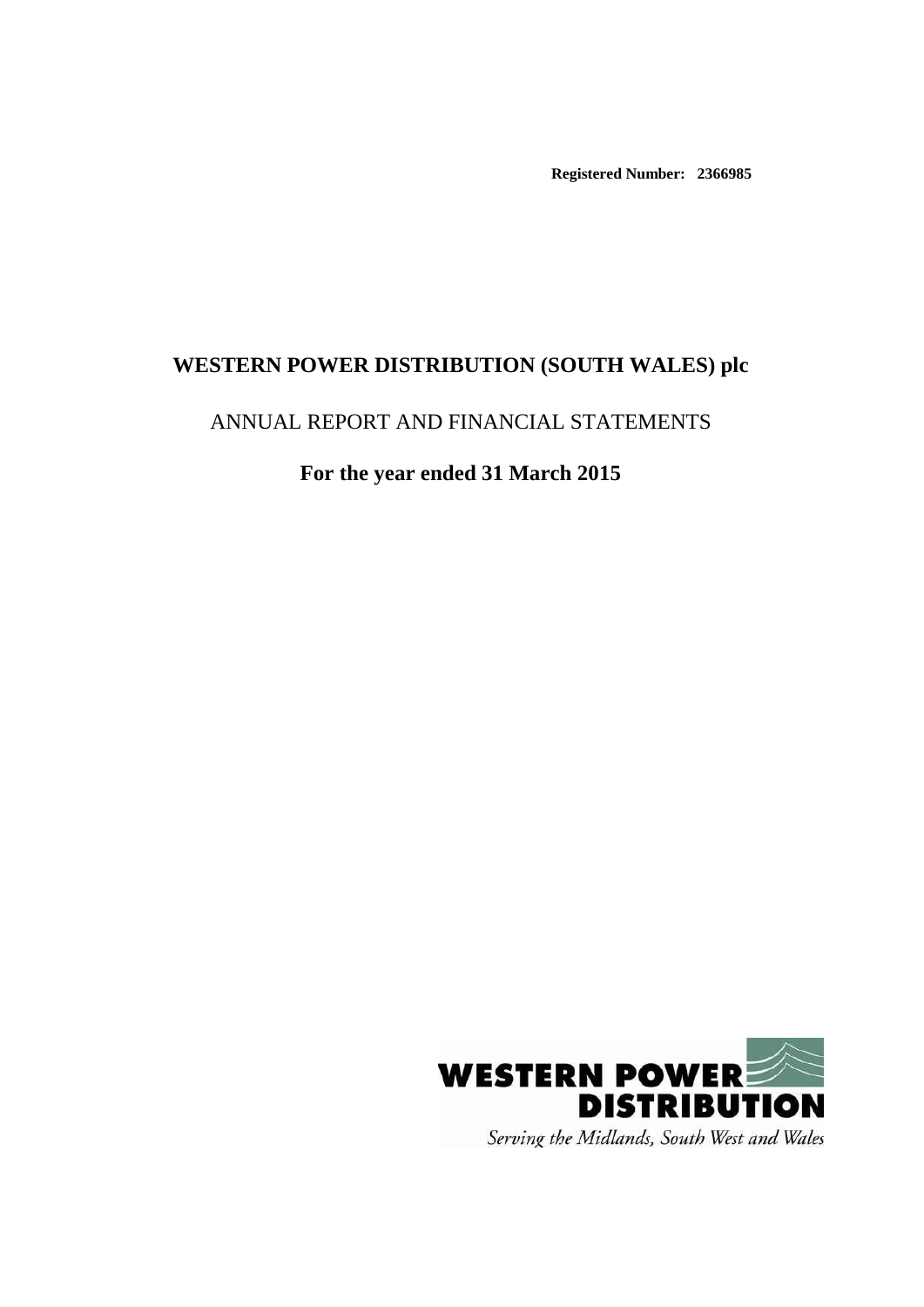# **Contents**

| <b>Strategic report</b>                                                                                                               | 1  |
|---------------------------------------------------------------------------------------------------------------------------------------|----|
| Directors' report                                                                                                                     | 23 |
| <b>Statement of directors' responsibilities</b>                                                                                       | 26 |
| Independent auditors' report to the members of<br><b>Western Power Distribution (South Wales) plc</b><br><b>Financial statements:</b> | 27 |
| Profit and loss account                                                                                                               | 29 |
| Statement of total recognised gains and losses                                                                                        | 30 |
| <b>Balance</b> sheet                                                                                                                  | 31 |
| Statement of cash flows                                                                                                               | 32 |
| Notes to the statement of cash flows                                                                                                  | 33 |
| Notes to the financial statements                                                                                                     | 35 |

Page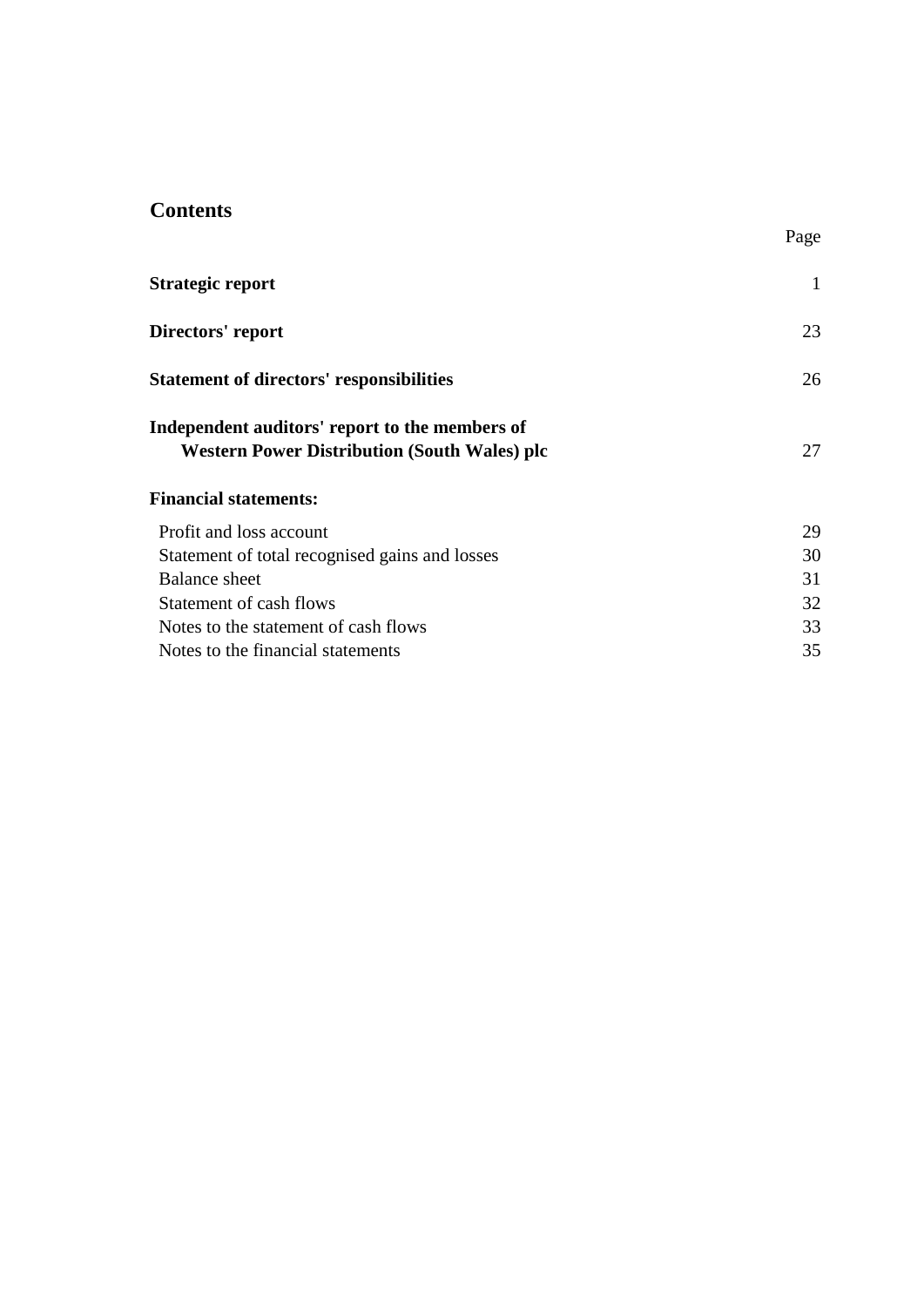### **Strategic report**

For the year ended 31 March 2015

The directors present their annual report and the audited financial statements of Western Power Distribution (South Wales) plc (the "Company" or "WPD South Wales"), company number 2366985, for the year ended 31 March 2015.

WPD South Wales is an integral part of a larger UK group. The structure of the group is such that the **financial statements of the Company must be read in conjunction with the group financial statements of** Western Power Distribution plc ("WPD plc") to gain a full understanding of the group results for the year **and the related cash flows, together with the financial position of the group as at 31 March 2015.**

#### **Business model**

#### *What we do*

WPD South Wales is an electricity Distribution Network Operator ("DNO") and distributes electricity to approximately 1.1 million end users over an area of 11,800 square kilometres in South Wales. What we do is simple and comprises 4 key tasks:

- we operate our network assets effectively to 'keep the lights on';
- we maintain our assets so that they are in a condition to remain reliable;
- we fix our assets if they get damaged or if they are faulty;
- we upgrade the existing networks or build new ones to provide additional electricity supplies or capacity to our customers.

The 1.1 million end users are registered with licensed electricity suppliers, who in turn pay WPD South Wales for distributing electricity across our network. Our charges are regulated and make up around 16% of a domestic customer's bill.

WPD South Wales' network comprises approximately 17,990 km of overhead lines, 17,508 km of underground cable and 39,957 transformers.

During 2014/15, the maximum demand recorded was 2,010 megawatts (2013/14: 1,996 megawatts).

### *Group structure*

WPD plc is the parent of a group ("WPD Group" or "WPD") whose principal activity is undertaken by WPD South Wales, Western Power Distribution (South West) plc ("WPD South West"), Western Power Distribution (East Midlands) plc ("WPD East Midlands") and Western Power Distribution (West Midlands) plc ("WPD West Midlands"). Where appropriate the four DNOs share engineering control and other systems.

In October 2014 a group reorganisation took place to bring all the operating companies within WPD under one new holding company, Western Power Distribution plc. Prior to this date WPD East Midlands and WPD West Midlands were part of the PPL WEM Holdings Limited group, and WPD South West and WPD South Wales were part of the PPL WW Holdings plc group.

### *Regulation*

WPD South Wales is a monopoly regulated by the Gas and Electricity Markets Authority (known as "Ofgem"). The operations are regulated under the distribution licence under which income is generated subject to a price cap regulatory framework that provides economic incentives to minimise operating, capital and financial costs.

The charges made for the use of the distribution network are regulated on the basis of the Retail Price Index ("RPI") plus/minus X formula where RPI is a measure of inflation and X is an efficiency factor established by the regulator following review. Until 31 March 2015, Ofgem set the distribution price control formula for five year periods.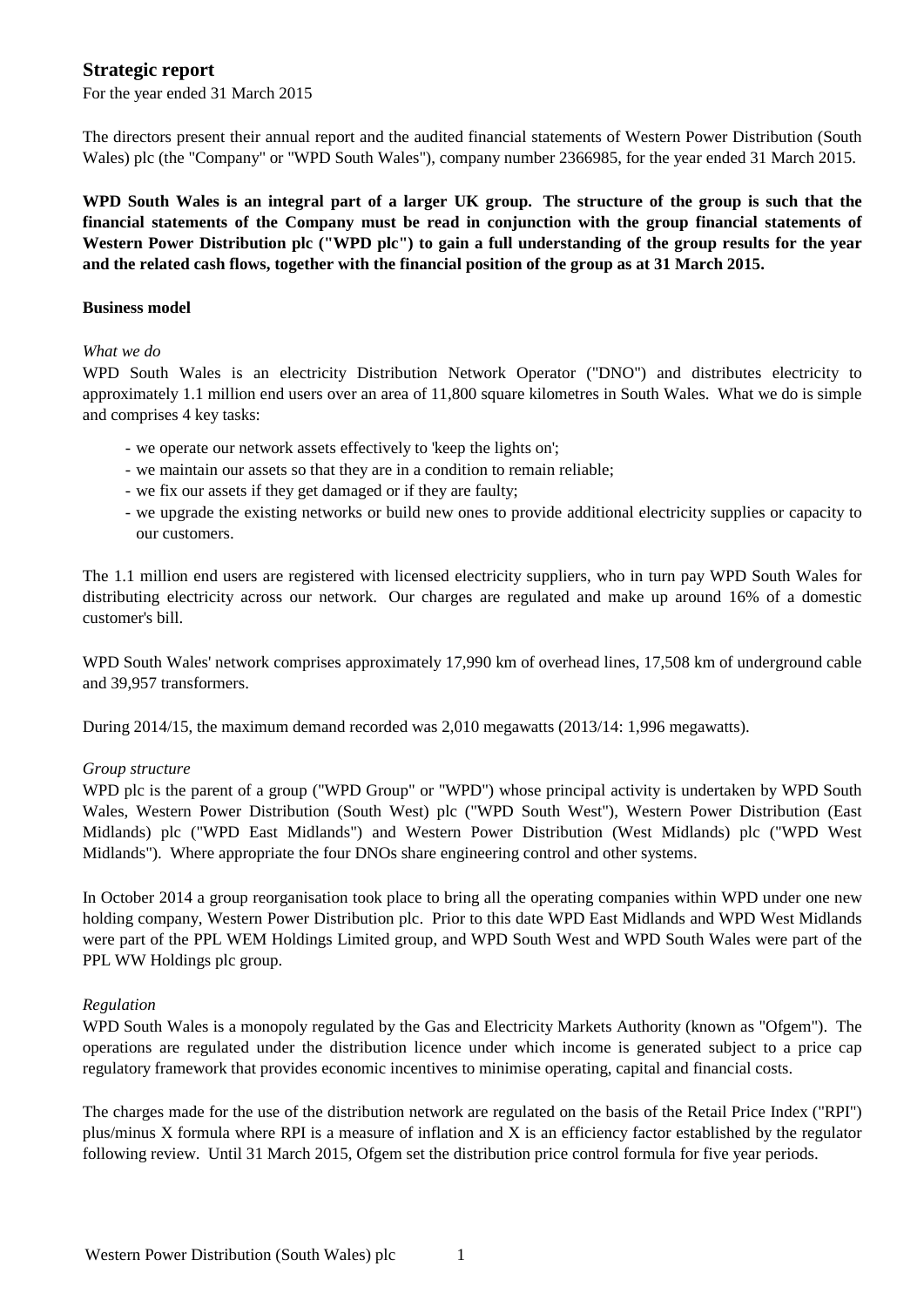For the year ended 31 March 2015

### **Business model (continued)**

### *Regulation (continued)*

The five year electricity distribution price control review just ended, which commenced on 1 April 2010 ("DPCR5"), broadly focused on environment, customer and networks, which fits closely with our own business strategy. WPD South Wales was allowed to increase its prices by an average 6.2% plus inflation in each of the five years of this period. In return for the revenue WPD South Wales has been allowed to earn, Ofgem introduced from 1 April 2010 new obligations in areas such as connection performance together with incentives to innovate and reduce both the number of interruptions that our customers suffer and the average length of interruptions.

Ofgem have introduced a new approach for sustainable network regulation, to be delivered by the "RIIO" model where Revenues=Incentives+Innovation+Outputs. WPD South Wales' next price review (known as RIIO-ED1) is effective from 1 April 2015 and will apply for eight years. Under the RIIO model there is a much greater emphasis on companies playing a full role in developing a more sustainable energy sector and delivering value for money network services for customers. A key feature of the RIIO model is that the setting of outputs that network companies are expected to deliver will be much more extensive with the outputs embedded within the overall business plan and act as a "contract" between the network companies and their customers.

In July 2013, WPD submitted an outputs based Business Plan for the ED1 period 2015-2023. In February 2014 and following a detailed assessment and consultation process, Ofgem announced that WPD's Business Plan had been accepted as "well justified" and could therefore "fast-track" all four WPD licensed areas, ahead of the other five licensed distributor groups. On 28 March 2014, Ofgem published WPD's modified licences which took effect 1 April 2015.

### **Business objectives**

WPD's business objectives are simple. They are:

- to minimise the safety risks associated with WPD's distribution network;
- to improve the reliability of electricity supplies and to make the distribution network more resilient;
- to reduce WPD's impact on the environment and to facilitate low carbon technology;
- to consistently deliver outstanding customer service;
- to meet the needs of vulnerable customers;
- to engage with our stakeholders;
- to be efficient, effective and innovative in everything we do;
- to make a return for the shareholder.

In summary the main objective of the business is to deliver frontier levels of performance at an efficient level of cost.

### **Long term strategy**

WPD's long term strategy is to deliver our business objectives through an efficient and scalable organisational structure that can evolve to accommodate the challenges of the future.

### *Efficient organisational structure*

The current flat organisational structure with locally based teams of in-sourced labour has been the foundation of WPD's success. It gives responsibility to front line staff to deliver work programmes and the absence of multiple layers of management minimises costs.

There are no plans to change this successful business model.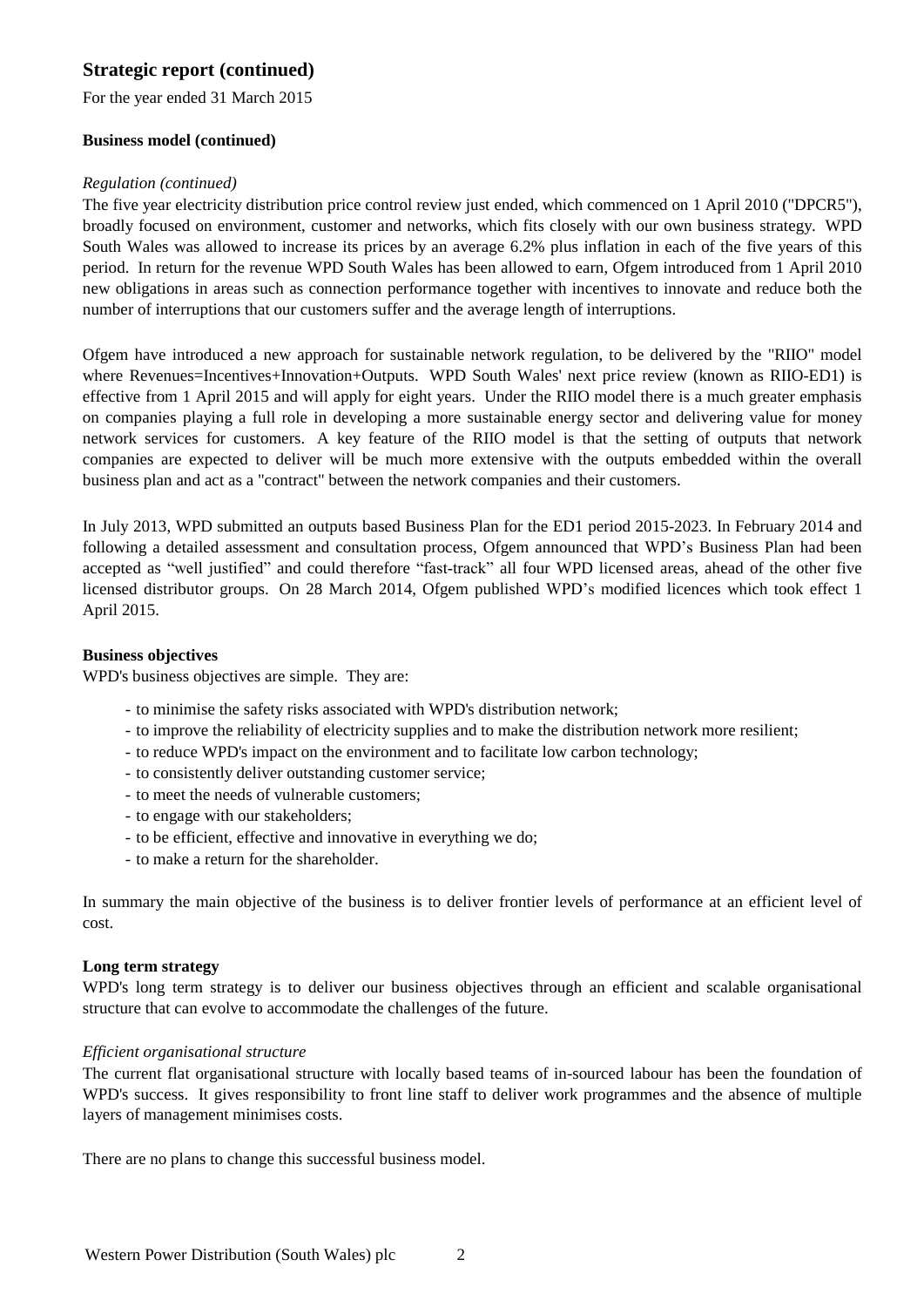For the year ended 31 March 2015

### **Long term strategy (continued)**

### *Efficient organisational structure (continued)*

One of the big advantages of the geographical team structure is scalability. More staff can be added to an individual team where increases in future work cluster together or additional teams can be created where there are more widespread increases in workload. These changes can be achieved quickly.

#### *Self-sufficiency*

WPD's resourcing strategy is to use in-sourced labour. This ensures that knowledge is retained, allows greater flexibility to redeploy staff where needed and builds a strong culture with staff motivated to deliver business objectives.

The development of in-house apprentice schemes, training facilities, technical knowledge, operational capability and bespoke systems increases the self-sufficiency. This allows the business to respond quickly to new requirements and obligations and have better control over succession planning.

#### *Investment in technology and innovation*

Developing better ways of doing things is encouraged throughout the business. Innovative ideas are captured, tested and rolled-out into the business on a regular basis.

Technology can provide benefits of improved performance or efficiency. The deployment of technologies is carried out in a way to ensure that compatibility is maintained. This applies equally to IT equipment, communications infrastructure and the roll out of new innovative network management techniques. This keeps costs low as fewer interfaces are required.

### *Understanding the long term needs of the network*

Network monitoring, independent information sources and modelling techniques are used to predict investment requirements into the long term.

Asset replacement forecasts show that in the future more investment will be required to replace an ageing cable population. Monitoring of fault rates and analysis of causes will enable targeted investment programmes to be established. An example of practice where this already exists is in the replacement of Consac cables that were installed in the 1970s but have since been found to have a greater than average fault rate.

The Department for Energy and Climate Change ("DECC") Low Carbon Technology forecasts suggest that there will be extensive requirements for network reinforcement growing exponentially into RIIO-ED2. Smart solutions are being trialled utilising innovation funding to develop lower cost ways of providing network capacity.

### *Doing more than the legal minimum*

As a minimum the activities carried out aim to comply with licence obligations and the Electricity Act. Where identified as being in line with our business objectives, additional activities will be carried out to provide better service or provide additional network capacity.

This approach ensures that our incremental investment above legal requirement is made to bring about clearly identified benefits to our customers, stakeholders and our business.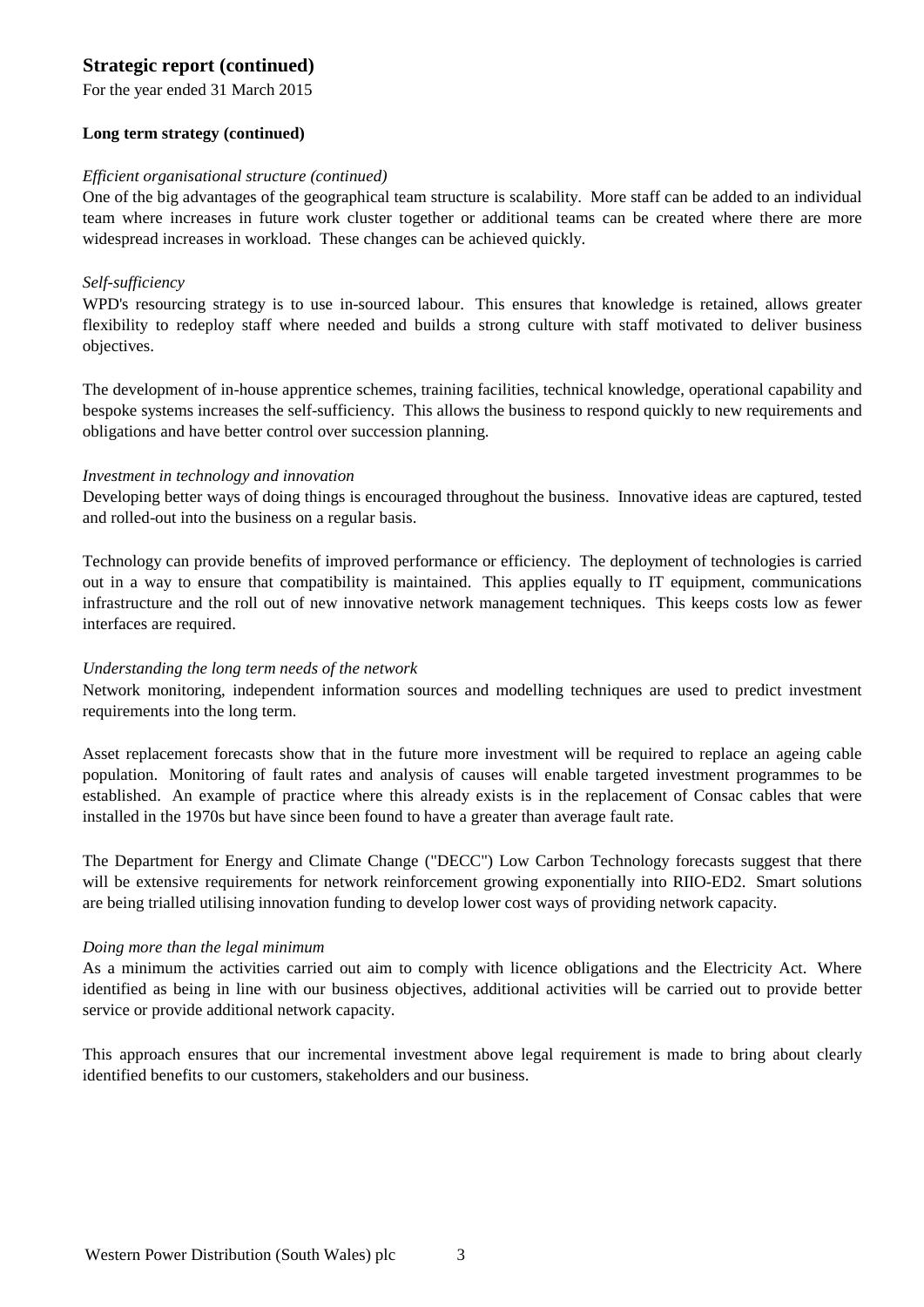For the year ended 31 March 2015

### **Long term strategy (continued)**

#### *Completing work programmes*

WPD does not delay work programmes. Whilst short term savings would provide a financial benefit under the regulatory efficiency incentive, such action is not commensurate with providing a longer term reliable network for customers. Unless objectives change, work programmes are completed.

#### *Adapting the network for climate change*

We engage with DECC and the industry to identify common climate change impacts and set about implementing changes to ensure that our networks remain reliable into the long term future.

We have used available projected climate data to assess risks resulting from three priority areas - increased lightning activity, flooding and the impact of temperature rise on overhead lines.

Lightning activity is predicted to increase across the whole WPD area. By the end of the RIIO-ED1 period we expect activity to increase by up to 11% in the South West and East Midlands areas. The effects are being mitigated by adding lightning protection devices to the network.

Site specific flood risk assessments are used to identify the most prudent flood prevention method to adopt to protect equipment. Mitigation measures include protection of individual items, protection of buildings, protection of the site as a whole or in extreme cases site relocation.

Predicted increases in ambient temperature not only mean that thermal expansion will affect overhead line clearances but also thermal loading limits will be reached more quickly. As a result, we have introduced new overhead design requirements to increase ground clearance and have prepared new conductor ratings for overhead lines.

### *Stakeholder engagement*

WPD regularly engage with stakeholders to ensure that our business objectives and strategy are in line with their needs and so that we can learn from our customers first hand. True improvements in customer service and business delivery come from understanding the areas where we can do better.

We use a range of engagement methods, including:

- stakeholder workshops;
- customer panel meetings;
- focus groups with domestic customers;
- 'willingness to pay stated preference' interviews with domestic and business customers;
- connections and distributed generation surgeries;
- distributed generation customer interviews.

Following stakeholder workshops we publish reports detailing all of the feedback received, as well as a WPD response outlining the conclusions we have reached and how this will impact on our plans.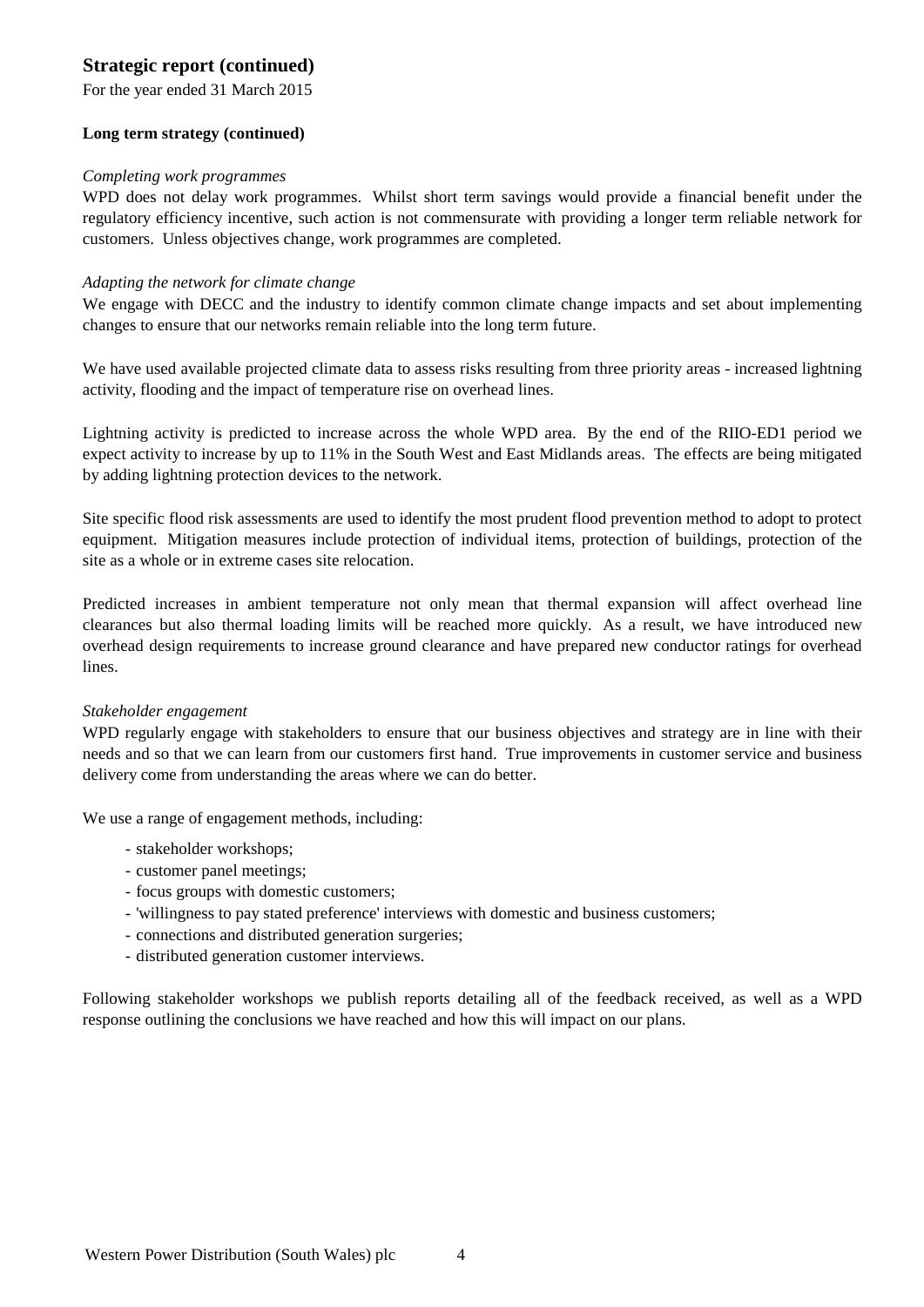For the year ended 31 March 2015

### **Business review**

The focus for the business during the year has been to continue to concentrate on the key five goals of safety, network reliability, customer service, environment and business efficiency.

| Key performance indicators ("KPIs")        |         |            |            |
|--------------------------------------------|---------|------------|------------|
|                                            | 2014/15 | 2013/14    | 2012/13    |
| <b>Non-Financial</b>                       |         |            |            |
| Safety:                                    |         |            |            |
| Lost time accidents                        | 2       | 1          | $\Omega$   |
| Non lost time accidents                    | 5       | 8          | 6          |
| Network reliability:                       |         |            |            |
| Customer minutes lost                      | 30.4    | 31.2       | 29.8       |
| Customer interruptions (per 100 customers) | 56.5    | 49.5       | 48.4       |
| <b>Financial</b>                           |         |            |            |
| Total expenditure*                         | £276.5m | £239.4 $m$ | £227.2 $m$ |
| Debt to Regulatory Asset Value ("RAV")     | 61.4%   | 59.2%      | 57.7%      |
| Interest cover                             | 5.1     | 5.4        | 4.7        |

\* Operating costs plus capital expenditure (not including customer contributions).

Each of the five key goals are discussed in more detail in the following sections.

### *Safety*

The safety of our staff, customers and members of the public continues to be a core value at the heart of all our business operations. Maintaining a practical and pragmatic safety culture from the "top down" remains an imperative. WPD staff continue to play an active role in many national committees and steering groups which concentrate on the future safety and training policies across the industry.

During 2014/15 the Safety Team continued to provide support to all areas of the business but with particular focus on the following areas of work:

- Review of existing managers' safety training records and delivery of an internal accredited Institute of Occupational Safety and Health 'Managing Safely' management training course to update their qualifications.
- Review of policy and procedures relating to site safety visits and the provision of assistance with the development of suitable skills training courses for supervisors who conduct site safety visits to improve the quality and consistency of their visits.
- Development of an audit programme for a sample of contractors who provide work for WPD and the establishment of a conference forum for them to encourage their sharing of best practice and promotion of safe methods of working.
- Provision of assistance to staff and the update of WPD directives associated with the introduction of iPad tablets for use to record on-site risk assessments.
- Introduction of a new WPD directive and the provision of suitable training resources to integrate the WPD procedures relating to carrying out work in confined spaces.
- Development of a behavioural safety training course programme for all staff for implementation during 2015.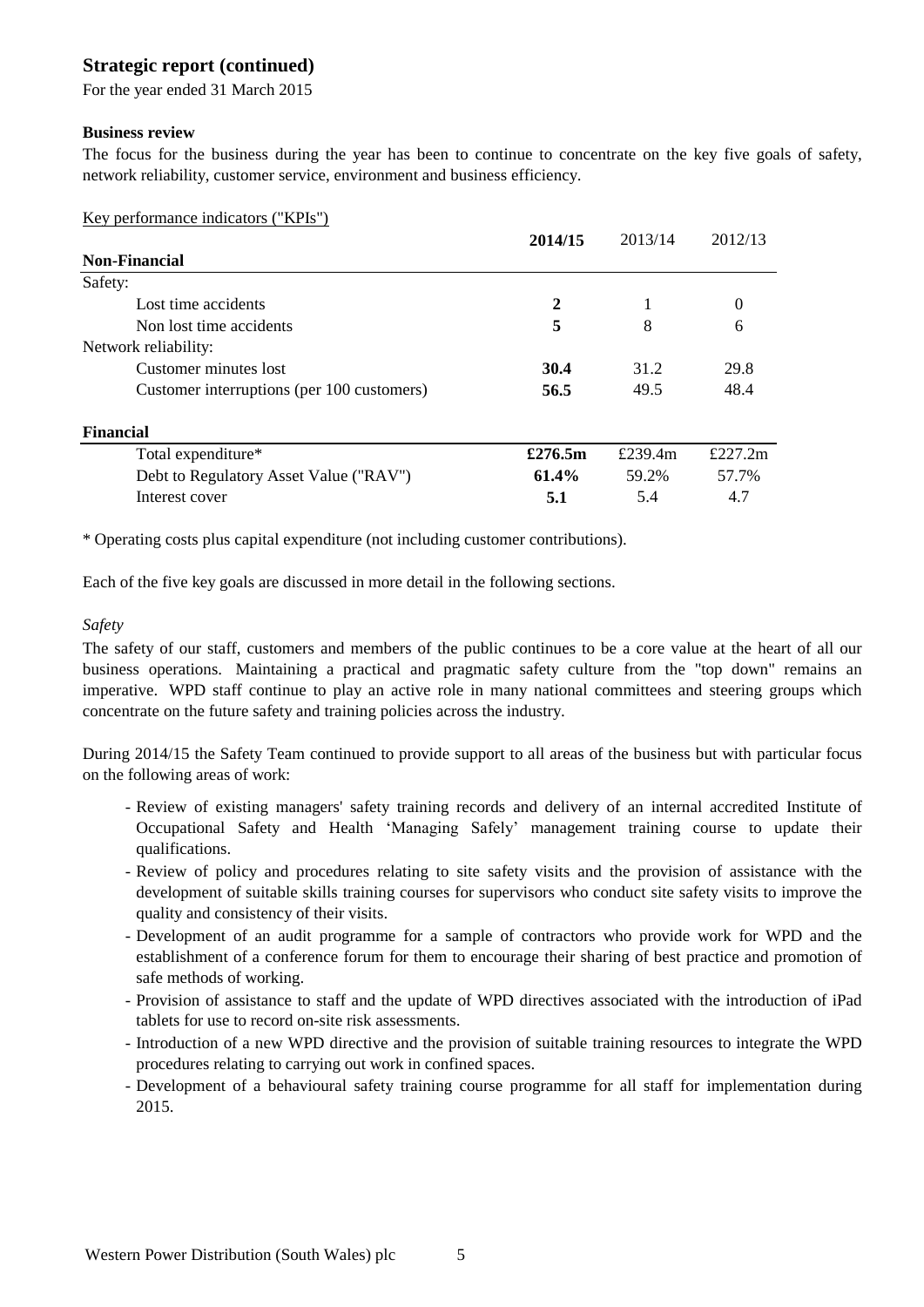For the year ended 31 March 2015

### **Business review (continued)**

### *Safety (continued)*

The Safety Team actively supported WPD Team Managers and Distribution Managers with their safety responsibilities and provided assistance to enable them to maintain a clear focus on safety.

During the autumn of 2014 the Safety team engaged the services of nationally recognised provider 'Crash Course' to deliver a series of roadshows to all WPD staff at sites across the whole region about the impact of vehicle accidents as part of the 2014 'Safety Week' programme.

In January 2015 a formal internal audit was commenced to confirm that the combined Safety Management Systems conform to OHSAS 18001:2007.

There were two members of staff involved in 'lost time' accidents in South Wales in 2014/15, which compares to one in 2013/14. The number of staff involved in 'non-lost time accidents' in the Company was five in 2014/15, which compares to eight in 2013/14. The total number of accidents to staff across WPD as a whole reduced from 82 in 2013/14 to 77 in 2014/15.

### *Network performance*

Performance of the distribution network is measured in two key ways:

Security - the number of supply interruptions recorded per 100 connected customers ("CI"); and

Availability - the number of customer minutes lost per connected customer ("CML").

All licensees who operate a distribution system are required to report annually to Ofgem on their performance in maintaining system Security and Availability. The Quality of Service incentive scheme, also known as the Information and Incentives Scheme ("IIS") which was introduced by Ofgem in April 2002, financially incentivises all licensees including WPD with respect to both the Security and Availability of supply delivered to customers. In addition Ofgem incentivises the quality of telephone response customers receive when they contact the licensee. This is assessed by a customer survey carried out on a monthly basis.

Network performance reported to Ofgem for the year is as follows:

| Total | Target less than |
|-------|------------------|
| 32.0  |                  |
| (1.6) |                  |
| 30.4  | 44.6             |
| 31.2  | 44.6             |
| 60.0  |                  |
| (3.5) |                  |
| 56.5  | 79.5             |
| 49.5  | 79.5             |
|       |                  |

The figures above cover all reportable interruptions longer than three minutes in duration occurring on the WPD South Wales network including those caused by bad weather and other faults together with 50% of CI and CML due to pre-arranged shutdowns for maintenance and construction. The 11kV network is the principal driver of customer minutes lost, with faults on overhead lines being the major contributor. In addition to the performance reported under IIS above, 88.3% of customers off supply in South Wales as the result of a high voltage ("HV") fault were restored within one hour of the fault occurring.

Western Power Distribution (South Wales) plc 6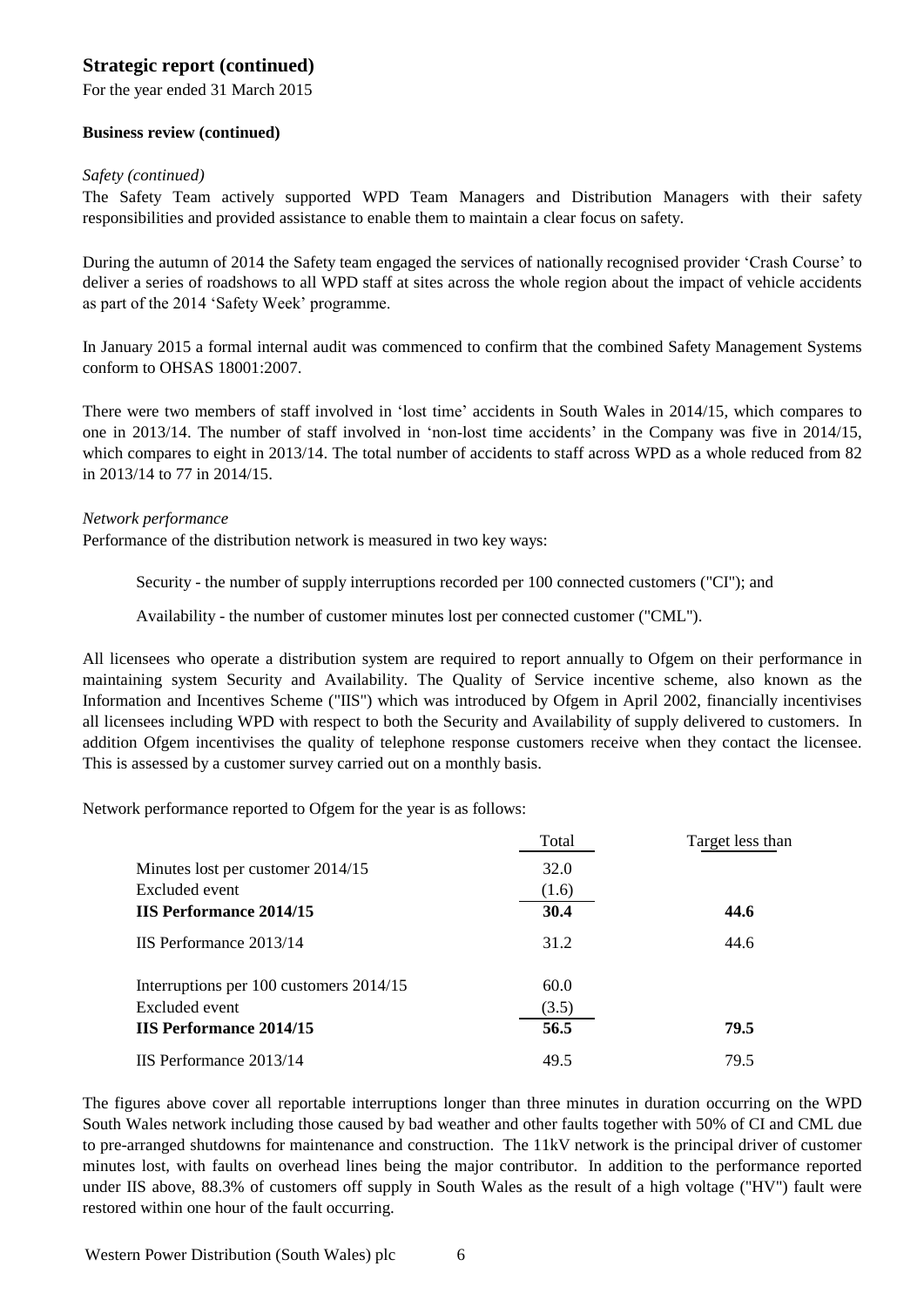For the year ended 31 March 2015

#### **Business review (continued)**

#### *Network performance (continued)*

Under the IIS scheme, performance is targeted at an underlying level of improvement. DNOs are thus permitted to claim an adjustment for events during the year which they believe were exceptional and had a significant impact on the total reported performance. An exceptional event can either be caused by a large number of weather related faults or be due to a one-off event which is outside of the DNO's control. In either case, the event must meet prescribed thresholds in terms of the number of faults experienced or, for a one-off event, in terms of either the number of customers affected or the duration of the incident. If an event meets these prescribed thresholds, the DNO must notify Ofgem who will conduct an audit to determine the impact of the event. As part of the audit process the DNO must demonstrate that it mitigated against the impact of the event to the best of its ability before Ofgem will exclude the CI and CML incurred. WPD South Wales reported one exceptional event to Ofgem during the year.

Subject to Ofgem confirmation, our IIS CML and CI of 30.4 customer minutes lost and 56.5 interruptions per 100 customers for the year are within our targets of 44.6 and 79.5 respectively. The outperformance relative to the DPCR5 targets set by Ofgem is particularly gratifying as the targets broadly reflect DPCR4 (2005-2010) performance and are therefore particularly tough for a DNO whose operational performance during this period is acknowledged by Ofgem as being a frontier performer.

#### *Customer service*

We are committed to providing excellent customer service at all times and strongly believe that customer satisfaction is the key to the future success of the business. When dealing with customers our policy is to get it right "first time, every time". On the occasions when we fail to meet this standard, staff are encouraged to take personal responsibility for customer issues, to follow the problem through to the end, and to adopt our golden rule – "treat customers the way that we would like to be treated".

If customers are not happy with our efforts to resolve their complaint, they are able to ask The Energy Ombudsman ("Ombudsman") to review the matter. No complaints have been received by the Ombudsman or its predecessor for WPD South Wales since April 2003. WPD South West and WPD South Wales are the only network companies during the first six years of the statutory Energy Ombudsman Scheme to have zero customer complaints. WPD East Midlands and WPD West Midlands achieved a third year of the statutory Energy Ombudsman Scheme with zero customer complaints. Regular meetings between WPD and the Ombudsman have resulted in a number of initiatives to improve our overall service to customers and drive standards up.

A combination of targeted investment and close monitoring of performance has ensured that we have out-performed in all areas of the business. WPD South Wales during the year recorded no failures against Ofgem's national Customer Guarantee Service Standards for network performance, and no failures for the year against the 37 standards relating to connections performance. We also exceeded all of our network performance targets under the Quality of Service incentive scheme by a significant margin.

### Stakeholder Engagement Incentive

WPD has been rated as the top performing DNO group in the Stakeholder Engagement Incentive Award Scheme (which is a key element of Ofgem's new Broad Measure of Customer Satisfaction) since it's introduction in 2011/12. Most recently in 2013/14 WPD was awarded the highest score of 8.05 out of 10 for the overall submission, which included a question and answer session with an Ofgem-appointed judging panel of experts.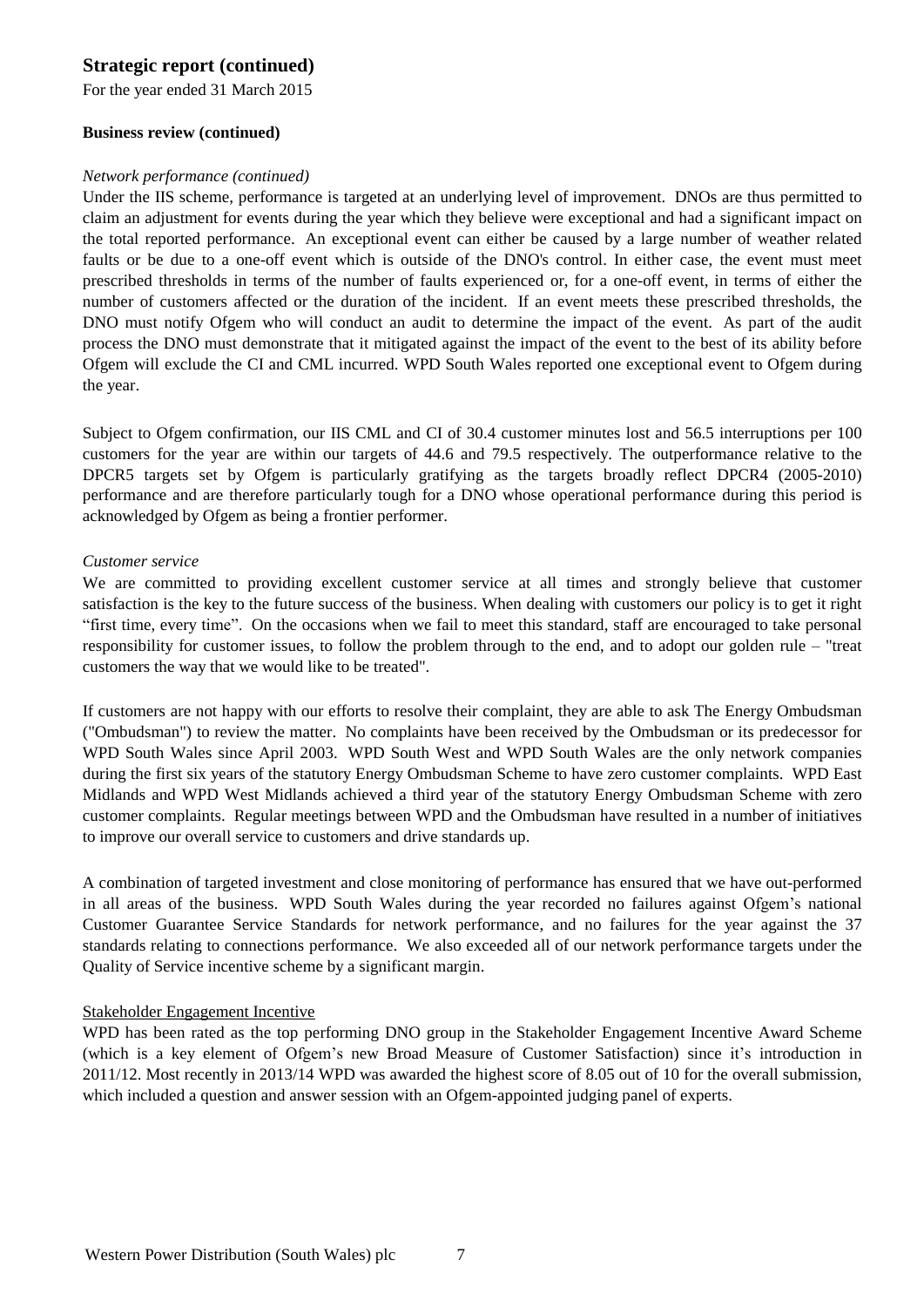For the year ended 31 March 2015

### **Business review (continued)**

*Customer service (continued)*

### Stakeholder Engagement Incentive (continued)

DNOs submit evidence split into two parts. The first part is a demonstration that there is a robust engagement strategy in place and shows how feedback from engagement is incorporated into our business plans and decisions. This includes showing an understanding of who our stakeholders are and how best to engage with them. Part two of the submission is evidence of the outcomes of the engagement process. Ofgem's feedback confirmed that WPD were assessed as first place in both elements.

### Broad Measure of Customer Satisfaction

As part of Ofgem's Broad Measure of Customer Satisfaction Incentive, a research agency undertakes a monthly satisfaction survey of DNO customers who contact their DNO to report loss of supply, have a general enquiry or request a new connection. Each licence area has around 350 customers surveyed per month, so for WPD's four licence areas around 16,800 customers are surveyed per year. For the regulatory year 2013/14, WPD's four areas ranked one to four in the league table of all 14 DNO licence areas.

Ofgem also compared the speed of response that a DNO call centre provides and WPD are consistently identified as the top performer with an average speed of response below two seconds compared to a national average of 20 seconds.

### National Customer Service Excellence Standard

WPD's excellent customer service is demonstrated by its accreditation to the national Customer Service Excellence Standard.

WPD undergo a stringent external assessment of our engagement activities every year. The Customer Service Excellence Standard seeks to ensure we are providing services that are efficient, effective, equitable and have the customer at the heart of everything we do. There is a strong focus on the quality of our engagement methods and in particular the steps we take to develop customer insight, understand users' experiences, robustly capture their feedback and measure satisfaction. The standard assesses WPD's delivery, timeliness, information, professionalism and staff attitudes.

WPD have held the charter mark of best practice since 1992 - the only energy company in the UK to do so. The assessor visits a number of locations across WPD every year.

An external auditor undertakes an annual two day visit. WPD are assessed against 57 elements and have full compliance against every one. As an established holder of the charter mark, WPD are assessed as part of a three year rolling programme, where one third of the standards are reviewed annually. There are four potential outcomes ranging from 'non-compliance' to 'compliance plus' (the highest level possible, indicating best practice across all sectors). In 2014 WPD were successfully reaccredited, and demonstrated that significant improvements had again been made by achieving compliance plus in almost every element recently assessed.

Our status currently stands as 21 compliance plus and 36 full compliance, with zero partial or non-compliances.

At the most recent audit, the assessor reviewed WPD's Stakeholder Engagement programme including our workshops and actions taken since, our performance in the Broad Measure of Customer Satisfaction, our attainment of the British Standard Institute's vulnerable customer standard and various initiatives to improve communication such as projects targeting General Practitioners and Members of Parliament. They also reviewed WPD's social obligations programme, connections improvement plan and an overview of the improvement actions taken following severe storms in 2013/14.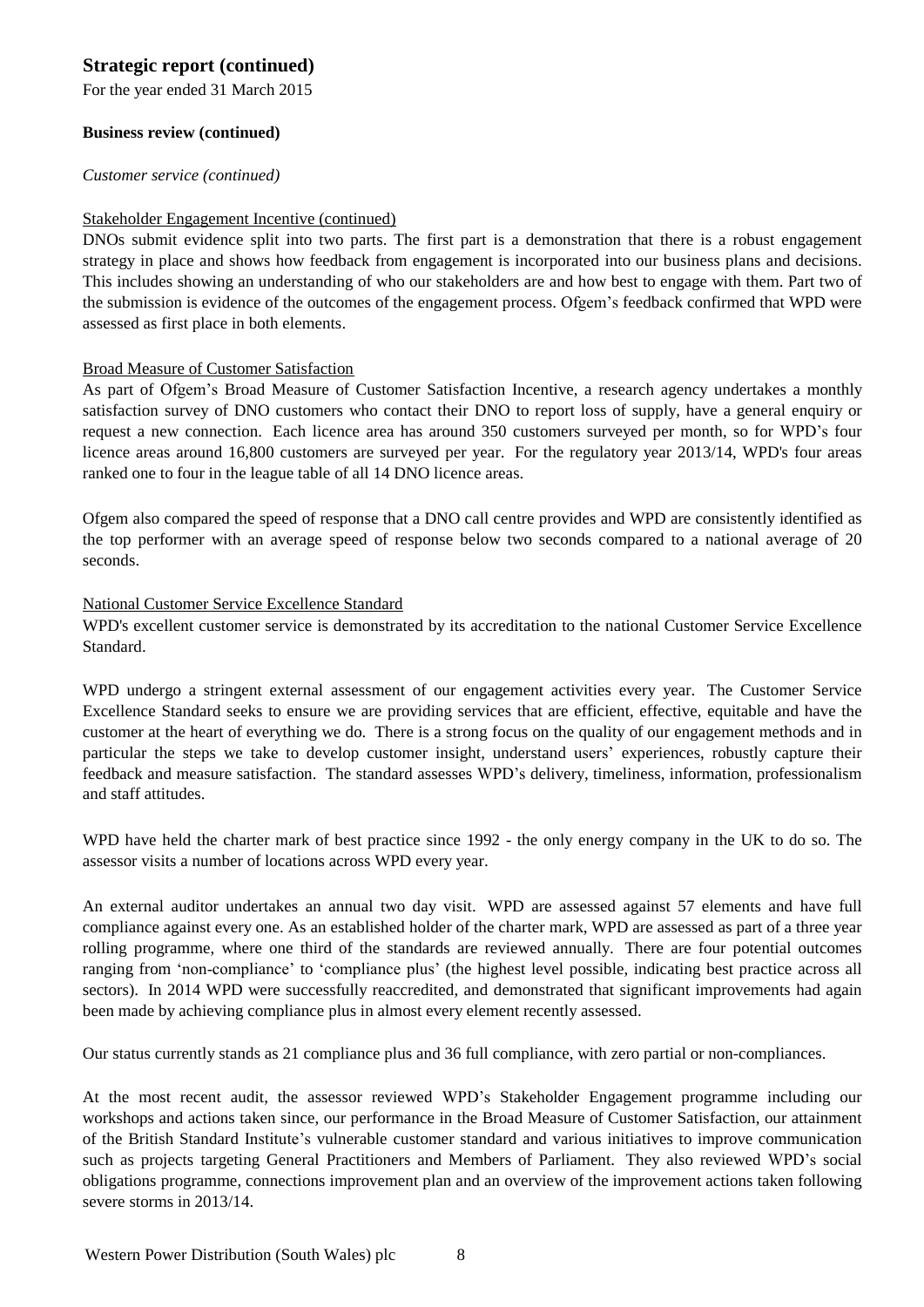For the year ended 31 March 2015

### **Business review (continued)**

*Customer service (continued)*

### British Standard for Inclusive Service Provision

In 2014, WPD became the first company in the UK to be externally assessed as fully compliant with the BS18477:2010 British Standard for inclusive service provision. In 2015, we retained full compliance with this standard. BS18477 was recommended by Ofgem as part of their Vulnerable Customer Strategy review discussions. The assessment adds considerable endorsement to WPD's new social obligations programme and the services we offer to our Priority Service Register customers. WPD was assessed during a two day audit to review the accessibility of our services, literature and website, as well as WPD's social obligations programme and vulnerable customer strategy, all associated systems and processes, Contact Centre operations and the new connections process. WPD was assessed as fully compliant in over 36 audit elements.

In 2015 the auditor stated: "Strategy, objectives, reviews and surveys are all co-ordinated with a view to the identification of actions resulting in the implementation of continual improvement. The observations identified at the previous BSI audit have been reviewed and actions implemented. The complaint procedure is effective in identifying resulting actions and effective communication to consumers. Where feedback from the regulator results in a score of less than 3, this is treated as a complaint and investigated accordingly."

"The senior management demonstrated a high level of commitment to a consumer focussed approach in all aspects of the operation. A culture of ownership and continual improvement is promoted at all levels of the organisation, which was consistently demonstrated throughout the audit. This is a forward looking organisation which is constantly striving to improve the consumer experience through regular consultation with stakeholders and responding quickly to any opportunity."

### Customer Panel and Stakeholder Workshops

The WPD Customer Panel was introduced in 2011. The panel meets four times a year and members, who represent a wide range of customers and key stakeholder groups, help us keep up to speed with the issues affecting our customers. Members include representatives from the British Red Cross, Major Energy Users Council, local parish councils, Sainsbury's, B&Q, Energy Saving Trust, Severn Trent Water and National Grid. Through the Panel, we proactively seek honest and challenging customer views about the way we operate and our future plans. It plays an important role in helping WPD develop its business plans and outputs for the RIIO price control. The Panel is attended by WPD's Chief Executive and other senior managers, demonstrating the commitment at every level to proactively engage with customers.

In January 2015 WPD hosted our latest round of annual stakeholder workshops in various locations including Birmingham, Milton Keynes, Gloucester, Newport, Bristol and Plymouth. The six events were attended by 232 stakeholders from a range of different backgrounds including domestic, business, local authorities, developers/connections, environmental, energy/utility, regulatory/government and voluntary sectors. WPD have subsequently identified 18 improvement actions that WPD will be taking in order to address the stakeholder feedback received.

Since 2010 WPD has held a number of stakeholder workshops and more than 4,500 people have been engaged to help us build our Business Plan - the vast majority face-to-face. Now that WPD's Business Plan has been agreed, WPD has maintained its relationship with stakeholders and shifted the focus on to delivery and also identifying longterm strategic priorities that may change the way networks operate in the future.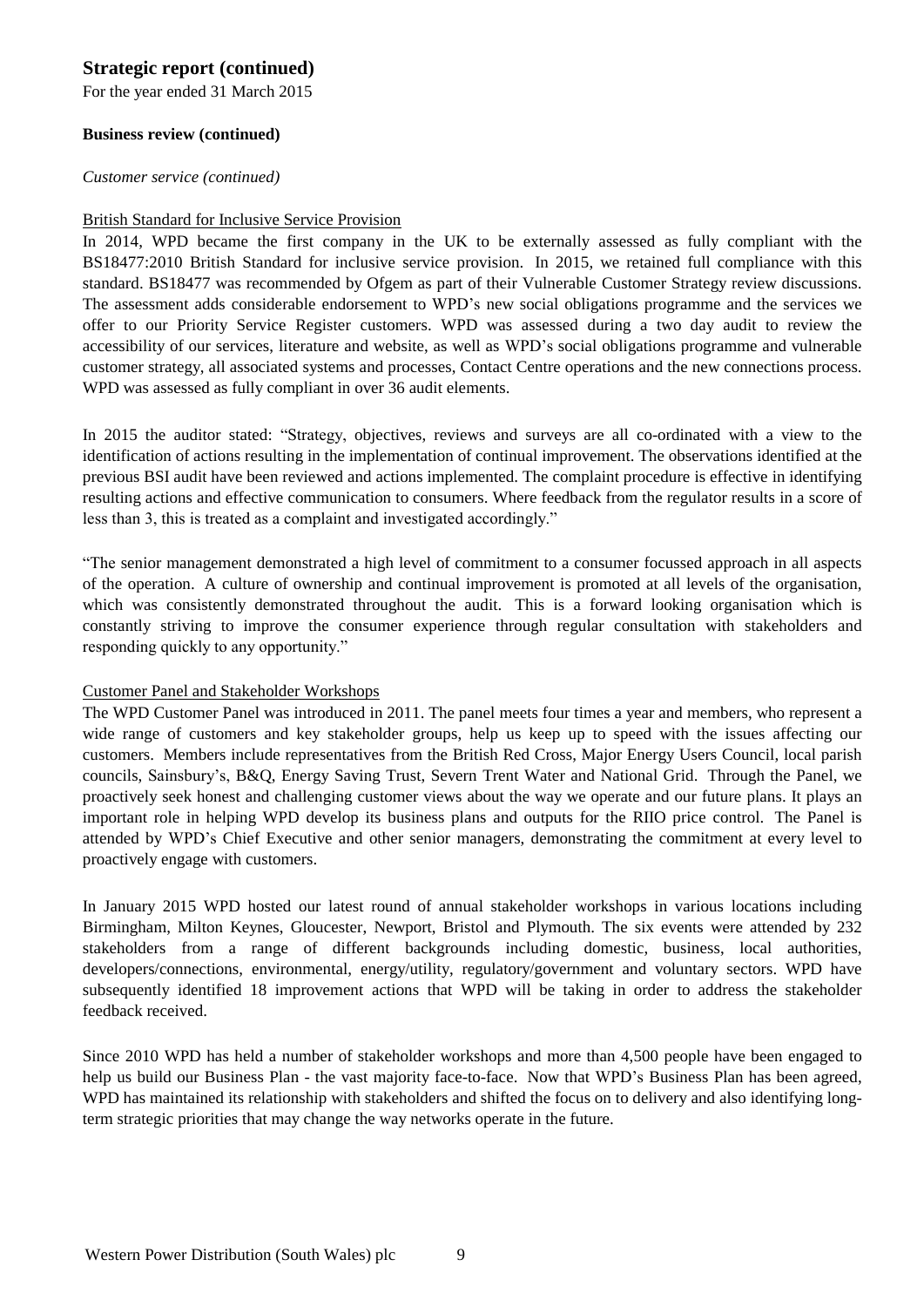For the year ended 31 March 2015

#### **Business review (continued)**

*Customer service (continued)*

#### Deaf Awareness Chartermark

WPD holds the Action on Hearing Loss (formerly RNID) 'Louder Than Words' chartermark accreditation, which assesses and endorses the accessibility of WPD's services for deaf and hard of hearing people. We are the only DNO group to have held the accreditation for 5 and 7 years respectively for WPD South Wales/WPD South West and WPD East Midlands/WPD West Midlands.

### *Environment*

WPD is an ISO14001 certified company and is committed to conducting its business as a responsible steward of the environment. WPD plan new routes so as to minimise, as far as economically possible, their impact on the environment.

Every member of staff is made aware of WPD's environmental commitment to abide by environmental laws, regulations and corporate environmental policies, and their responsibilities for reporting any concerns on potential environmental compliance issues so that appropriate action can be taken.

WPD South West and WPD South Wales were the first DNOs to gain independent accreditation (by Lloyd's Register) against Publicly Available Standard PAS55 - Asset Management (2004). In May 2009, WPD successfully gained recertification (by Lloyd's Register) against Publicly Available Standard PAS55 - Asset Management (2008). In July 2010, May 2011 and August 2012 the annual surveillance audits confirmed that WPD's asset management system continues to meet the requirements of PAS55 - Asset Management (2008). Whilst an asset management specification, PAS55 encompasses risk management, setting of and adherence to policies and procedures, and thus has relevance to control of environmental risk.

### Fluid filled cables

The design of very high voltage underground cables has evolved over many years and our new cables all use a solid plastic like insulation. Old designs of 33kV and higher voltage cables used an insulating oil in ducts inside the cable. Whilst these cables are normally very reliable, in the event of a fault, or commonly damage by third parties digging the street, this oil may leak out, sometimes many hundreds of litres. In common with other DNOs, WPD works to an operating code agreed with the Environment Agency, and assesses both the condition and the environmental risk posed by the fluid filled cables which WPD owns. The losses from the WPD Group's fluid filled cables can vary from year to year dependent on the number of small leaks at disparate locations rather than high volume single events, often caused by third parties.

|         | <b>Fluid losses (litres)</b> |
|---------|------------------------------|
|         | <b>WPD Group</b>             |
| 2014/15 | 25.131                       |
| 2013/14 | 16.061                       |
| 2012/13 | 39,123                       |

The use of Perfluorocarbon Trace ("PFT") technology within WPD reduces the effect on the total annual fluid losses. WPD continues to provide the Environment Agency with a monthly leak report as required under the joint agreement between the Environment Agency and Energy Networks (ENA) Fluid Filled Cables Group. A major cable leak in South Wales accounts for 1,790 litres of the 2012/13 total and another in East Midlands for a further 10,000 litres.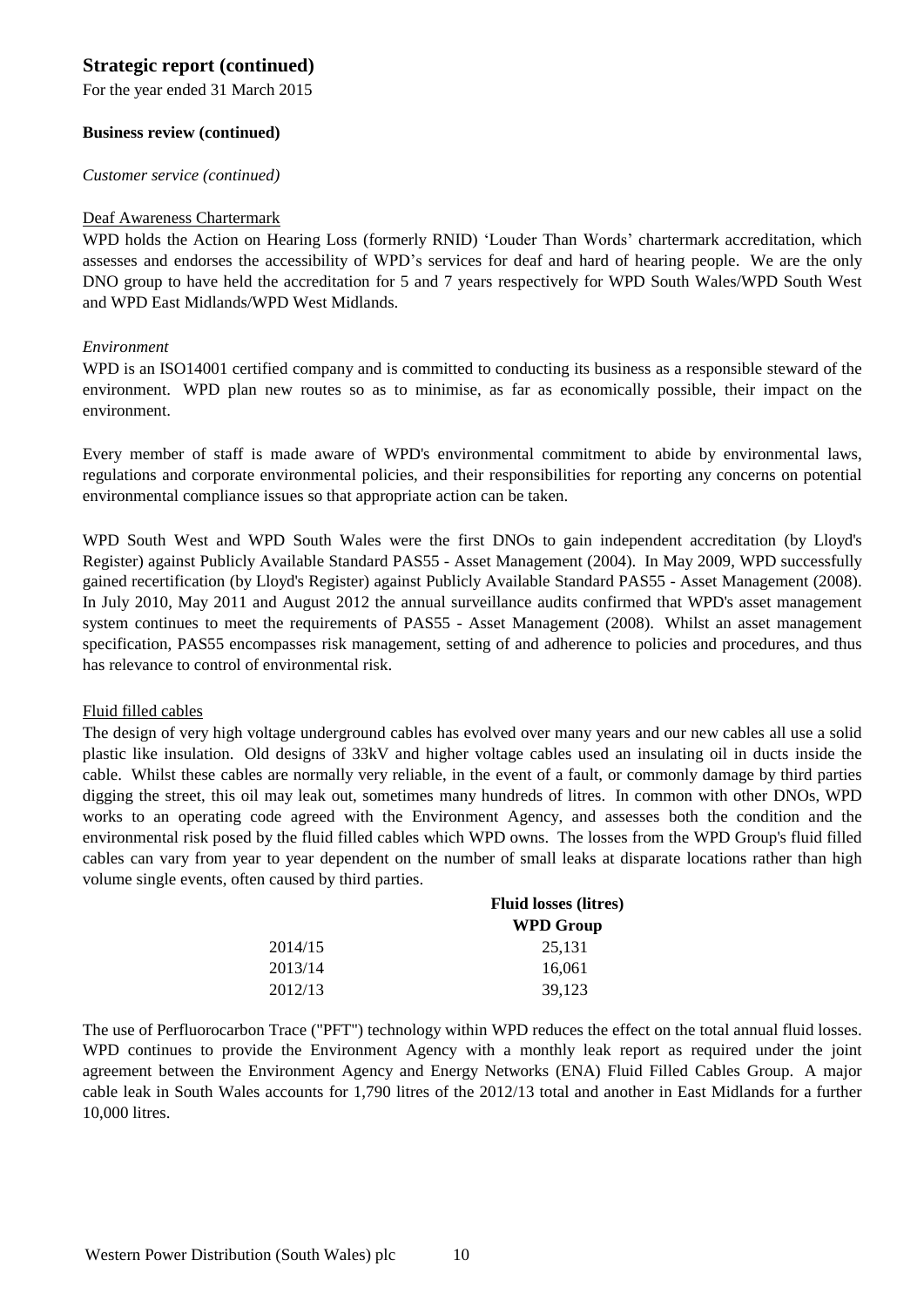For the year ended 31 March 2015

### **Business review (continued)**

### *Environment (continued)*

### SF6 gas

Sulphur hexafluoride (SF6) is a man-made gas which has had widespread use such as in double glazing, tennis balls and training shoes as well as a number of industrial applications including high voltage switchgear. Unfortunately it is also a strong greenhouse gas, with a global warming potential 23,900 times greater than carbon dioxide (CO2).

WPD carefully monitors its SF6 equipment and employs the external Electricity Network Association ("ENA") Engineering Recommendation S38 methodology for the reporting of SF6 banks, emissions and recoveries. That ENA document, initially drafted by WPD, employs approaches set out by The Intergovernmental Panel on Climate Change ("IPCC"), set up by the World Meteorological Organisation and the United Nations Environmental Programme.

The losses from SF6 equipment in WPD South West and WPD South Wales during 2014/15 amounted to 270kg representing 0.97% of its bank.

WPD has been listed in the Fluorinated Greenhouse Gas Regulation 2009 as a Recognised Certification and Evaluation Body (HV Switchgear) under Regulation 33, and has now certified relevant WPD staff.

### Electric and magnetic fields ("EMFs")

Concerns have been expressed by some members of the public regarding potential health effects of power frequency EMFs, which are emitted by all devices carrying electricity, including electric transmission and distribution lines and substation equipment. Government officials in the US and the UK have reviewed this issue. The US National Institute of Environmental Health Sciences concluded in 2002 that, for most health outcomes, there is no evidence of EMFs causing adverse effects. The agency further noted that there is some epidemiological evidence of an association with childhood leukaemia, but that this evidence is difficult to interpret without supporting laboratory evidence. The UK National Radiological Protection Board (part of the UK Health Protection Agency) concluded in 2004 that, while the research on EMFs does not provide a basis to find that EMFs cause any illness, there is a basis to consider precautionary measures beyond existing exposure guidelines.

SAGE (Stakeholder Advisory Group on Extremely Low Frequency EMF), a group set up by the UK Government, has issued two reports, one in April 2007 and another in June 2010, describing options for reducing public exposure to EMF. The UK Government agreed to implement some of the recommendations within the first report, including applying optimal phasing to dual circuit transmission lines to reduce EMF emissions, where this can be carried out at low cost. The UK Government is currently considering the second SAGE report which concentrates on EMF exposure from distribution systems.

PPL Corporation and its subsidiaries, including WPD, believe the current efforts to determine whether EMFs cause adverse health affects should continue and are taking steps to reduce EMFs, where practical, in the design of new transmission and distribution facilities.

### General

WPD provides support to communities across the network area with the aim of encouraging energy conservation, promoting recycling initiatives and enhancing the landscape for wildlife. 'Keen to be Green' is the umbrella brand of community environmental activities and enables a range of groups, charities and schools to benefit from cash awarded by WPD. As part of this scheme, WPD plant in the region of 7,000 native trees annually across our network area. WPD also work with a range of nationally recognised charities including the Centre for Sustainable Energy, The Wildlife Trusts, The Conservation Volunteers and Silvanus Trust.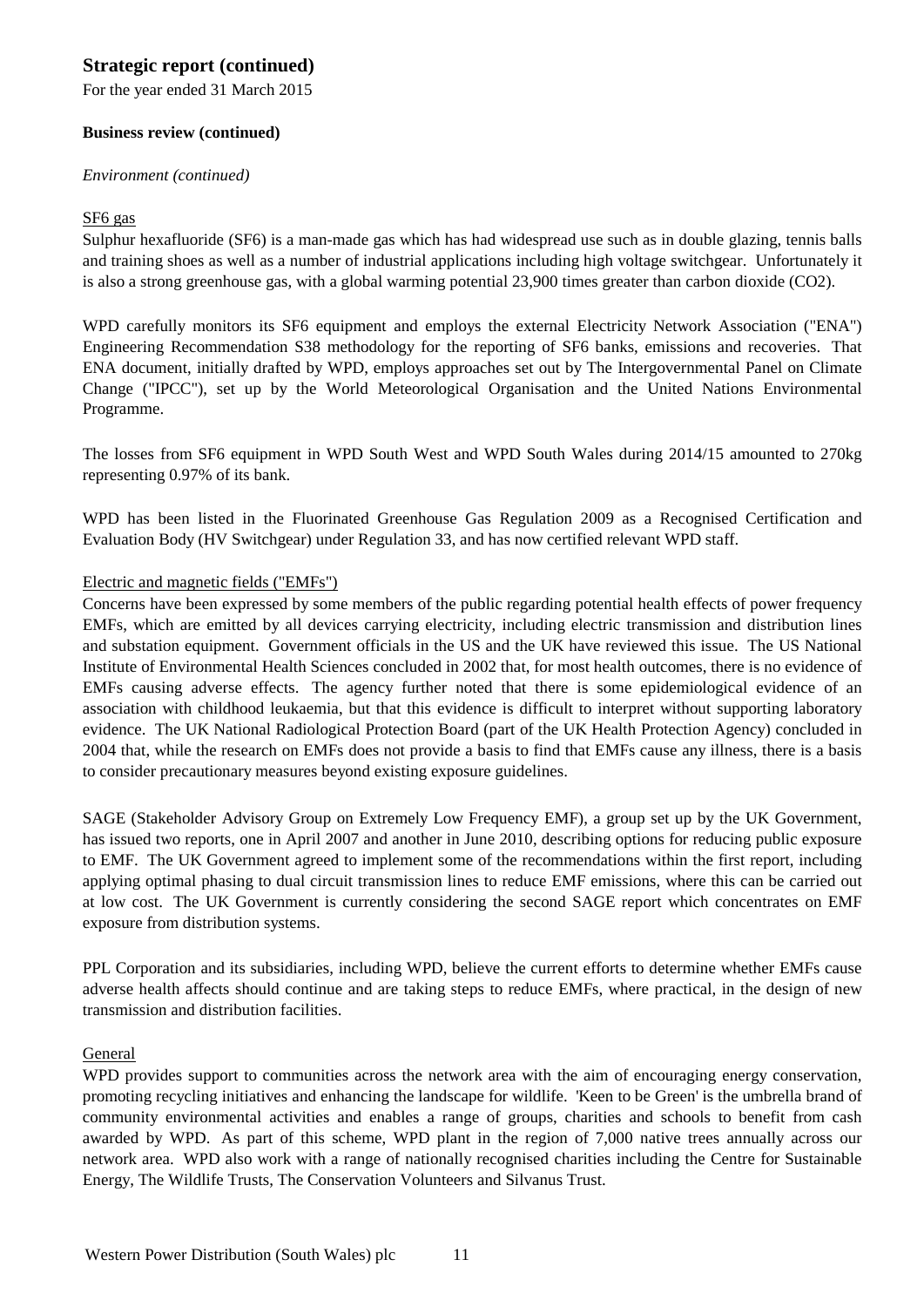For the year ended 31 March 2015

### **Business review (continued)**

### *Business efficiency*

Profit before tax decreased by £11.5m compared to the previous year. Operating profit at £154.7m was £7.7m lower with turnover up by £2.0m and operating expenses up by £9.7m. Turnover was impacted by the increase in tariffs and the timing of the recovery of regulated income. The increase in operating expenses was driven by higher pension contributions (Note 9).

Total expenditure ('totex') increased by £37.1m. Capital costs increased by £27.4m, reflecting the increased capital work programme included in the business plan. Totex is a key feature in the business plan submission to Ofgem as part of the price review process as it underpins the allowed revenue set; thus actual performance against the business plan is subject to close scrutiny as we are incentivised to stay within the business plan.

Total net assets at 31 March 2015 were £636.7m, an increase of £50.4m on the previous year. Fixed assets increased by £94.8m reflecting the fact that capital expenditure exceeds the historical cost depreciation charge. Amounts owed by other WPD undertakings increased by £14.6m. Short term deposits and cash fell by £48.7m.

### Debt to RAV

Asset cover (total net debt to regulatory asset value) is part of the rolling credit facility covenants for several of the WPD companies and is used as a key internal measure. As part of the regulatory process, Ofgem determine what they consider an appropriate debt/equity split to optimise the cost of capital and to ensure that the volume of debt in relation to RAV does not threaten the liquidity of the licensee.

### Interest cover

The ratio of earnings before interest, tax, depreciation and amortisation (EBITDA) to interest payable is part of the rolling credit facility covenants for several of the WPD companies. It is also used as a key internal measure of the financial health of the DNOs.

### *Capital investment*

Gross capital investment (before customers' contributions) during the year was £146.8m across the WPD South Wales region and included the replacement of overhead lines and switchgear together with the introduction of new technology.

A number of significant projects were undertaken during the year including:

- New 33/11kV transformer units at Llandovery 33kV substation. Work has concluded on the installation of two new 33/11kV transformer units. The driver for this work was network reinforcement which was required to allow a wider range of voltage regulation on the local 11kV bus-bar. This will provide a significantly wider voltage tapping range providing more system flexibility, which in turn will facilitate connection of third party embedded generation connections on to the wider 33kV system in and around Llandovery.
- Re-building Bridell Primary in West Wales. A major scheme was concluded in early November 2014 which has resulted in the entire primary substation being re-built. This included two new 33/11kV transformers along with installation of a new 33kV bus section circuit breaker, isolators and all associated voltage control and protection equipment. Additionally the existing 33kV line entry arrangements were modified to create a conventional bus-bar and the removal of a non-standard tee-in arrangement will now improve switching capability. This in turn will significantly improve security of supply to 11kV customers at Nevern and Bridell for a 33kV line fault. The works will also provide improved capability in dealing with embedded generation in the area by providing a wider voltage tapping range on the 33/11kV transformers.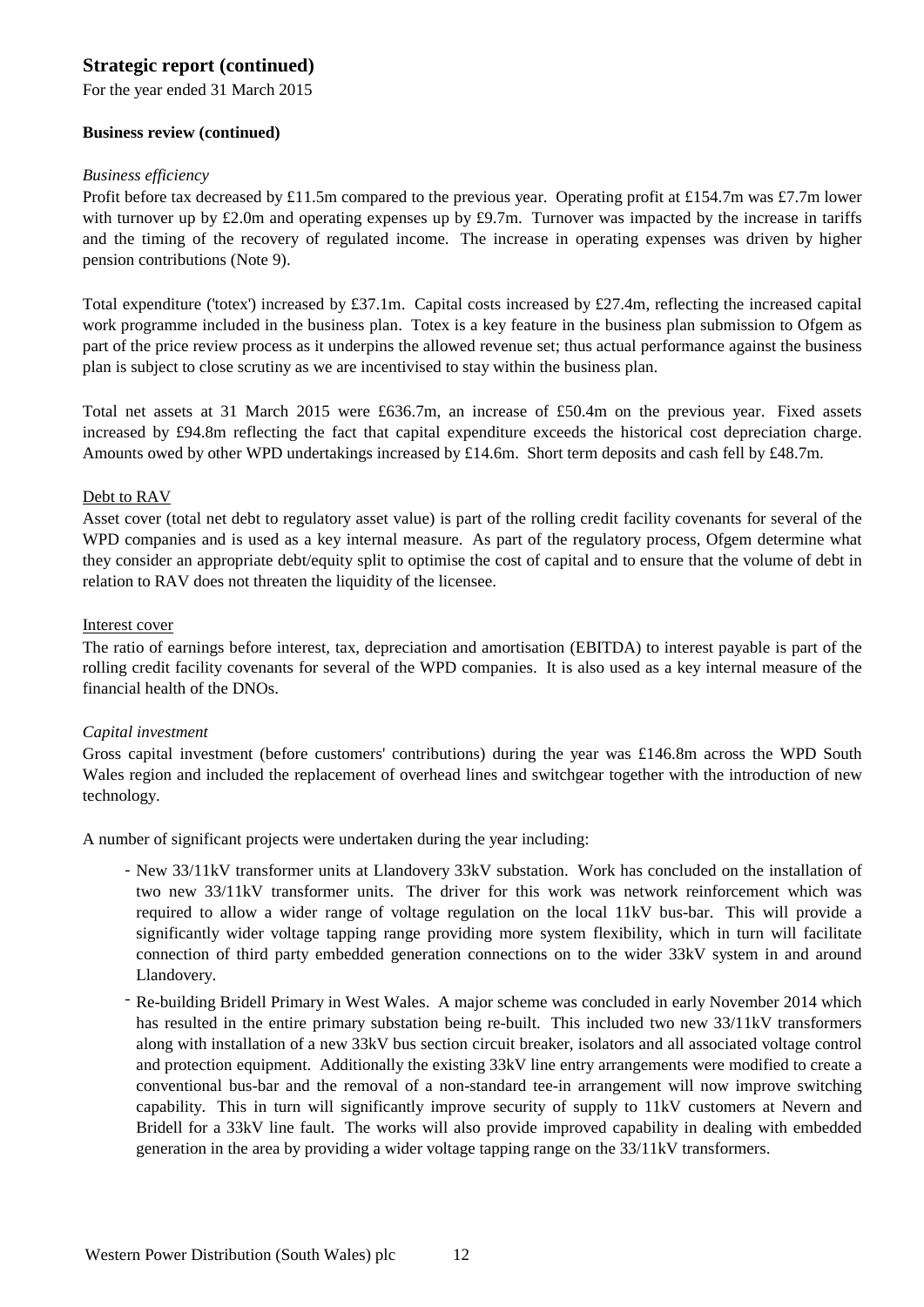For the year ended 31 March 2015

### **Future developments**

See page 2 for details of our long term strategy.

### *RIIO-ED1*

Ofgem has published formal confirmation that all four WPD DNOs have been fast-tracked for RIIO-ED1, the eight year price control starting 1 April 2015. Fast tracking affords several benefits, including the ability to collect additional revenue equivalent to 2.5% of total annual expenditures (approximately £25m per year across WPD), greater revenue certainty and a higher level of cost saving retention. No other DNOs were selected for the fast track process, and they were required to resubmit their Business Plans to Ofgem. Ofgem made final determinations of the other DNOs Business Plans in February 2015. In March 2015 a request was made to refer the other DNOs price control final determinations to the UK Competition Authority. Consequently their Plans will not be finalised until late 2015.

### *Future Networks - Research, Innovation and Low Carbon Networks*

As part of DPCR5, Ofgem introduced the Low Carbon Network ("LCN") Fund. It was set up to encourage DNOs to test new technology and commercial arrangements to support the UK's low carbon transition and climate change objectives.

The LCN fund, totalling £500m over the period 2010-2015, was made available through an annual Ofgem led competition for "flagship" demonstration projects (termed "Tier 2" projects). There was also an annual allowance allocated to each DNO (called "Tier 1" with £21m over the five years for WPD) to enable smaller demonstration projects to be developed with less regulatory oversight. WPD also has an active research and development programme focussed on emerging technologies. This is supported by Ofgem's Innovation Funding Incentive ("IFI") scheme (with an allowance of up to £28m over the five years for WPD).

After five years of operation WPD has secured funding for six Tier 2 flagship projects, worth approximately £65m, more than any other DNO group, making WPD a clear leader in network innovation. The first of these projects, Network Templates, was completed during 2013 with significant new learning which will lead to technical policy changes. The Lincolnshire Low Carbon Hub completed in February 2015; as a result 48MVA of additional capacity has been released to new generation customers. The other four projects are continuing to make good progress with valuable learning emerging as we try new solutions.

- **-** 2011 – Network Templates for a Low Carbon Future – Based on LV data collected from the most extensively monitored distributed network in Europe (800 substations in South Wales and a further 3,600 network monitors in customer premises), the project has developed a new suite of customer consumption profiles that will enable us to improve our utilisation of network assets without impacting customer supply security. We also identified that about 20% more solar panels can be connected to the grid than previously estimated. Further we have identified potential to better exploit the allowed voltage variation around the nominal 230V supply.
- **-** 2011 – The Lincolnshire Low Carbon Hub – The project built a 33kV renewable generation ready "hub" across a large part of the East Midlands coastal region. After several technical network design challenges and a shift in government policy towards onshore wind, the project completed in February 2015. A number of commercial offers for customer generation connections have been issued using newly developed policies and charging methodologies.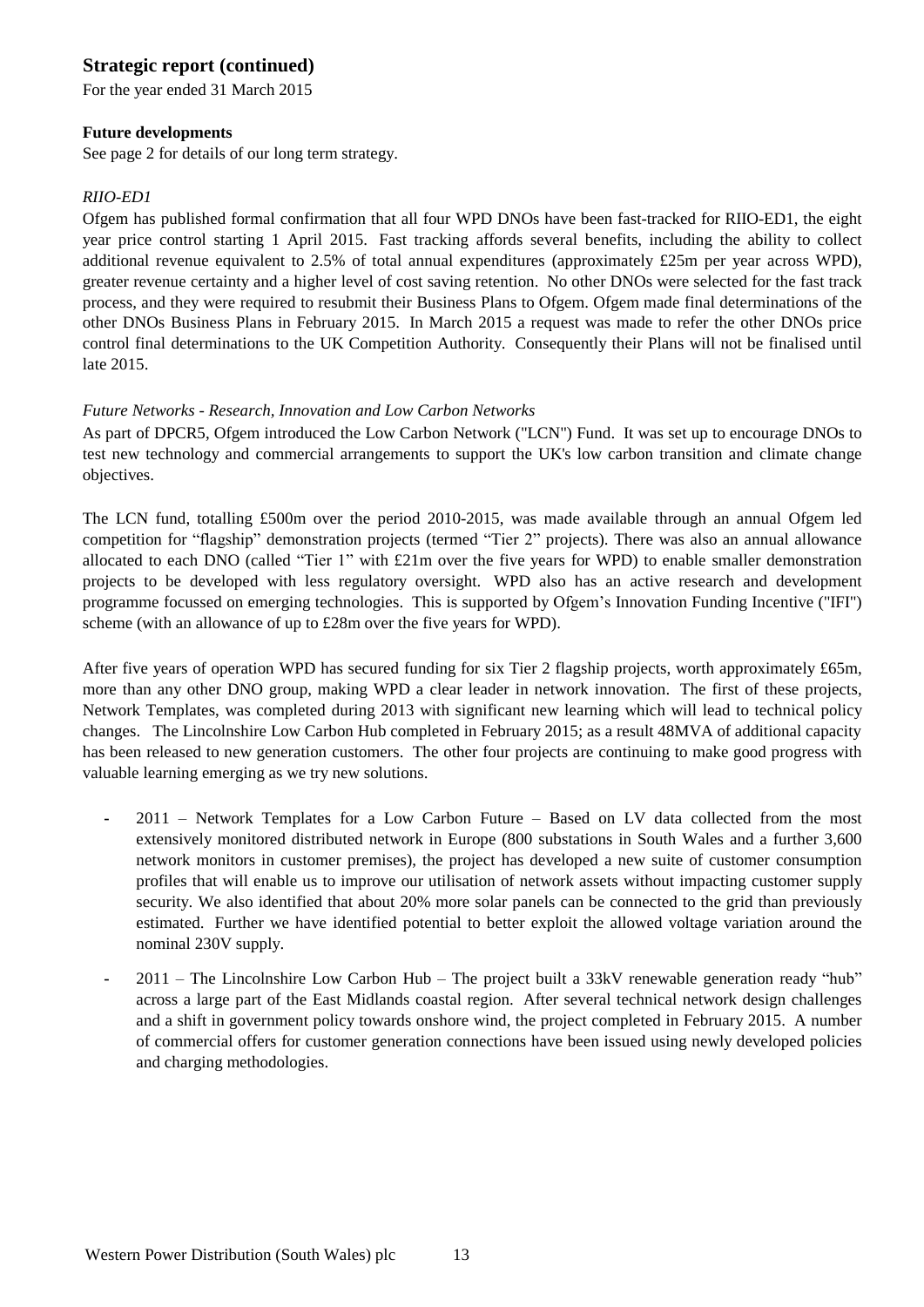For the year ended 31 March 2015

### **Future developments (continued)**

*Future Networks - Research, Innovation and Low Carbon Networks (continued)*

- **-** 2012 – Flexible and Low Carbon Optimised Networks ("FALCON") – The project has developed a fully interactive 11kV power flow nodal model for the city of Milton Keynes. The model (called a "SIM" – Scenario Investment Model) is being populated by data on the real time state of the local grid, together with feedback from a suite of smarter grid demonstration techniques across the city. It will allow DNOs to automatically develop optimised investment plans based on a range of future energy scenarios. During 2015 data from the completed engineering trials will be consolidated into the SIM and results will be shared.
- **-** 2012 – SoLa BRISTOL – The project is demonstrating the concept of coordinating disparate energy controllers located at customer premises to maintain substations within capacity. The project will provide valuable control logic for future despatch and control of virtual power plants and electric vehicle charging. In this project the remote energy is stored in battery systems charged from PV (photovoltaic solar panel) systems on customer roofs. The project also includes the conversion of some customer internal systems from alternating to direct current (AC to DC) to improve energy efficiency. System installations within schools, offices and homes are now completed, system trialling and knowledge capture will now continue through 2015.
- **-** 2013 – FlexDGrid – The transition of the UK energy system from one of centralised energy generation to one where distributed generation plays a greater role is leading to new network challenges. In particular the introduction of CHP (combined heat and power) in urban environments is leading to a significant increase in electrical short circuit potential currents (called the "Fault Level"). This project is demonstrating innovative means of modelling, measuring and controlling fault current (short circuit current) in 10 primary substations serving the central business district of Birmingham, Britain's second largest city. The project will be in the 'build' phase throughout 2015.
- **-** 2015 Network Equilibrium This project will investigate the problems associated with further demand and generation integration on rural networks through a better understanding of voltage profiles and power flows. Optimising voltage profiles at a system level and balancing power flows through the innovative use of power electronics, the existing network capacity can be fully utilised allowing an increased level of distributed generation and demand to connect to the existing network more quickly and cost effectively. Three methods will be trialled through the project: Enhanced Voltage Assessment (EVA), System Voltage Optimisation (SVO) and Flexible Power Links (FPL). The project kicked off early 2015 and the procurement stage is currently underway.

WPD has also registered twelve Tier 1 projects with Ofgem covering a broad range of topics, including such themes as wireless charging of electric vehicles and supporting community based energy initiatives. Nine of these are now complete. The research and development programme consists of approximately 30 projects, in addition to several national programmes where WPD collaborates with other industry organisations.

The RIIO-ED1 arrangements differ from those in DPCR5. The remaining three Tier 1 projects transitioned to the new NIA (Network Innovation Allowance) regulatory mechanism from April 2015.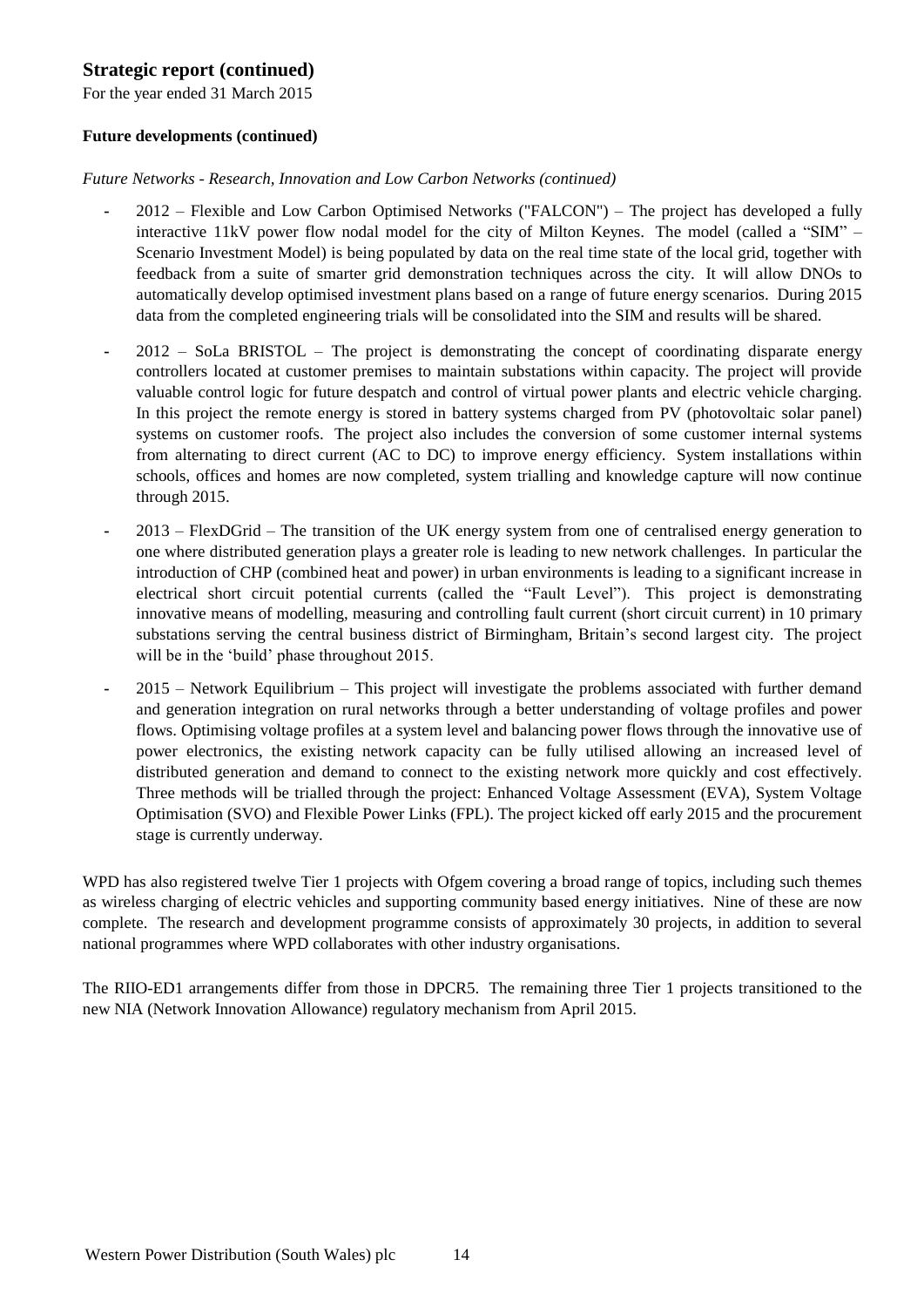For the year ended 31 March 2015

### **Principal risks and uncertainties**

The Company views the following risk categories as those that are the most significant in relation to WPD.

#### *Regulatory risk*

The substantial part of the Company's revenue is regulated and is subject to review every five years (or eight years for RIIO-ED1). DPCR5 became effective on 1 April 2010 and continued to 31 March 2015; RIIO-ED1 commenced 1 April 2015 and continues to 31 March 2023.

Under the review, Ofgem assesses the revenue and capital expenditure plans of the Company and determines what they consider an efficient level of that expenditure. Ofgem also considers the required cost of capital sufficient to encourage the required investment in the network, and determines customer service targets.

WPD's management invests considerable resource in the review process and has been proactive in working with Ofgem to establish better measures of cost recording to inform future reviews.

If the Company feels that, as a result of a review it would financially be unable to continue to operate and to meet its obligations under the licence, then it has the right to refer the matter to the UK Competition Authority for a determination.

The Company's regulated income and also the RAV are to some extent linked to the movements in RPI. Reductions in RPI would adversely impact revenues and the debt/RAV ratio.

### *Network disruption*

Disruption to the network could reduce profitability both directly through the lower units delivered on which income is charged, and also through the system of penalties and rewards that Ofgem has in place relating to customer service levels (discussed under the 'Network performance' section).

There are economic restrictions on the level of capital expenditure that can be incurred to make the network totally reliable. A certain level of risk must be accepted and this is recognised by Ofgem in its regulatory review. However, the Company believes that its network is robust. It targets capital expenditure on schemes which are assessed to have the greatest improvement to customer service levels. It also spends considerable sums on routine maintenance, including tree cutting to keep trees away from lines both for safety reasons and as trees have been proven to be a major cause of network interruptions. The Company has met Ofgem's targets for customer service.

### *Reliance on suppliers*

WPD relies on a limited number of suppliers for cable laying and tree cutting services, and for the supply of cables, plant and machinery. However, WPD considers that there are sufficient alternative suppliers such that, should an existing supplier be unable to continue to make supplies, then there will be no significant long-term impact on WPD's ability to operate the network.

Most of the electricity which enters WPD's network is carried on the national grid and enters WPD's network at a limited number of grid supply points. WPD is dependent on the national grid. However, this is also an activity regulated by Ofgem and thus the risk of a major failure is considered very remote.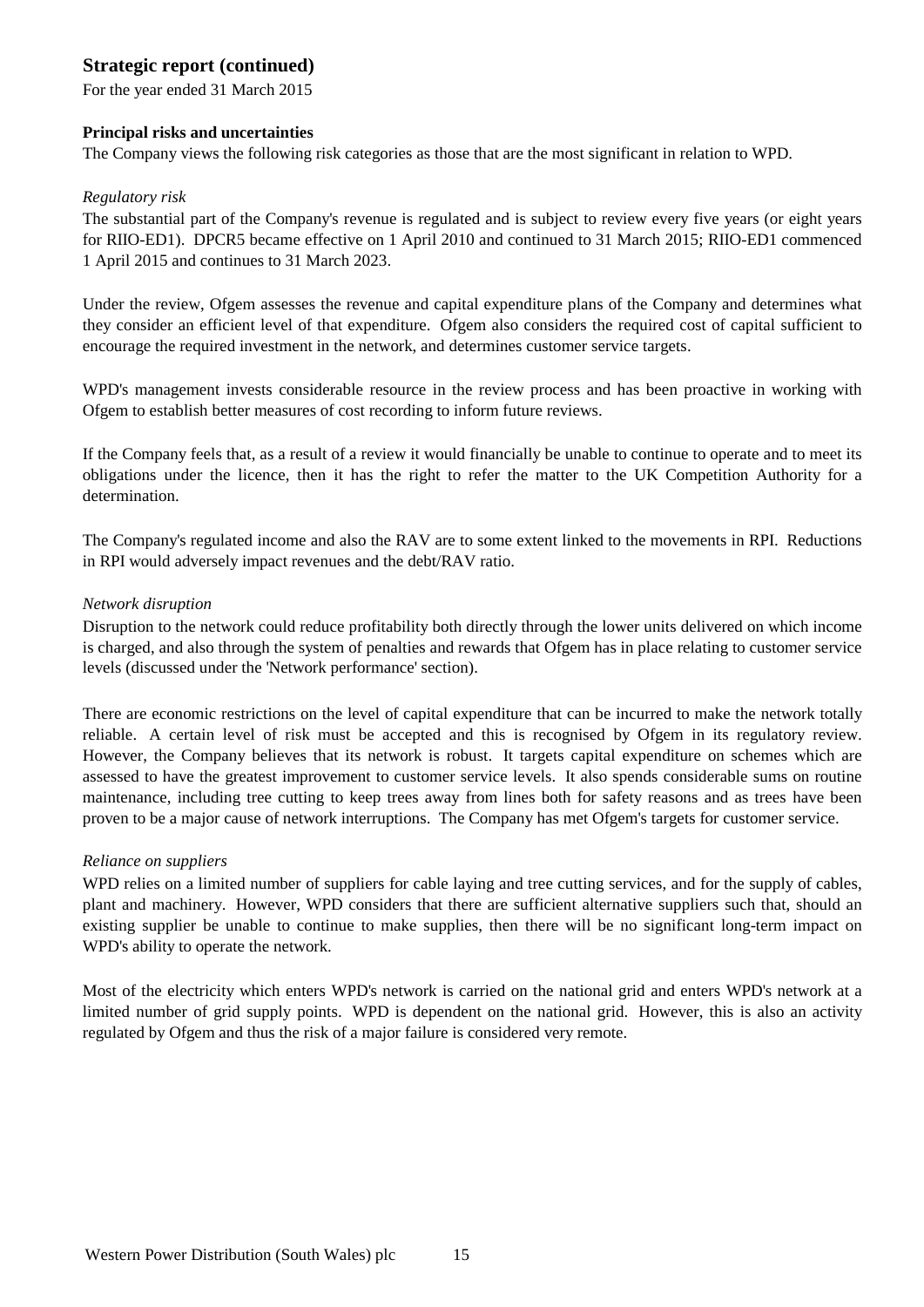For the year ended 31 March 2015

#### **Principal risks and uncertainties (continued)**

#### *Environment*

Certain environmental issues are discussed in the Corporate and Social Responsibility section. There is always the risk that changes in legislation relating to environmental and other matters, including those imposed on the UK by the European Union, could result in considerable costs being incurred by the Company with no guarantee that Ofgem would allow them to be recovered through regulated income.

#### *Interest rate risk*

The Company has had both short-term and long-term external debt during the year, at floating and fixed rates of interest, respectively.

#### *Credit rate risk*

WPD South West, WPD South Wales, WPD East Midlands and WPD West Midlands are required by their distribution licences to maintain investment grade ratings, which they have done. WPD South Wales has the following long-term corporate credit ratings: Moody's Baa1 and Standard & Poor's A-.

Cash deposits are made with third parties with a high credit rating (not below a long-term rating of A/A2/A and a short-term rating of A1/P1/F1 by Standard & Poor's, Moody's and Fitch, respectively) and within strict limits imposed by the appropriate Board.

#### *Creditworthiness of customers*

Most of WPD's income is for the delivery of electricity to end-users and thus its customers are the suppliers to those end-users. It is a requirement that all licensed electricity distributors and suppliers become parties to the Distribution Connection and Use of System Agreement. This agreement sets out how creditworthiness will be determined and, as a result, whether the supplier needs to provide collateral. The risk of a significant bad debt is thus considered low.

### *Pensions*

Most employees are members of a defined benefit pension scheme, which also has a considerable number of members who are either retired or have deferred benefits. There are risks associated with the financial performance of the assets within the scheme and with the estimate of the liabilities of the scheme including longevity of members. Currently, ongoing service costs and a proportion of the deficit costs are recoverable through regulated income.

In March 2010 WPD South Wales and WPD South West announced that, with very limited exceptions, its defined benefit pension plan would be closed to new members. A defined contribution scheme is being offered to new employees instead. As time elapses, this will reduce WPD's exposure associated with defined benefit pension plans.

#### **Insurance arrangements**

WPD has a wholly-owned captive insurance company, Aztec Insurance Limited ("Aztec"), based in Guernsey. Depending on the nature of the risk, WPD South Wales carries all or an element of the risk itself ("self insured") or it underwrites insurance with a combination of Aztec and external insurers.

Insurance arrangements for the year ending 31 March 2015 relating to WPD's key risks were as follows:

- the distribution network is self insured.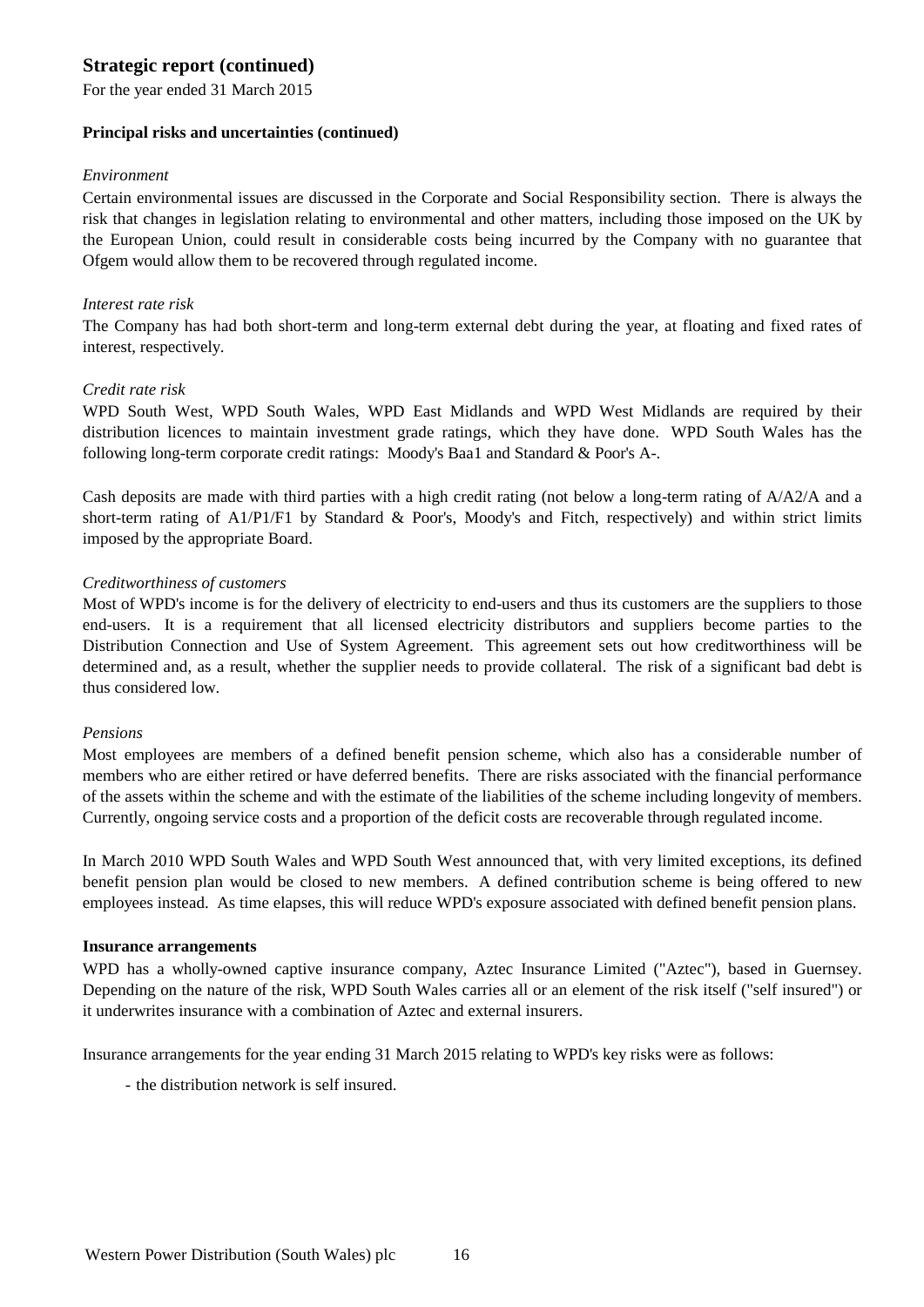For the year ended 31 March 2015

### **Insurance arrangements (continued)**

- offices and depots including their contents and stock are self insured up to £500,000 for each claim and externally insured above that, subject to a maximum of £50.0m.
- combined liability covers employer's liability, public and product liability, and professional indemnity. The first £10,000 of each claim is self insured, Aztec covers the next part of the claim up to £1.0m per claim and £6.0m in total, claims exceeding these limits are externally insured subject to certain limits.
- on motor related claims, damage to own vehicles is self insured if not recoverable from a third party, as is the first £5,000 of each third party claim. Aztec cover the next part of the claim up to £1.0m for any claim and £2.3m in aggregate; claims exceeding these limits are externally insured subject to certain limits.
- claims relating to death or injury to employees whilst on WPD business or travelling on business are externally insured subject to various limits.
- external insurance is also in place (subject to limits) for loss of money, securities or property through dishonest acts by employees and for wrongful acts by pension scheme trustees.
- insurance in respect of directors and officers is maintained by WPD's US parent, PPL Corporation.
- external insurance is also in place (subject to limits) for cyber liability (costs for security/privacy breaches, defence costs in relation to regulatory breaches and other breaches) and is maintained by WPD's US parent, PPL Corporation.

Insurance arrangements are reviewed in detail annually.

### **Internal control environment**

PPL's Audit Committee has ultimate oversight to monitor the effectiveness of WPD's internal controls through the requirements of Section 404 (see below). They also review and monitor the independence of the external auditor; as part of this process PPL, including WPD, are currently tendering for the audit services. The responsibility to monitor the financial reporting process and statutory audit of these financial statements is assumed by the UK Board. The WPD plc Board comprises executive directors and non-executive directors.

The directors of WPD have overall responsibility for the system of internal controls and for reviewing the effectiveness of the system. The system of internal controls is designed to manage rather than eliminate the risk of failure to achieve business objectives. In pursuing these objectives, internal control can only provide reasonable and not absolute assurance against material mis-statement or loss.

There are many cultural features in WPD that contribute directly to the success of the Company and the results that it has achieved. These include:

- good definition and communication of short-term business objectives and targets.
- commitment to achievement of objectives and targets.
- speedy decision-making.
- a business environment that empowers managers.
- an uncomplicated management structure that aids the flow of information both ways through the organisation.

In order for this success to occur, the control environment is one which empowers those with direct responsibility to take decisions within a clearly defined control framework. The control mechanisms have to be sufficient to limit risk but appropriate to the Company's ability to react quickly and effectively to events, therefore enabling the Company to deliver results over a sustained period of time.

It is important for an organisation to have a clearly defined structure of control expectations. The controls start at director level and make it clear to everyone concerned how the business should be conducted (policy) and how far each person can go in conducting that business (authority levels). This information is communicated effectively to all levels of staff.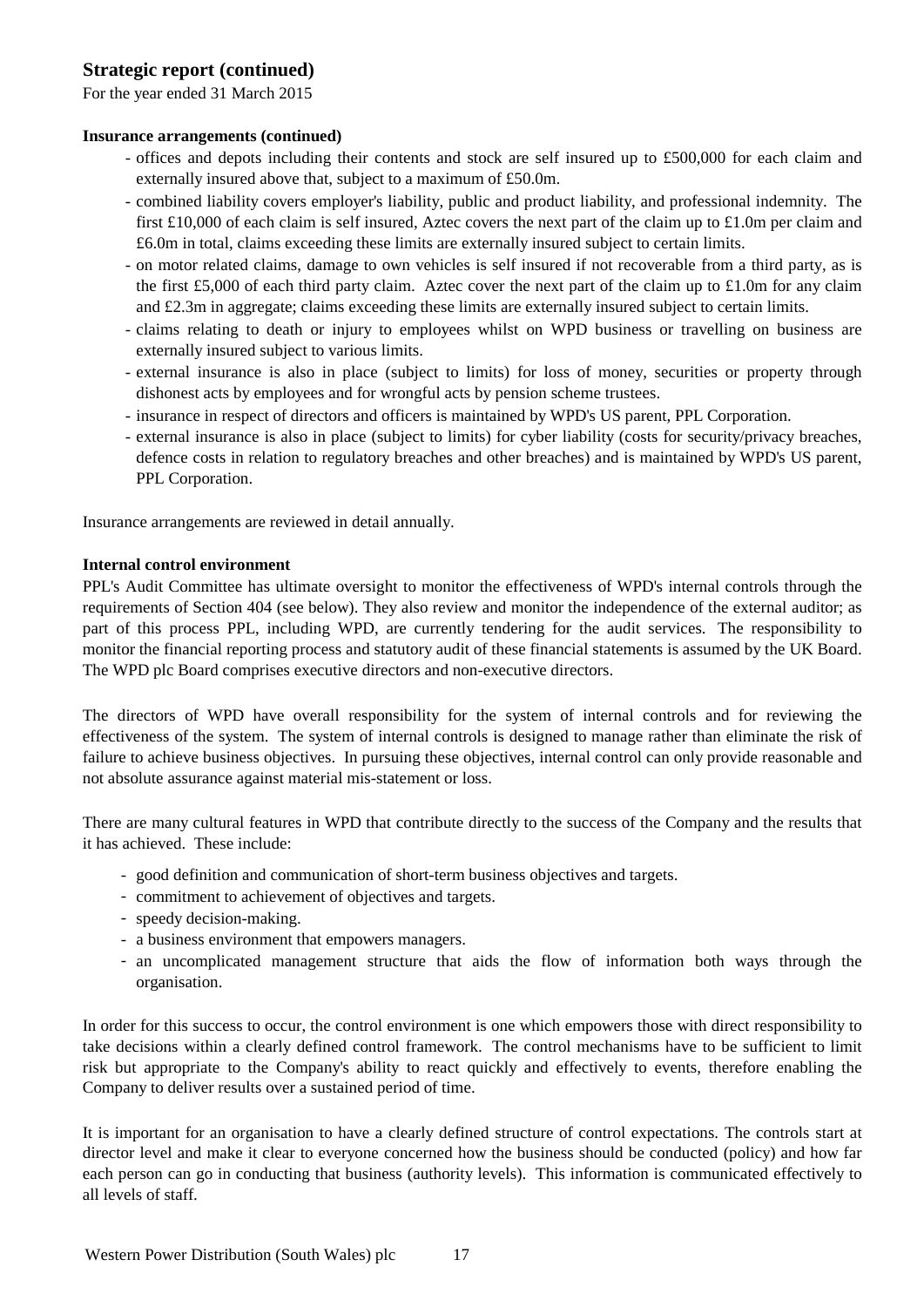For the year ended 31 March 2015

### **Internal control environment (continued)**

As WPD is owned by a US publicly quoted company, it is subject to the requirements of the US Sarbanes-Oxley Act of 2002. There are two main components of the Act, SOX302 and SOX404.

Under Section 302 of this Act, senior managers affirm quarterly that disclosure controls have been evaluated and are operating effectively, that there are no material internal control issues or, if there are, that they have been reported to PPL's Audit Committee.

Section 404 is an annual process which includes the evaluation of internal controls for financial reporting. The WPD plc Group comply with these requirements via a two stage approach.

Firstly, Company level controls which are pervasive across the Company are documented and tested. The controls cover the COSO elements of effective internal control and the 17 principles set out in the COSO 2013 integrated framework. These encompass:

- control environment
- risk assessment
- information and communication
- control activities
- monitoring.

Secondly, all the major financial processes have been documented with specific detail on the controls in place. This includes the Information Technology environment which supports the financial processes. Management monitor these controls on an ongoing basis. In addition, the controls are reviewed and tested by the Internal Audit department and any issues identified are communicated back to management and the process owners to enable improvement to the controls.

Annually, WPD's compliance with the Act is also reviewed in detail by WPD's external auditors. Good controls together with appropriate documentation must be maintained, and this is subject to testing by both internal and external auditors on an annual basis. Since inception of the Act, no significant deficiencies nor material weaknesses have been identified in WPD's financial control environment.

### **Corporate and social responsibility**

### *Social and community issues*

The three themes of education, safety and the environment continue to form the bedrock of our support activity, and during 2014/15 we assisted over 300 separate charitable and non-charitable organisations across WPD.

While maintaining these core themes, we have also continued to tailor our support to align, where appropriate, with the feedback from our stakeholder and customer opinion research. In particular, we have sought to establish and develop customer initiatives – like our Community Chest partnership with the Centre for Sustainable Energy ("CSE") – which helps 'fuel poor' customers reduce their energy consumption.

We have also continued to promote WPD's Priority Service Register with roadshows and events involving local radio stations and organisations like Age UK, Plymouth Highbury Trust, Wales Council for the Blind, Action on Hearing Loss, Age Cymru, Framework (the Midlands housing charity) and Derbyshire Sight Support.

### Highlights during the year have included:

- Phase 3 of our Community Chest grant scheme saw 59 awards made as part of a £50,000 initiative. The environmental result was 63.07 tonnes/year carbon dioxide saved by the scheme – the equivalent of the heating and electricity carbon dioxide emissions from around 12 average households.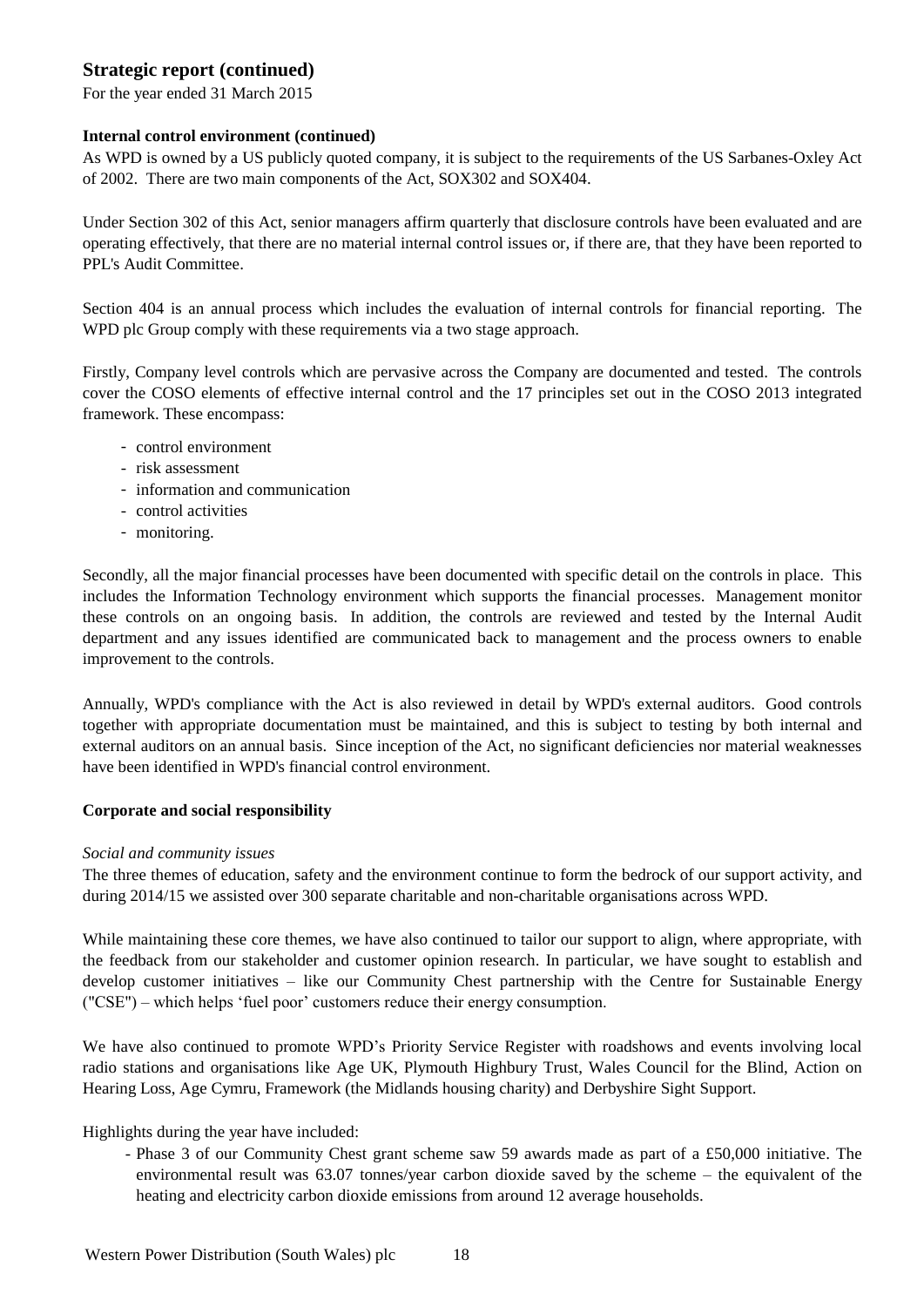For the year ended 31 March 2015

### **Corporate and social responsibility (continued)**

### *Social and community issues (continued)*

- Working with seven Wildlife Trusts to provide over 4,000 children with an environmental/educational handson experience. WPD Apprentices supported community challenges with Somerset Wildlife as part of their induction training. A further 800 children from 12 primary schools in South Gloucestershire benefited from our environmental programme with Avon Wildlife Trust, and over 400 children from deprived areas of South Wales. Over 7,000 native trees and shrubs were planted as part of our partnership with The Conservation Volunteers (formerly BTCV) and the Silvanus Trust.
- Taking part in 250 safety/education events reaching around 50,000 schoolchildren. These included school visits, crucial crew and lifeskills initiatives across all WPD regions. In addition, education sponsorships included Big Bang science events organised by STEM (the Science, Technology, Engineering, Maths Network) across all WPD regions and support for the 'Alarming Electrics' education project across Welsh schools in conjunction with Techniquest, the science and technology based organisation.
- Initiating the mail out and associated publicity to customers of 7.8m fridge magnets to publicise our new, single emergency number. A number of magnets in braille were also distributed.
- Invested £75,000 to support over 100 community groups and schools as part of three Cash for the Community campaigns delivered through newspaper groups across Devon, South West Wales and Derbyshire. The initiative provides cash support for charities, schools and not-for-profit organisations.
- Backed Age Cymru's Doorstep Crime and Spread the Warmth initiatives which target vulnerable and fuel poor customers, and the 'Wicked' bullying campaign in association with the Wales Millennium Centre.
- Provided 1,500 Power Cut Advice and Priority Services Register leaflets to Midlands housing charity Framework to be included in its service users' 'Move In Packs' across Nottinghamshire and Lincolnshire. A further 500 leaflets were provided to Derbyshire Sight Support.
- Supported one Welsh language activity for youngsters, the National Eisteddfod's Science Show 'Flash Bang' at Llanelli.
- Supported three major agricultural shows (Bath & West, Malvern and the Royal Welsh) promoting farm safety messages, our new emergency telephone number and our Priority Service Register.

#### *Environmental matters*

See the Environmental section on page 10.

#### Greenhouse gas emissions

Our greenhouse gas reporting year is to 31 March. Emissions for the Company were from:

|                                     | tCO <sub>2</sub> e |        | $tCO2e$ per employee |       |
|-------------------------------------|--------------------|--------|----------------------|-------|
|                                     | 2015               | 2014   | 2015                 | 2014  |
| Scope 1 (direct emissions)          |                    |        |                      |       |
| Operational transport               | 4,246              | 3,921  | 4.20                 | 4.01  |
| SF6 gas (see page $10 \& 11$ )      | 3,380              | 333    | 3.34                 | 0.34  |
| Fuel combustion (diesel)            | 34                 | 386    | 0.03                 | 0.39  |
| <b>Buildings</b>                    | 30                 | 23     | 0.03                 | 0.02  |
|                                     | 7,690              | 4,663  | 7.60                 | 4.76  |
| Scope 2 (energy indirect emissions) |                    |        |                      |       |
| Buildings electricity               | 1,522              | 1,530  | 1.50                 | 1.56  |
| Substation electricity              | 4,507              | 4,059  | 4.45                 | 4.15  |
| <b>Surf Telecom</b>                 | 162                | 258    | 0.16                 | 0.26  |
|                                     | 6,191              | 5,847  | 6.11                 | 5.97  |
| Total scope $1 & 2$                 | 13,881             | 10,510 | 13.71                | 10.73 |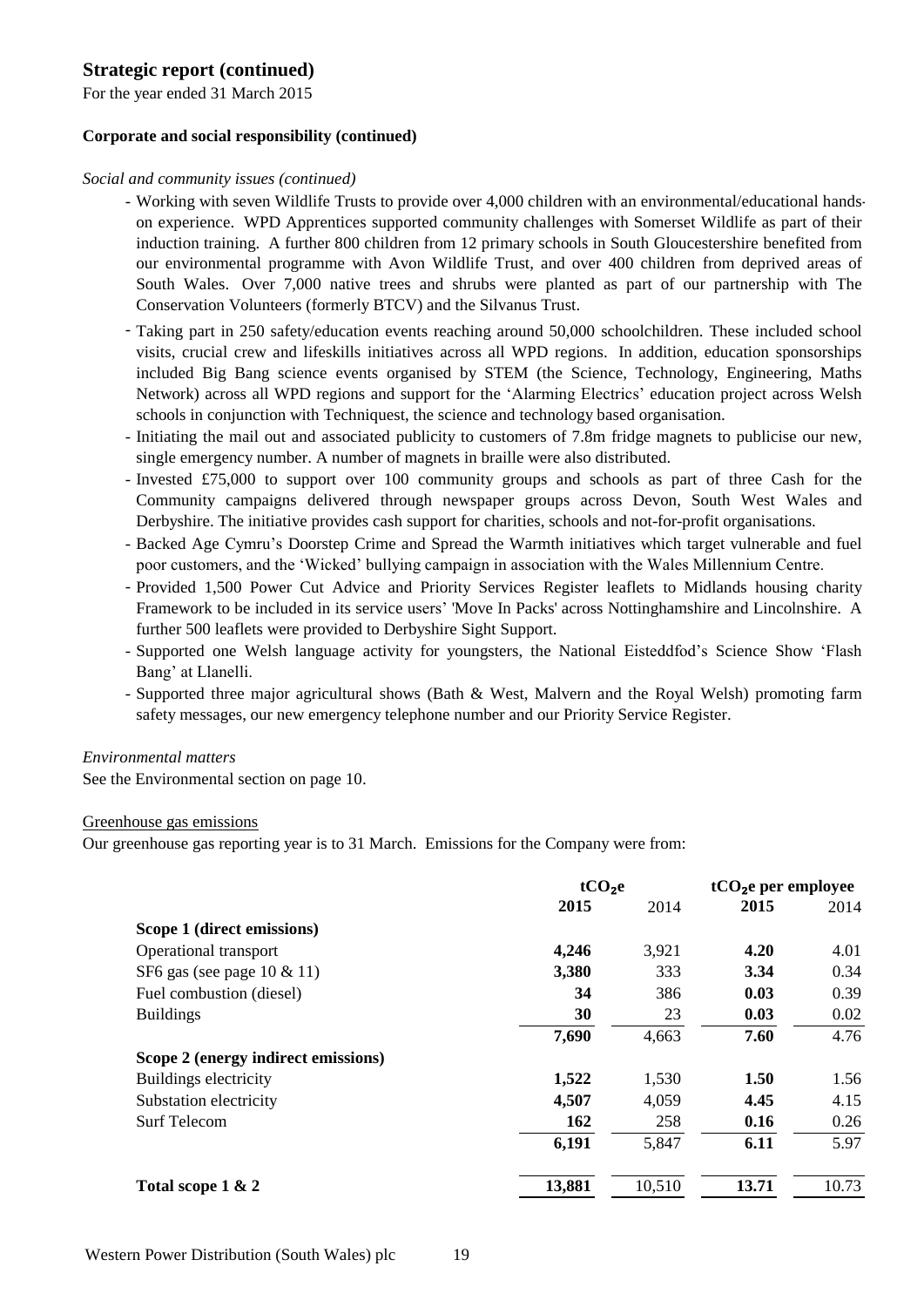For the year ended 31 March 2015

### **Corporate and social responsibility (continued)**

### *Environmental matters (continued)*

|                                                          | tCO <sub>2</sub> e |        | $tCO2e$ per employee |       |
|----------------------------------------------------------|--------------------|--------|----------------------|-------|
| Greenhouse gas emissions (continued)                     | 2015               | 2014   | 2015                 | 2014  |
| Scope 3 (other indirect emissions)<br>Business transport | 509                | 531    | 0.50                 | 0.54  |
|                                                          |                    |        |                      |       |
| Total scope $1, 2 \& 3$                                  | 14,390             | 11.041 | 14.21                | 11.27 |
|                                                          |                    |        |                      |       |

 $tCO<sub>2</sub>e = \text{tonnes of carbon dioxide equivalent}$ 

The Company's chosen intensity measurement is tonnes of carbon dioxide equivalent per employee.

The methodology used to calculate our emissions is based on the current guidance provided from DECC and the Department for Environment, Food and Rural Affairs ("DEFRA") Green House Gas Reporting Requirements and the UK Government conversion factors for Company Reporting (expiry 31 May 2014).

### *Employees*

The average number of employees during the year was 1,012 (2014: 979). These exclude a proportion of WPD South Wales staff who work in part for other WPD DNOs, and include a proportion of other WPD DNO staff who work in part for WPD South Wales.

WPD is committed to equality of opportunity in employment and this is reflected in its equal opportunities policy and employment practices. Employees are selected, treated, and promoted according to their abilities and merits and to the requirements of the job. Applications for employment by people with disabilities are fully considered, and in the event of members of staff becoming disabled, every effort is made to ensure that their employment with WPD continues by way of making adjustments to their role and/or working environment or through retraining arranged as appropriate. It is the policy of WPD that the training, career development and promotion of disabled persons should, as far as possible, be identical to that of other employees.

WPD places considerable value on the involvement of its employees in its affairs. Staff are kept informed of WPD's aims, objectives, performance and plans, and their effect on them as employees through newsletters, regular team briefings and other meetings, Performance and Development Reviews, as well as through WPD's in-house journal. Formal meetings are held regularly between senior managers and representatives of staff and their unions to discuss matters of common interest. A series of road show presentations by the directors each year ensure that all staff are aware of, and can contribute to, WPD's corporate goals.

### *Human rights issues*

WPD is dedicated to conducting its business with honesty, integrity and fairness. It is committed to the highest ethical standards. In support of these principles, it is the Company's policy to observe all domestic and applicable foreign laws and regulations.

In addition to conserving the human rights of its employees, WPD also considers those in relation to customers. Two specific customer groups whose needs are targeted by the Company are vulnerable customers and those in fuel poverty.

### Vulnerable customers

WPD is required to hold a Priority Services Register ("PSR") that records details about vulnerable customers so that additional support can be provided when the customer contacts WPD or when their supply is interrupted. Bespoke services are provided by understanding the special needs of the customers.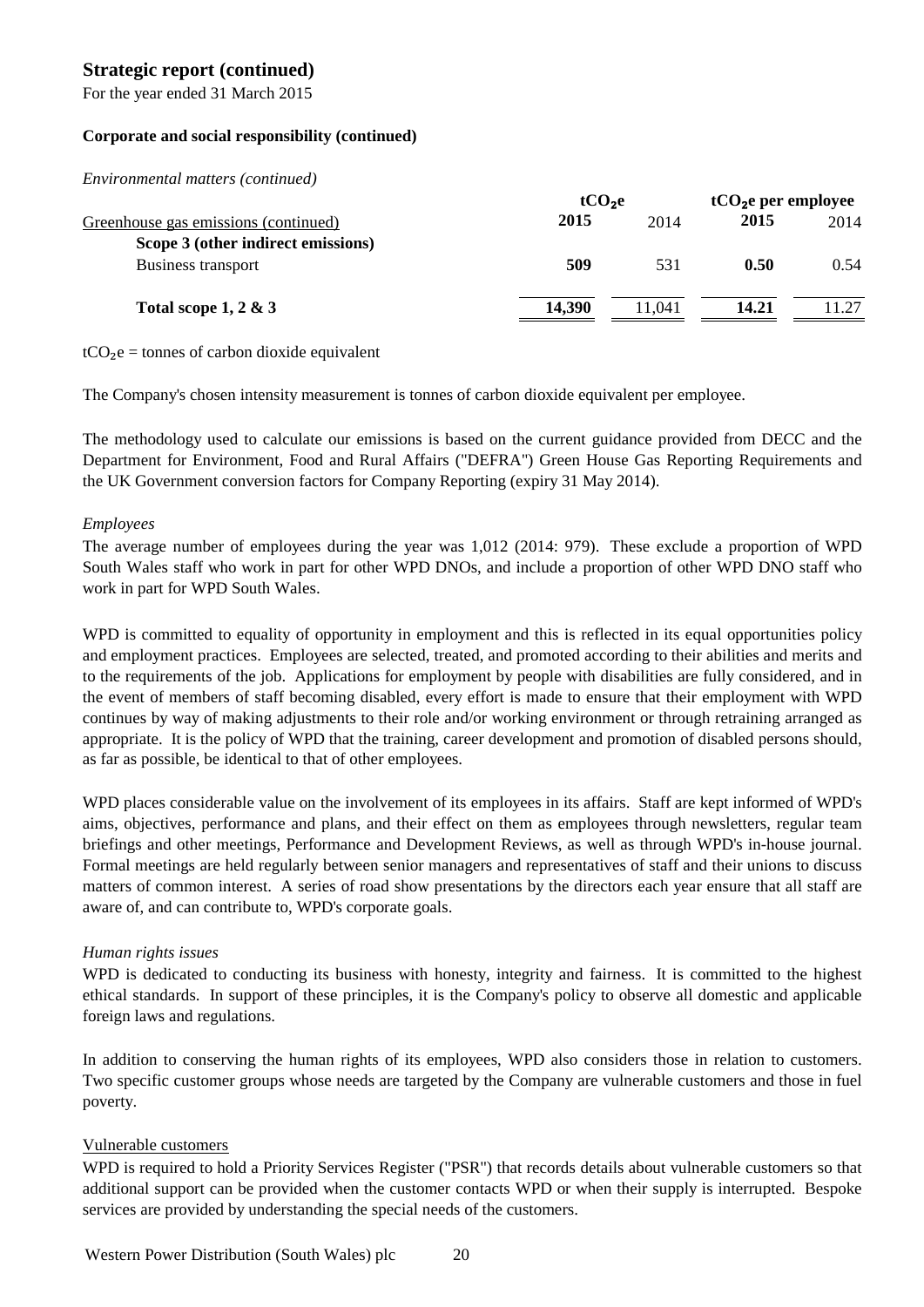For the year ended 31 March 2015

### **Corporate and social responsibility (continued)**

### *Human rights issues (continued)*

### Vulnerable customers (continued)

WPD has established a dedicated team of people to proactively contact vulnerable customers and check the detail held about them. This is a process that will be repeated every two years to ensure that the register remains up to date. This will be supplemented by sharing data with other service centred organisations that hold information about vulnerable customers, provided customers give their consent and data protection allows.

Links have been established with many organisations such as the Royal Voluntary Service (formerly WRVS) and British Red Cross to improve the understanding of the needs of vulnerable customers. These partners work with WPD to improve the services that are provided and we will continue to work with them.

Help is provided for vulnerable customers during power cuts and where possible advice is provided to enable them to be prepared should a power cut occur.

### Fuel poverty

Some customers on low incomes cannot afford to use electricity to effectively heat their properties. There is growing concern that customers will suffer as economic growth remains uncertain and austerity measures affect fuel poor customers further. Whilst WPD does not have a direct obligation to provide energy efficiency advice/support, in 2013 we introduced a social obligations strategy that is updated and reviewed by our Chief Executive annually, and includes actions WPD will take to address fuel poverty by helping customers to access information and key support. In recent years we have worked with expert partners such as the Centre for Sustainable Energy and the charity National Energy Action ("NEA") and with the Energy Saving Trust to provide information for our customers on the causes of and solutions for fuel poverty.

In 2014 WPD teamed up with the Coventry Citizens' Advice Bureau (CAB) to establish an innovative fuel poverty referral scheme called 'Power Up'. Initially as a one year pilot, the project helped customers in Coventry, Warwickshire and Birmingham by offering income and energy efficiency advice, such as benefits advice and energy saving tariffs and schemes. The service offered free, independent, confidential and impartial advice. The project works by Coventry CAB taking referrals directly from WPD (following calls proactively made to vulnerable customers as part of WPD's update of the Priority Service Register). The scheme supported 694 fuel poor customers in 2014, leading to a range of positive interventions including saving customers a total of £33,000 a year.

Building on this successful model we have replicated this project in 2015 and now have three 'Power Up' referral schemes – one in the Midlands, one in South Wales and one in South West, working with Coventry CAB, Energy Saving Trust and Centre for Sustainable Energy respectively. From January 2015 every customer contacted as part of WPD's PSR data cleanse is given the opportunity to be onwardly referred to a partner for support. Every project has the capacity to deliver all of the following interventions, in line with the customer's need:

- 1. Income maximisation (e.g. debt management)
- 2. Tariffs (e.g. switching tariff)
- 3. Energy efficiency (e.g. loft/cavity wall insulation schemes)
- 4. Affordable warmth (e.g. boiler replacement schemes)
- 5. Behavioural changes (e.g. more effectively managing heating/hot water systems).

In the first two months, the schemes handled over 1,000 customer referrals, with a recorded outcome for every referral.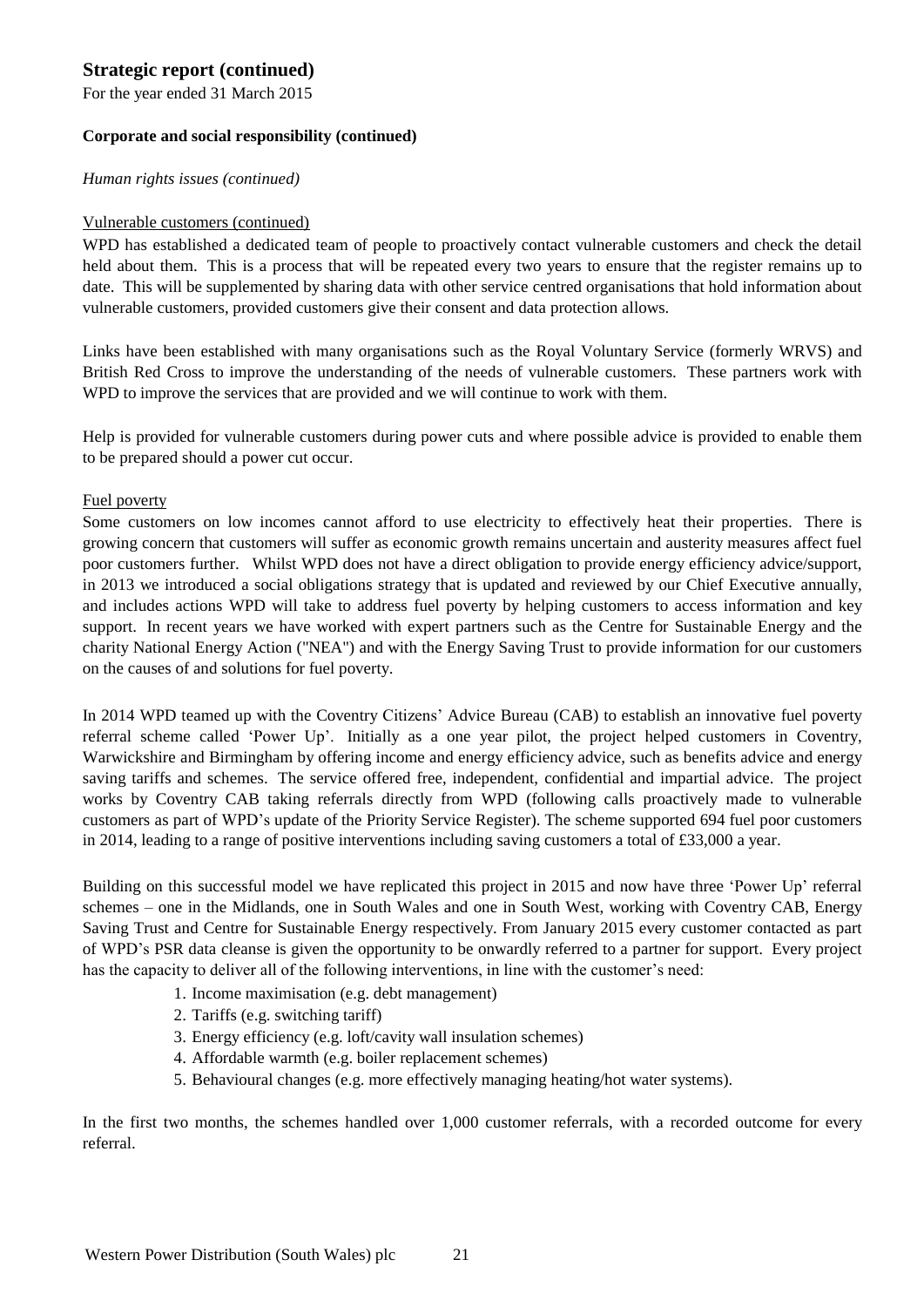For the year ended 31 March 2015

By Order of the Board

RA Symons Chief Executive Officer

16 July 2015

## **Western Power Distribution (South Wales) plc**

Avonbank Feeder Road Bristol BS2 0TB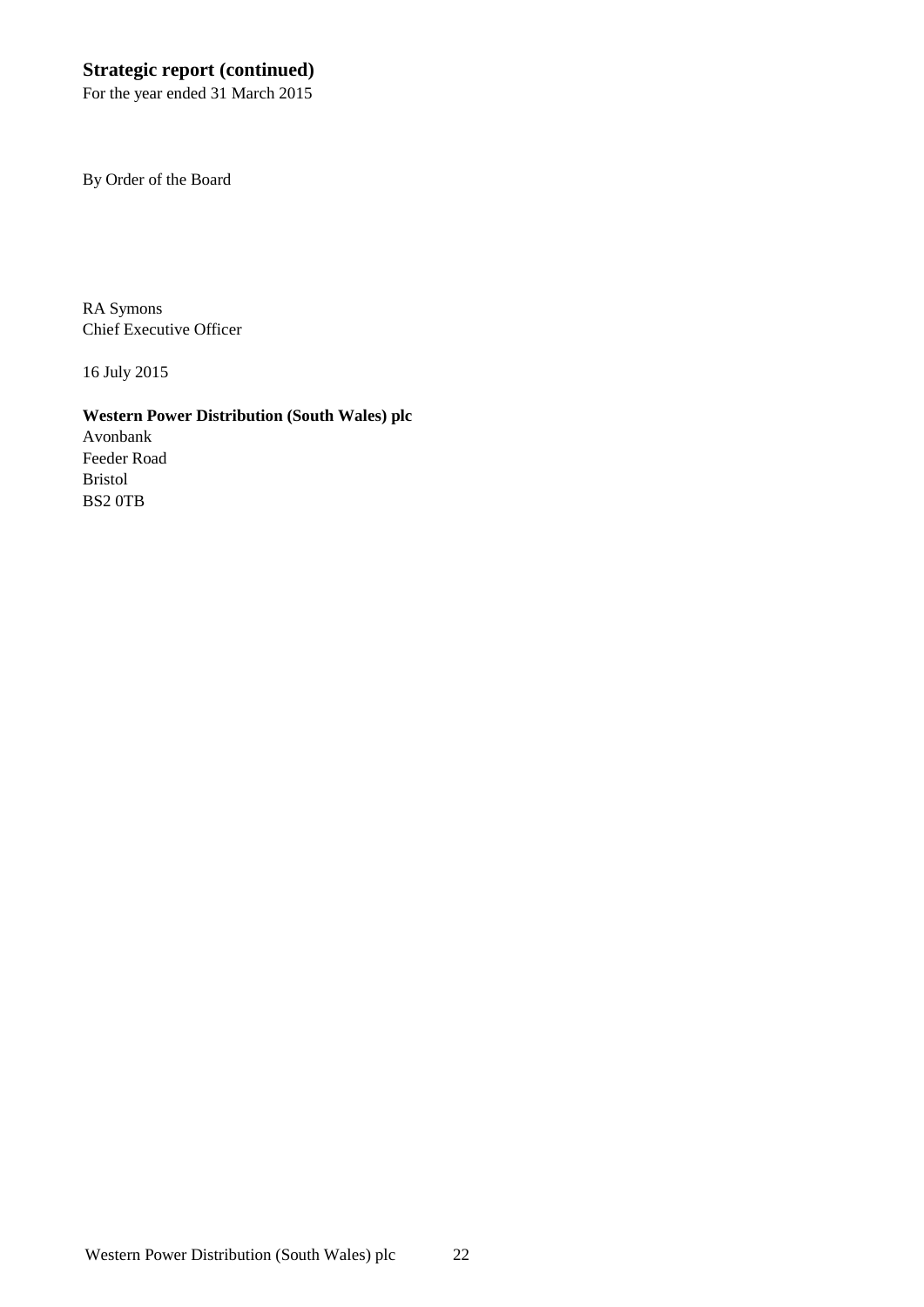# **Directors' report**

For the year ended 31 March 2015

### **Company's registered number**

The Company's registered number is 2366985.

### **Ownership**

WPD South Wales is an indirect, wholly-owned subsidiary of Western Power Distribution plc, which is owned by PPL Corporation, an electricity utility company of Allentown, Pennsylvania, US.

There were no transactions between WPD South Wales and the ultimate owner.

### **Results and dividends**

The profit for the financial year 2015 was £97.4m (2014: £127.7m). Profit on ordinary activities before tax was £119.9m (2014: £131.4m).

For the year to 31 March 2015 dividends paid by the Company totalled £50.5m (2014: £418.4m). In 2014 this included a dividend in specie of £365.4m.

### **Political donations and expenditure**

WPD is a politically neutral organisation and, during the year, made no political donations.

### **Financial risk management objectives and policies**

WPD does not undertake transactions in financial derivative instruments for speculative purposes.

All debt at WPD South Wales is denominated in sterling and therefore there is no currency risk exposure.

For further details of risks in relation to treasury operations see the principal risks and uncertainties section of the strategic report.

### *Liquidity and going concern*

WPD South Wales, as part of the WPD Group, is supported by credit facilities at other companies within the WPD Group as described below.

On a day-to-day basis, WPD South West provides liquidity to the whole of WPD. It has borrowing arrangements in place with a range of third parties with high credit ratings. At 31 March 2015, WPD South West had committed borrowing facilities available in respect of which all conditions precedent had been met at that date of £245m maturing in July 2019 all of which was undrawn. In addition, it had uncommitted facilities of £45m, of which £4.5m was drawn at 31 March 2015.

In addition, at 31 March 2015 the WPD Group's parent, Western Power Distribution plc, had a £210m committed borrowing facility that expires in December 2016 of which all conditions precedent had been met at that date; at 31 March 2015, it had drawn £133.9m against these facilities and thus had £76.1m undrawn. The drawdown was utilised to part fund the purchase of \$200m Eurobonds (issued by the Company's ultimate UK parent) at a premium of \$21m from a US based fellow subsidiary of PPL.

The four WPD DNOs also have access to an uncommitted facility from which any DNO can draw but which in aggregate cannot exceed £20m. No borrowings had been drawn against this facility as at 31 March 2015.

At 31 March 2015, WPD South Wales had £566.3m (2014: £565.8m) of external debt outstanding which was all long term. It had cash and short term deposits of £26.2m (2014: £74.9m).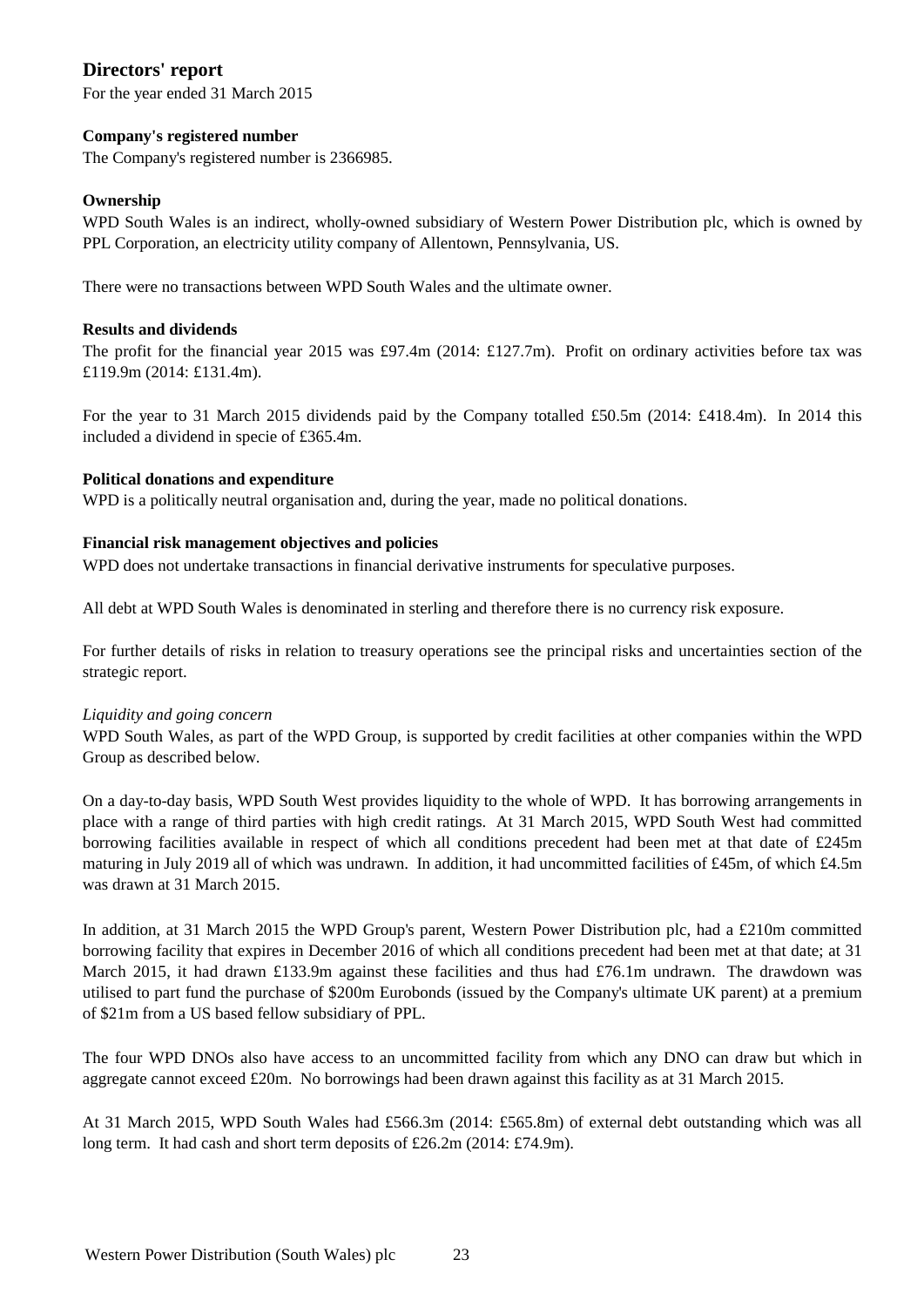# **Directors' report (continued)**

For the year ended 31 March 2015

### **Financial risk management objectives and policies (continued)**

### *Liquidity and going concern (continued)*

After consideration, the directors of the Company have concluded that the Company has sufficient resources available to enable it to continue in existence for the foreseeable future and at least for a period of 12 months from the date of signing the accounts and have therefore continued to adopt the going concern basis in preparing the financial statements. This consideration included the availability of facilities as set out above, the relatively stable and regulated nature of the business, the forecast long term business plan, and the anticipated ability of the Company to be able to raise additional long term debt in the future.

### *Dividend policy*

The WPD Group is structured such that a proportion of the WPD Group's debt is issued by Group companies other than WPD South Wales, WPD South West, WPD East Midlands and WPD West Midlands. Interest payments on this debt, together with other items, are funded primarily through dividend payments from WPD South Wales, WPD South West, WPD East Midlands and WPD West Midlands.

### **Strategic report**

The following information required in the Directors' report has been included in the strategic report:

- **-** an indication of future developments in the business see page 2;
- **-** an indication of activities of the Company in the field of research and development see page 13;
- **-** a statement on the policy for disabled employees see page 20;
- **-** employee policies see page 20;
- **-** greenhouse gas (carbon) emissions see page 19.

### **Directors and their interests**

The directors who served during the year were as follows:

|                                                                                               | Appointed         |
|-----------------------------------------------------------------------------------------------|-------------------|
| RA Symons, Chief Executive                                                                    | 15 September 2000 |
| DCS Oosthuizen, Finance Director                                                              | 4 January 2001    |
| P Swift, Operations Director                                                                  | 1 July 2013       |
| PG Allen, Resources and External Affairs Director (deceased 9 February 2015) 1 September 2013 |                   |
| IR Williams, Resources and External Affairs Director                                          | 9 March 2015      |
| RL Klingensmith, non-executive director and President PPL Global                              | 14 February 2007  |
| ME Fletcher, non-executive independent director                                               | 31 October 2011   |
| CR Watts, non-executive independent director                                                  | 1 April 2014      |

During and at the end of the financial year, no director was materially interested in any contract of significance in relation to the Company's business.

 $\ddotsc$ 

Insurance in respect of directors and officers is maintained by the WPD's parent, PPL Corporation. The insurance is subject to the conditions set out in the Companies Acts and remains in force at the date of signing the Directors' report.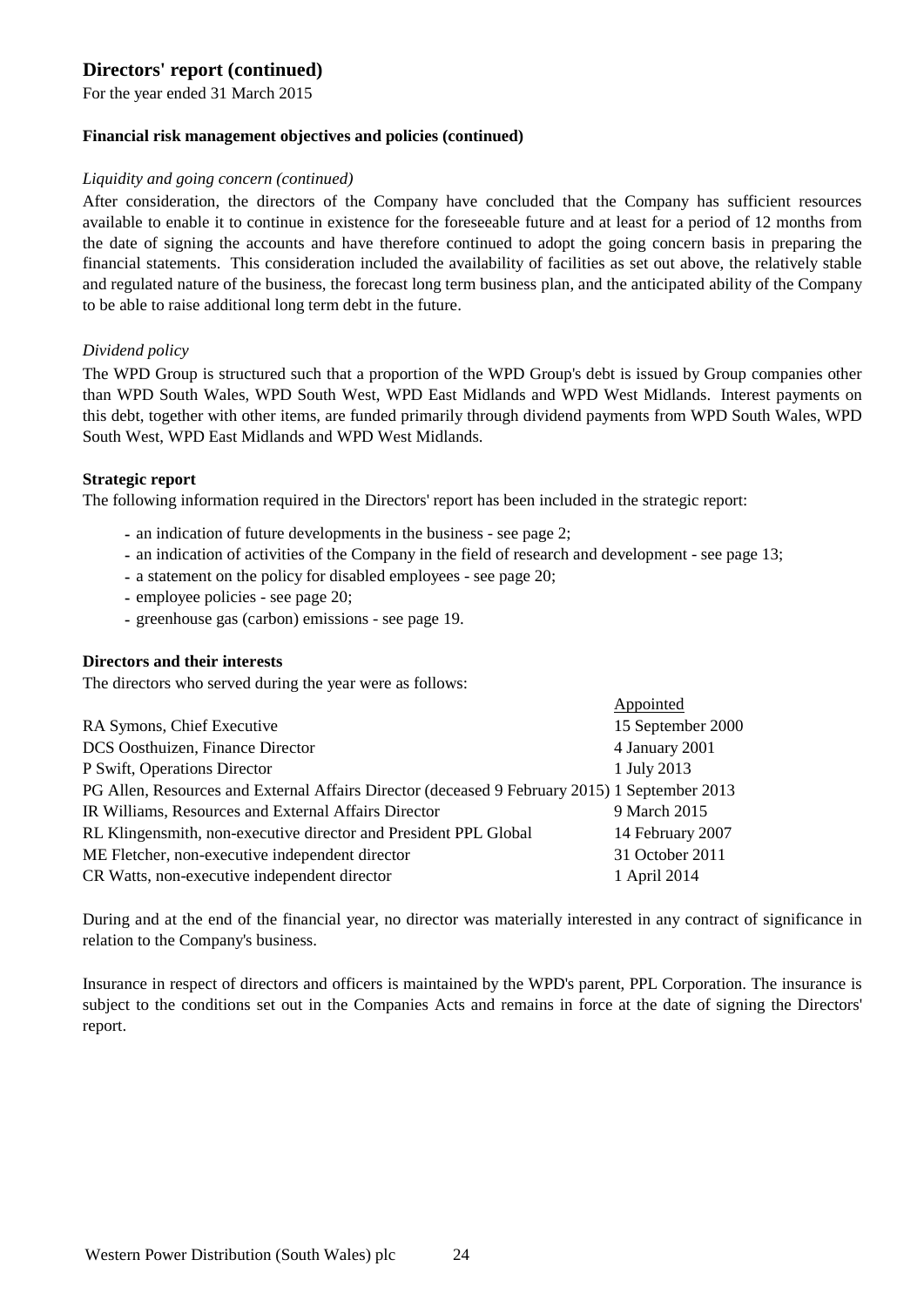## **Directors' report (continued)**

For the year ended 31 March 2015

### **Regulatory financial statements**

As a condition of its Electricity Distribution Licence, the Company is required to prepare and publish separate financial statements for its distribution business for each year ending 31 March. The Company will publish information on its website and this will also be available from the Company's registered office as shown below.

#### **Statement of disclosure to auditors**

So far as each person who was a director at the date of approving this report is aware, there is no relevant audit information, being information needed by the auditor in connection with preparing its report, of which the auditor is unaware. Having made enquiries of fellow directors and the Company's auditor, each director has taken all the steps that he is obliged to take as a director in order to make himself aware of any relevant audit information and to establish that the auditor is aware of that information.

### **Responsibility statements under the Disclosure and Transparency Rules**

Each of the current directors listed above confirm to the best of their knowledge:

(a) the financial statements, prepared in accordance with UK Generally Accepted Accounting Practice, give a true and fair view of the assets, liabilities, financial position and profit of the Company; and

(b) the Strategic report and the Directors' report include a fair review of the development and performance of the business and the position of the Company together with a description of the principal risks and uncertainties that it faces.

#### **Auditors**

Ernst & Young LLP have expressed their willingness to continue in office and, subject to the result of a current tender exercise in respect of PPL's audit services, a resolution proposing their re-appointment will be put before the Annual General Meeting.

By Order of the Board

RA Symons Chief Executive

16 July 2015

**Western Power Distribution (South Wales) plc** Avonbank Feeder Road Bristol BS2 0TB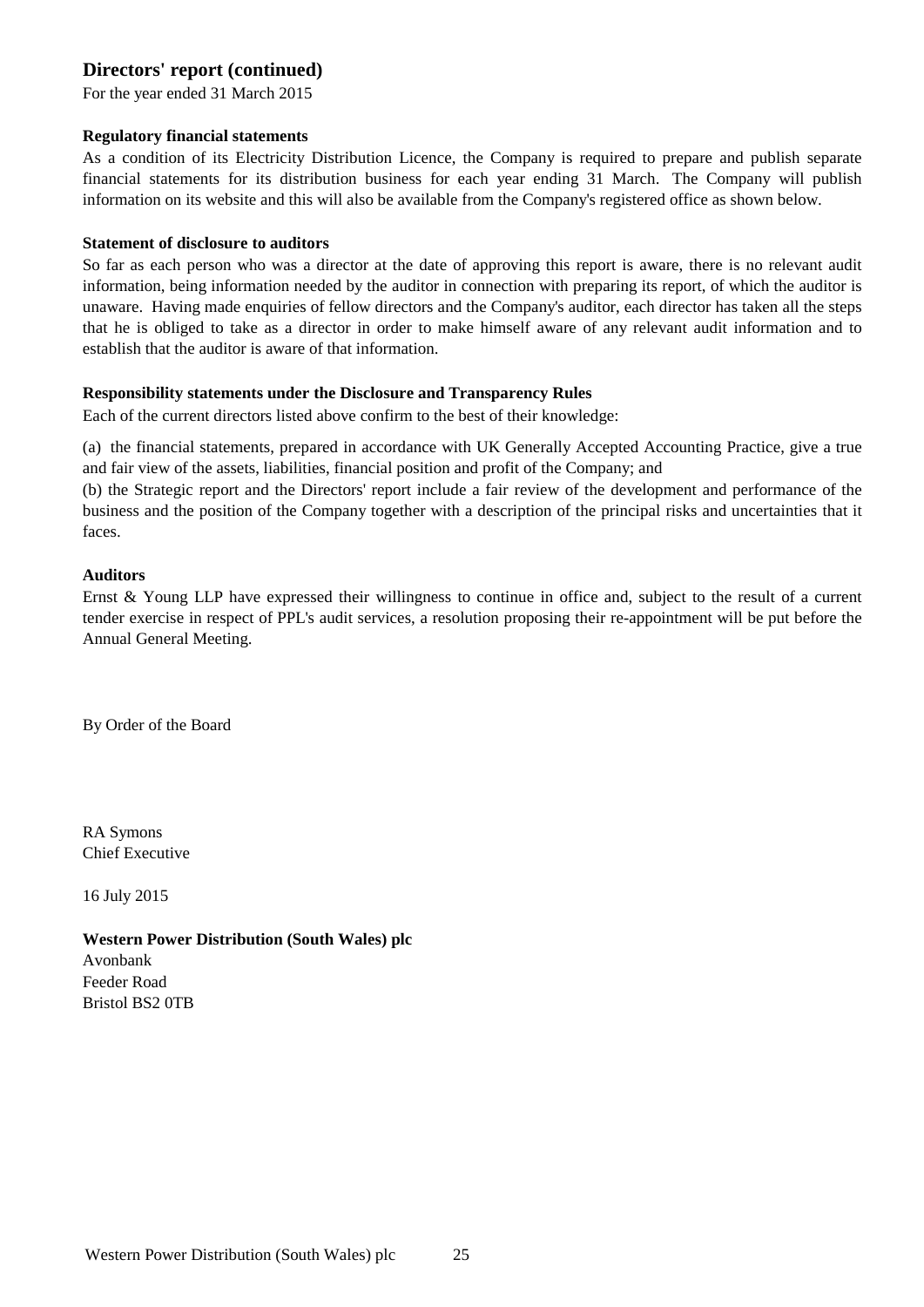## **Statement of directors' responsibilities**

The directors are responsible for preparing the Strategic report and Directors' report and the financial statements in accordance with applicable law and regulations.

Company law requires the directors to prepare financial statements for each financial year. Under that law the directors have elected to prepare the financial statements in accordance with United Kingdom Generally Accepted Accounting Practice (United Kingdom accounting standards and applicable law). Under company law the directors must not approve the financial statements unless they are satisfied that they give a true and fair view of the state of affairs of the Company and the profit or loss of the Company for that year. In preparing these financial statements, the directors are required to:

- select suitable accounting policies and then apply them consistently;
- make judgements and accounting estimates that are reasonable and prudent;
- state whether applicable UK accounting standards have been followed, subject to any material departures disclosed and explained in the financial statements; and
- prepare the financial statements on the going concern basis unless it is inappropriate to presume that the Company will continue in business.

The directors confirm that the financial statements comply with the above requirements.

The directors are responsible for keeping adequate accounting records that are sufficient to show and explain the Company's transactions and disclose with reasonable accuracy at any time the financial position of the Company and enable them to ensure that the financial statements comply with the Companies Act 2006. They are also responsible for safeguarding the assets of the Company and hence for taking reasonable steps for the prevention and detection of fraud and other irregularities.

The directors are responsible for the maintenance and integrity of the corporate and financial information included on the Company's website. Legislation in the United Kingdom governing the preparation and dissemination of financial statements may differ from legislation in other jurisdictions.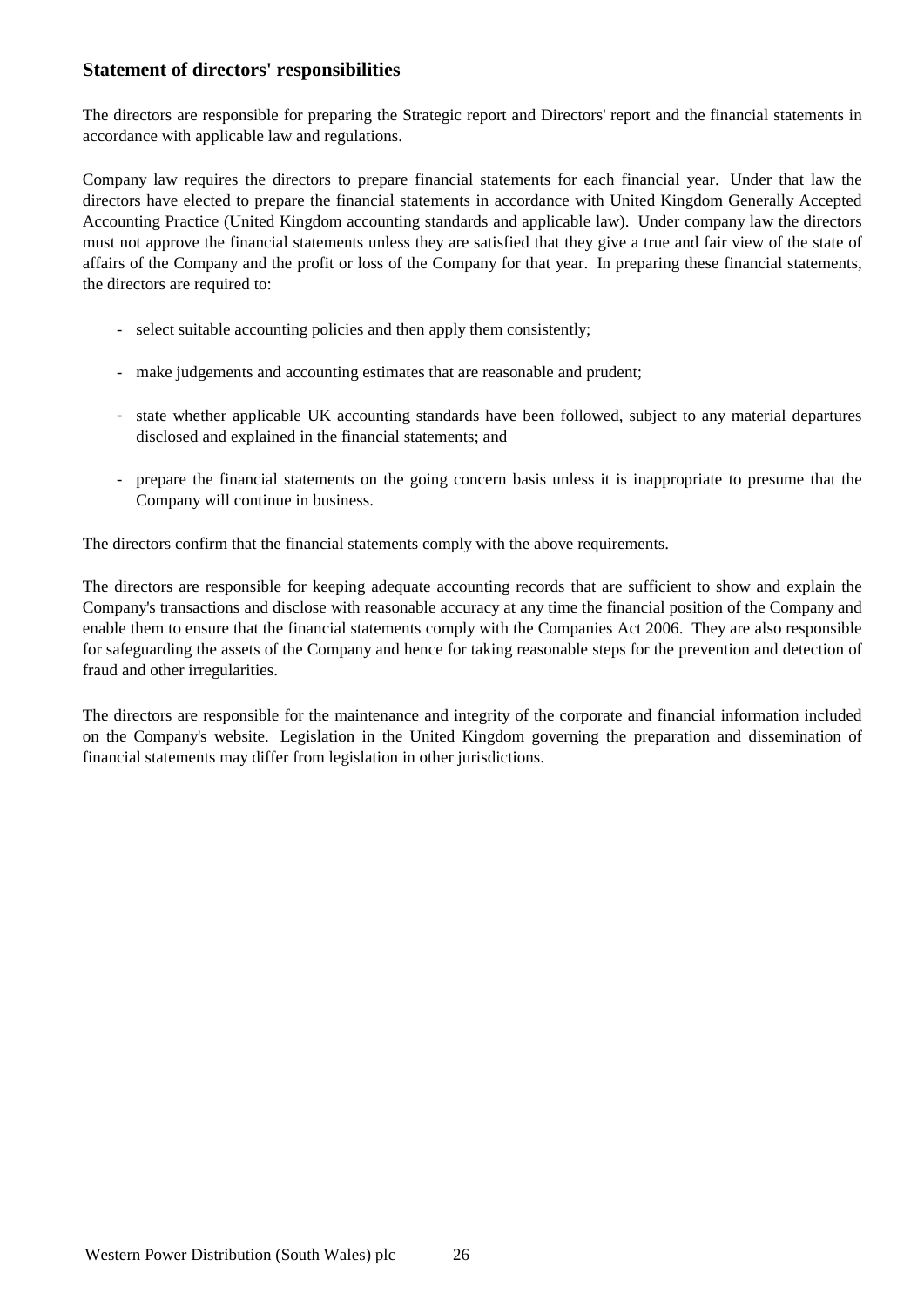### **Independent auditors' report**

### **to the members of Western Power Distribution (South Wales) plc**

We have audited the financial statements of Western Power Distribution (South Wales) plc for the year ended 31 March 2015 which comprise the Profit and loss account, the Statement of total recognised gains and losses, the Balance sheet, the Statement of cash flows and Notes to the statements of cash flows A to C, and the related Notes 1 to 23. The financial reporting framework that has been applied in their preparation is applicable law and United Kingdom Accounting Standards (United Kingdom Generally Accepted Accounting Practice).

This report is made solely to the Company's members, as a body, in accordance with Chapter 3 of Part 16 of the Companies Act 2006. Our audit work has been undertaken so that we might state to the Company's members those matters we are required to state to them in an auditors' report and for no other purpose. To the fullest extent permitted by law, we do not accept or assume responsibility to anyone other than the Company and the Company's members as a body, for our audit work, for this report, or for the opinions we have formed.

### **Respective responsibilities of directors and auditors**

As explained more fully in the Statement of directors' responsibilities (set out on page 26), the directors are responsible for the preparation of the financial statements and for being satisfied that they give a true and fair view. Our responsibility is to audit and express an opinion on the financial statements in accordance with applicable law and International Standards on Auditing (UK and Ireland). Those standards require us to comply with the Auditing Practices Board's Ethical Standards for Auditors.

### **Scope of the audit of the financial statements**

An audit involves obtaining evidence about the amounts and disclosures in the financial statements sufficient to give reasonable assurance that the financial statements are free from material misstatement, whether caused by fraud or error. This includes an assessment of: whether the accounting policies are appropriate to the Company's circumstances and have been consistently applied and adequately disclosed; the reasonableness of significant accounting estimates made by the directors; and the overall presentation of the financial statements. In addition, we read all the financial and non-financial information in the Annual report to identify material inconsistencies with the audited financial statements and to identify any information that is apparently materially incorrect based on, or materially incorrect with, the knowledge acquired by us in the course of performing the audit. If we become aware of any apparent material misstatements or inconsistencies we consider the implications for our report.

### **Opinion on financial statements**

In our opinion the financial statements:

- give a true and fair view of the state of the Company's affairs as at 31 March 2015 and of its profit for the year then ended;
- have been properly prepared in accordance with United Kingdom Generally Accepted Accounting Practice; and
- have been prepared in accordance with the requirements of the Companies Act 2006.

### **Opinion on other matter prescribed by the Companies Act 2006**

In our opinion the information given in the Strategic report and Directors' report for the financial year for which the financial statements are prepared is consistent with the financial statements.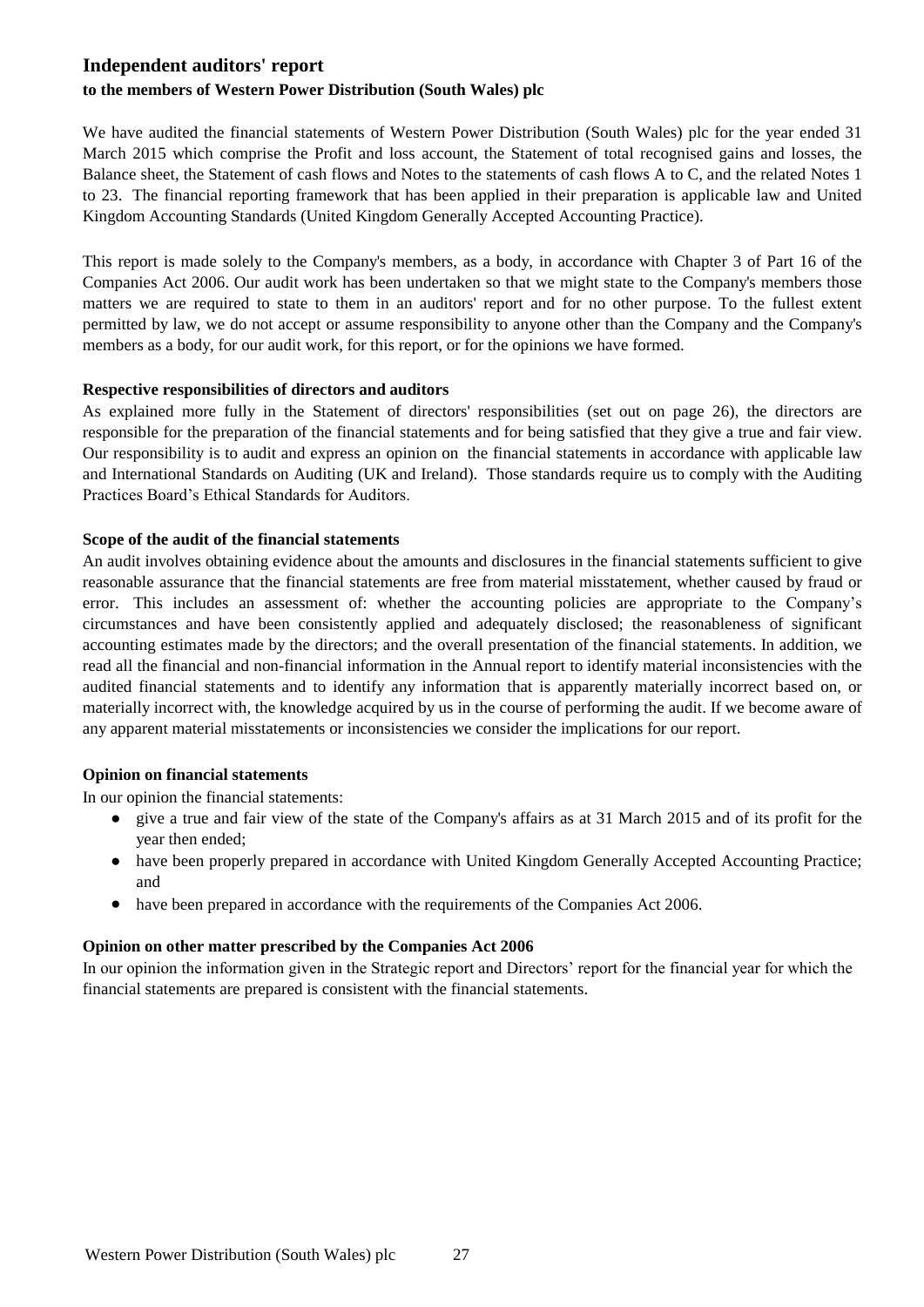# **Independent auditors' report**

### **to the members of Western Power Distribution (South Wales) plc (continued)**

### **Matters on which we are required to report by exception**

We have nothing to report in respect of the following matters where the Companies Act 2006 requires us to report to you if, in our opinion:

- adequate accounting records have not been kept, or returns adequate for our audit have not been received from branches not visited by us; or
- the financial statements are not in agreement with the accounting records and returns; or
- certain disclosures of directors' remuneration specified by law are not made; or
- we have not received all the information and explanations we require for our audit.

*For and on behalf of Ernst & Young LLP, Statutory Auditor, Bristol* Christabel Cowling, Senior Statutory Auditor

17 July 2015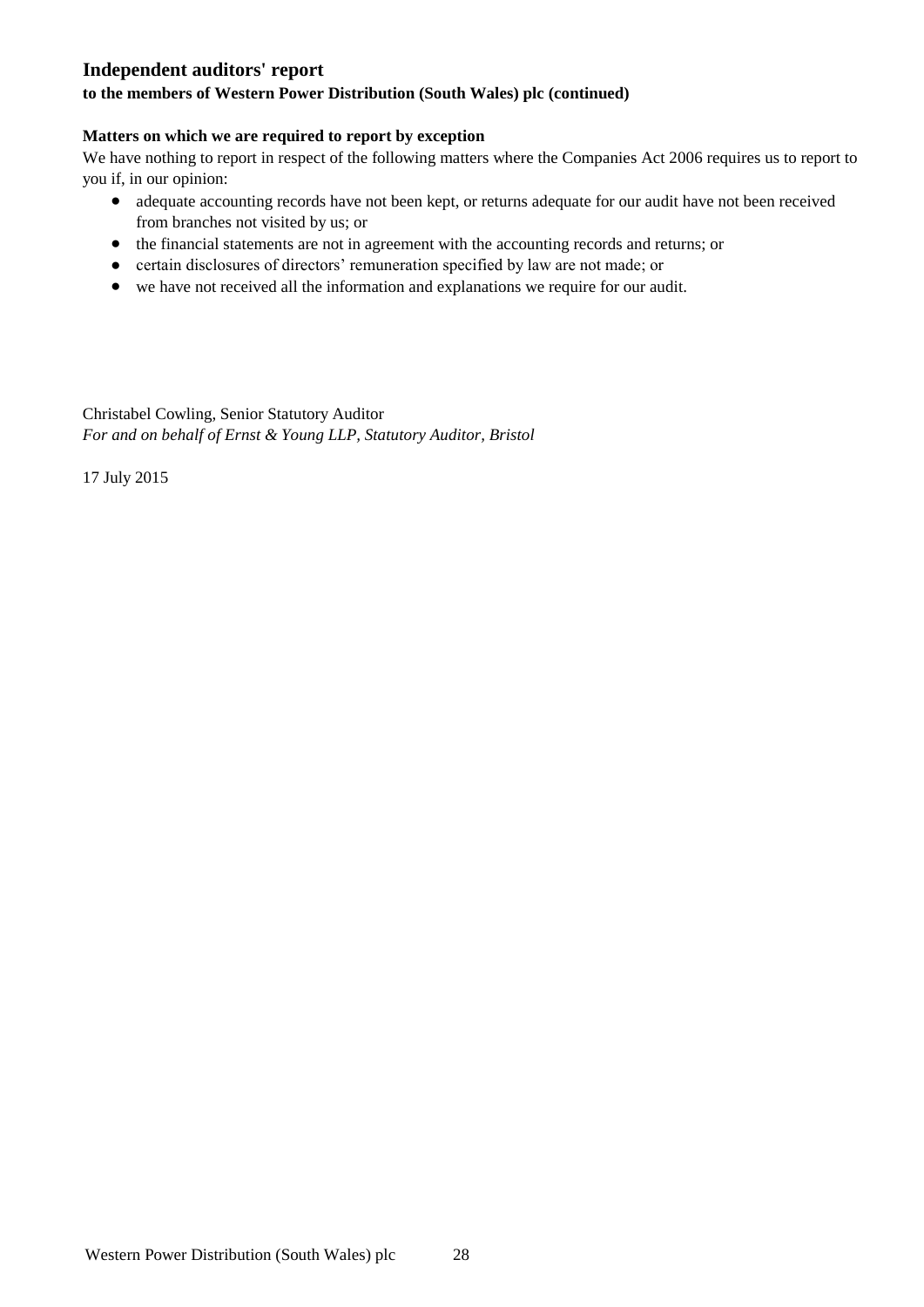# **Profit and loss account**

For the year ended 31 March 2015

|                                                       | <b>Note</b>    | 2015<br>$\mathbf{f}_{\mathbf{m}}$ | 2014<br>$\pounds$ m |
|-------------------------------------------------------|----------------|-----------------------------------|---------------------|
| <b>Turnover</b>                                       | $\overline{2}$ | 279.0                             | 277.0               |
| Operating expenses                                    | 3              | (124.3)                           | (114.6)             |
| <b>Operating profit</b>                               | $\overline{4}$ | 154.7                             | 162.4               |
| Profit on sale of fixed assets                        |                | 0.2                               | 0.1                 |
| Profit on ordinary activities before interest and tax |                | 154.9                             | 162.5               |
| Interest receivable and similar income                | 5              | 0.8                               | 4.7                 |
| Interest payable and similar charges                  | 5              | (36.1)                            | (36.0)              |
| Other finance income                                  | 6              | 0.3                               | 0.2                 |
| Profit on ordinary activities before tax              | 2              | 119.9                             | 131.4               |
| Tax on profit on ordinary activities                  | 7              | (22.5)                            | (3.7)               |
| Profit for the financial year                         |                | 97.4                              | 127.7               |

All activities relate to continuing operations.

There is no difference between the profit on ordinary activities before tax and the profit for the financial year stated above, and their historical cost equivalents.

The accompanying notes are an integral part of these financial statements.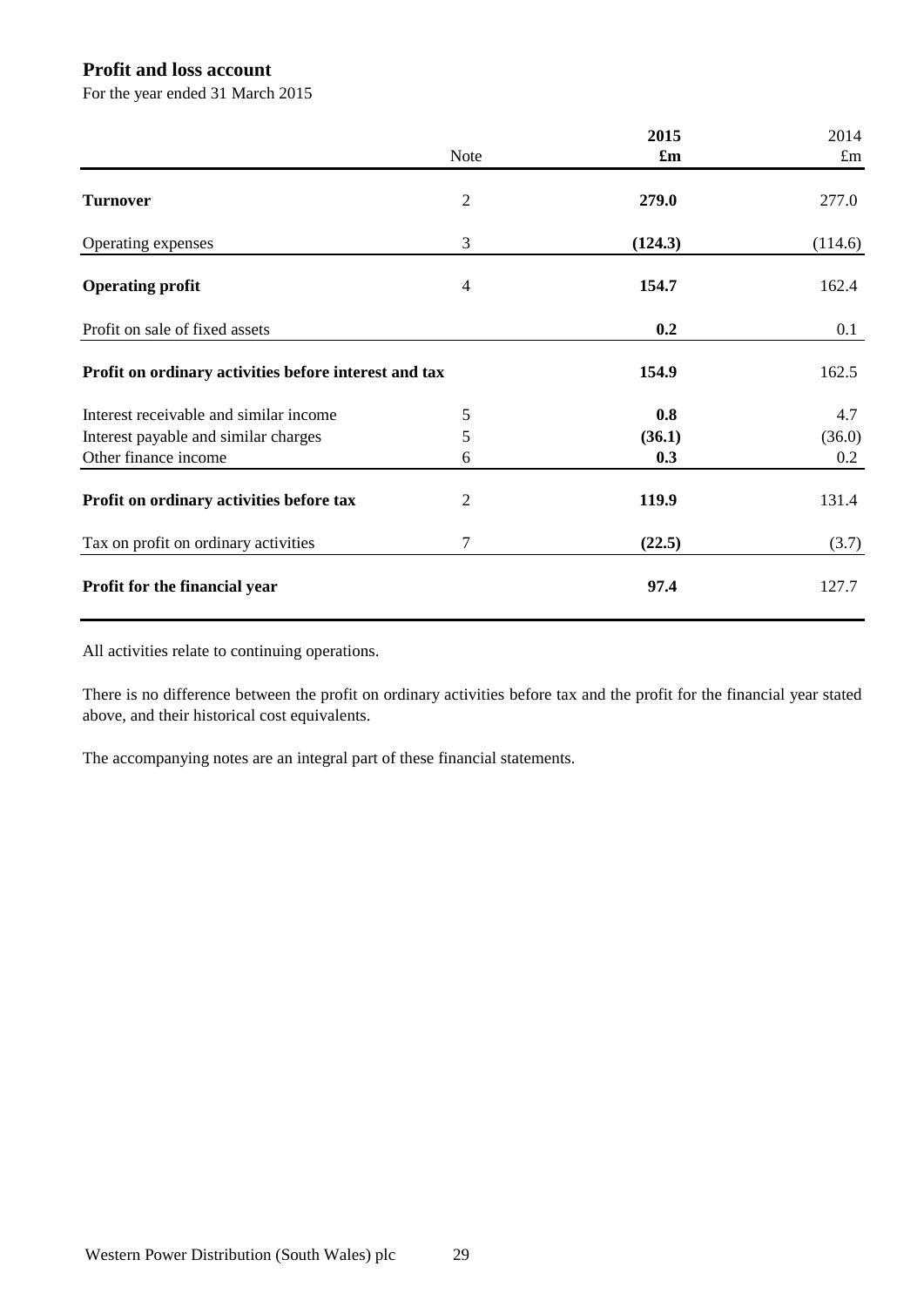# **Statement of total recognised gains and losses**

For the year ended 31 March 2015

|                                          |       | 2015                      | 2014        |
|------------------------------------------|-------|---------------------------|-------------|
|                                          | Note  | $\mathbf{f}_{\mathbf{m}}$ | $\pounds$ m |
| Profit for the financial year            |       | 97.4                      | 127.7       |
| Actuarial (loss)/gain recognised in the  |       |                           |             |
| Infralec 92 pension scheme               | 10(d) | (0.8)                     | 0.8         |
| Movement on deferred tax relating to the |       |                           |             |
| Infralec 92 pension scheme               |       | 0.2                       | (0.2)       |
| Actuarial (loss)/gain recognised in the  |       |                           |             |
| WPUPS pension scheme                     | 10(e) | (23.1)                    | 18.0        |
| Movement recognised on WPUPS             |       |                           |             |
| reimbursement agreement                  | 10(e) | 23.1                      | (18.0)      |
| Movement on deferred tax relating to the |       |                           |             |
| WPUPS pension scheme                     |       | 4.6                       | (9.6)       |
| Movement on hedging reserve (net of tax) | 19    | (0.5)                     | (0.3)       |
| Total recognised gains for the year      |       | 100.9                     | 118.4       |

The accompanying notes are an integral part of these financial statements.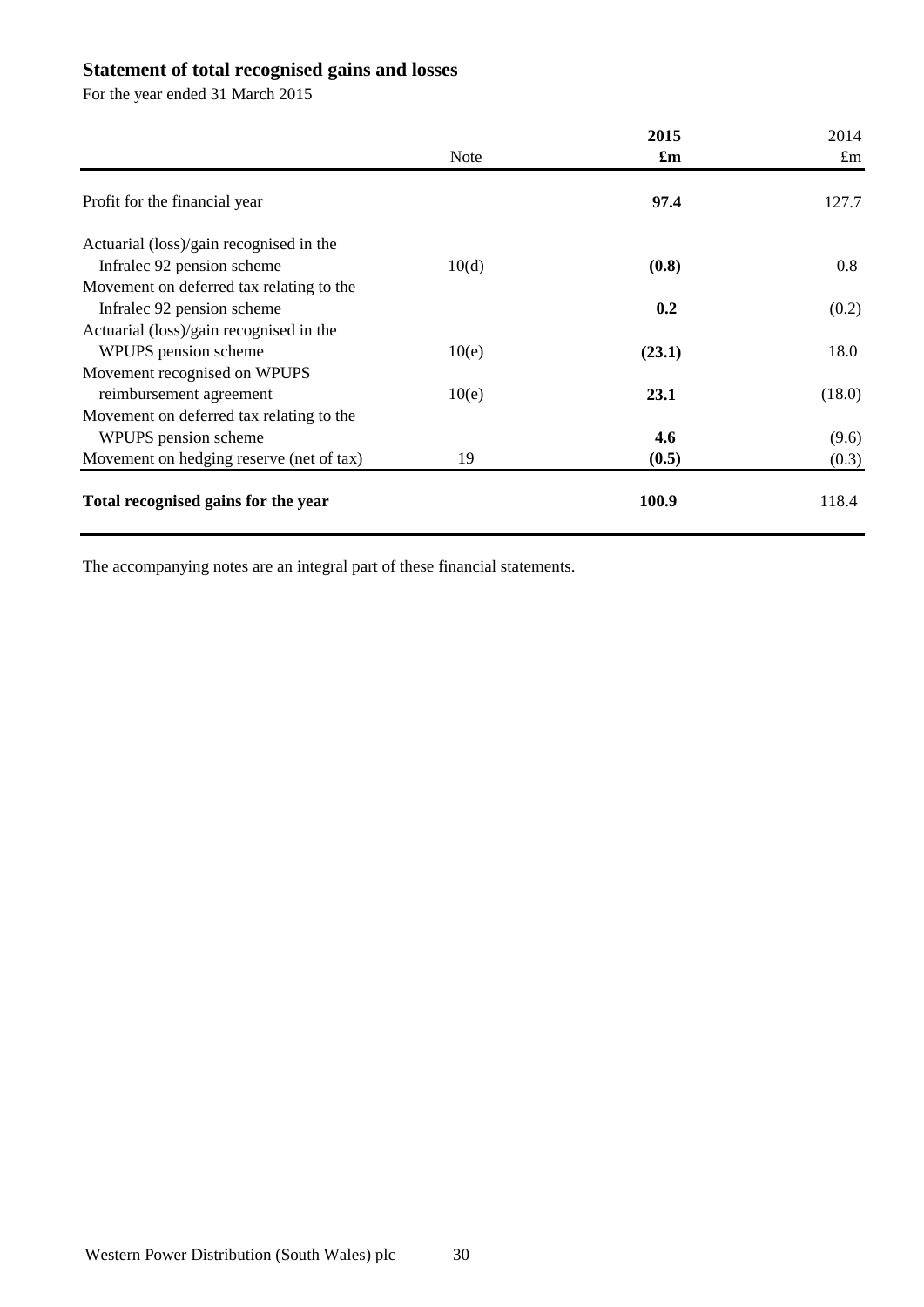| <b>Balance sheet</b>                         |      |                           |             |
|----------------------------------------------|------|---------------------------|-------------|
| 31 March 2015                                |      | 2015                      | 2014        |
|                                              | Note | $\mathbf{f}_{\mathbf{m}}$ | $\pounds$ m |
| <b>Fixed assets</b>                          |      |                           |             |
| Tangible assets                              | 12   | 1,205.1                   | 1,110.3     |
|                                              |      | 1,205.1                   | 1,110.3     |
| <b>Current assets</b>                        |      |                           |             |
| <b>Stocks</b>                                | 13   | 1.2                       | 1.1         |
| Debtors                                      | 14   |                           |             |
| Amounts falling due within one year          |      | 96.5                      | 82.7        |
| Amounts falling due after more than one year |      | 61.0                      | 59.8        |
| Short term deposits                          |      | 13.5                      | 52.4        |
| Cash at bank                                 |      | 12.7                      | 22.5        |
|                                              |      | 184.9                     | 218.5       |
| <b>Creditors</b>                             |      |                           |             |
| Amounts falling due within one year          | 15   | (66.8)                    | (59.8)      |
|                                              |      | 118.1                     | 158.7       |
| Net current assets                           |      |                           |             |
| <b>Total assets less current liabilities</b> |      | 1,323.2                   | 1,269.0     |
| <b>Creditors</b>                             |      |                           |             |
| Amounts falling due after more than one year | 15   | (566.3)                   | (565.8)     |
| Provisions for liabilities and charges       |      |                           |             |
| Deferred tax                                 | 16   | (56.6)                    | (54.7)      |
| Other                                        | 16   | (1.1)                     | (0.8)       |
|                                              |      |                           |             |
| Net assets excluding pension liability       |      | 699.2                     | 647.7       |
| Pension liability (net of tax)               | 10   | (62.5)                    | (61.4)      |
| Net assets including pension liability       |      | 636.7                     | 586.3       |
| <b>Capital and reserves</b>                  |      |                           |             |
| Called-up share capital                      | 18   | 251.7                     | 251.7       |
| Share premium account                        | 19   | 23.2                      | 23.2        |
| Capital redemption reserve                   | 19   | 5.1                       | 5.1         |
| Hedging reserve                              | 19   | 6.7                       | 7.2         |
| Profit and loss account                      | 19   | 350.0                     | 299.1       |
| <b>Total shareholders' funds</b>             | 20   | 636.7                     | 586.3       |

The accompanying notes are an integral part of these financial statements.

The financial statements on pages 29 to 59 were approved by the Board of Directors on 16 July 2015 and were signed on its behalf by:

Chief Executive

RA Symons DCS Oosthuizen Finance Director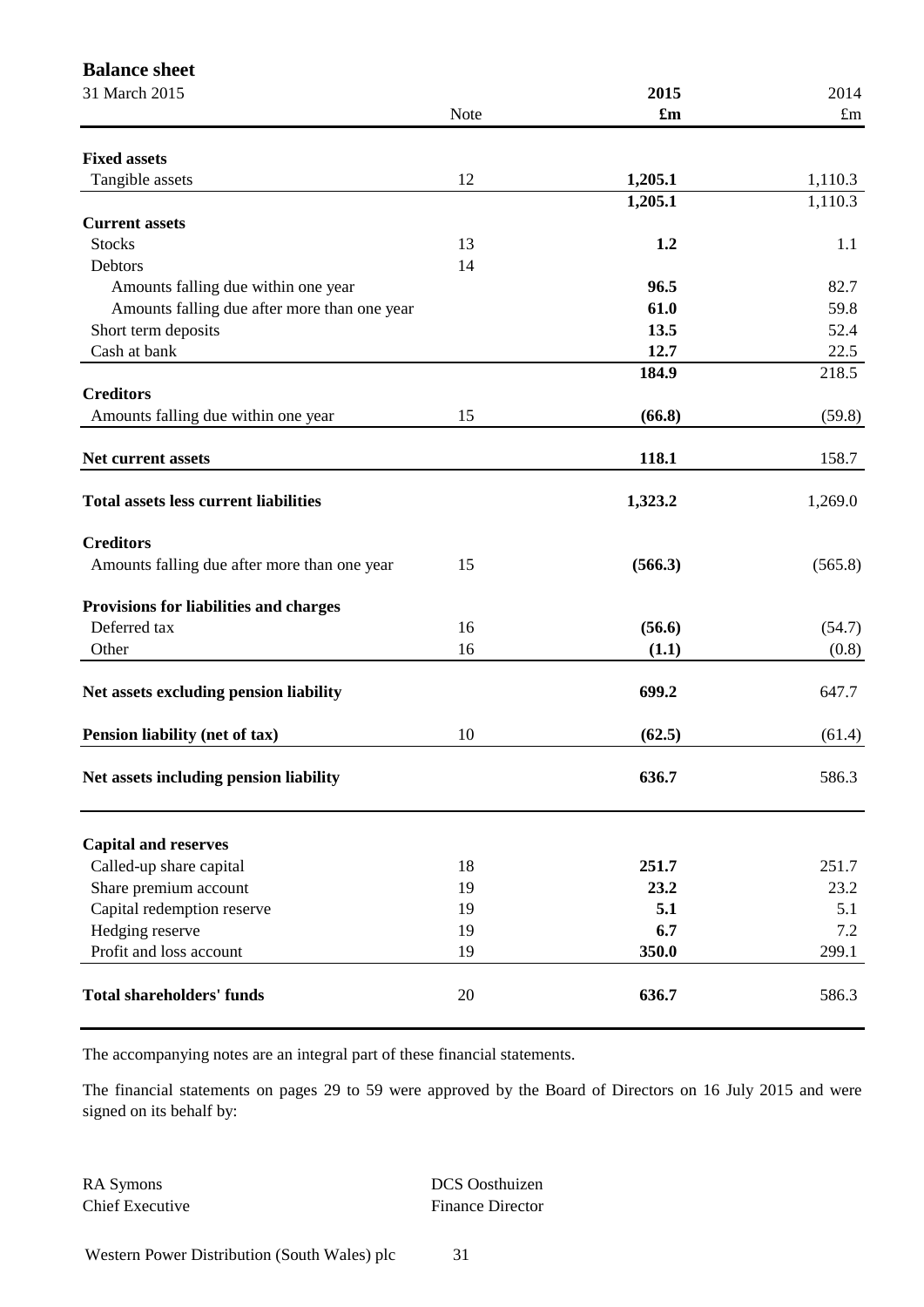# **Statement of cash flows**

For the year ended 31 March 2015

|                                                                    | Cash flow |         | 2015    |             | 2014        |
|--------------------------------------------------------------------|-----------|---------|---------|-------------|-------------|
|                                                                    | note      | £m      | £m      | $\pounds$ m | $\pounds$ m |
| Net cash inflow from operating activities                          | A         |         | 180.0   |             | 190.4       |
| Returns on investments and servicing of finance                    |           |         |         |             |             |
| Interest received                                                  |           | 1.1     |         | 5.7         |             |
| Interest paid                                                      |           | (36.2)  |         | (36.2)      |             |
| Dividends received                                                 |           |         |         | 0.1         |             |
| Net cash outflow from returns on investments and                   |           |         |         |             |             |
| servicing of finance                                               |           |         | (35.1)  |             | (30.4)      |
| Tax/group relief paid                                              |           |         | (11.9)  |             | (16.8)      |
| Capital expenditure and financial investment                       |           |         |         |             |             |
| Purchase of tangible fixed assets                                  |           | (138.0) |         | (120.5)     |             |
| Customers' contributions received                                  |           | 26.6    |         | 22.3        |             |
| Transfer of tangible fixed assets from other WPD undertakings      |           | (5.4)   |         |             |             |
| Sale of tangible fixed assets                                      |           | 0.2     |         | 0.1         |             |
| Net cash outflow from capital expenditure and financial investment |           |         | (116.6) |             | (98.1)      |
| <b>Equity dividends paid</b>                                       |           |         | (50.5)  |             | (53.0)      |
| Cash outflow before use of liquid resources and financing          |           |         | (34.1)  |             | (7.9)       |
| <b>Management of liquid resources</b>                              |           |         |         |             |             |
| Decrease in short-term deposits                                    |           | 38.9    |         | 48.6        |             |
| Net cash inflow from management of liquid resources                |           |         | 38.9    |             | 48.6        |
| <b>Financing</b>                                                   |           |         |         |             |             |
| Increase in balances due from other WPD undertakings               |           | (14.6)  |         | (19.5)      |             |
| Net cash outflow from financing                                    |           |         | (14.6)  |             | (19.5)      |
| (Decrease)/increase in cash in the year                            | B, C      |         | (9.8)   |             | 21.2        |

The accompanying notes are an integral part of these financial statements.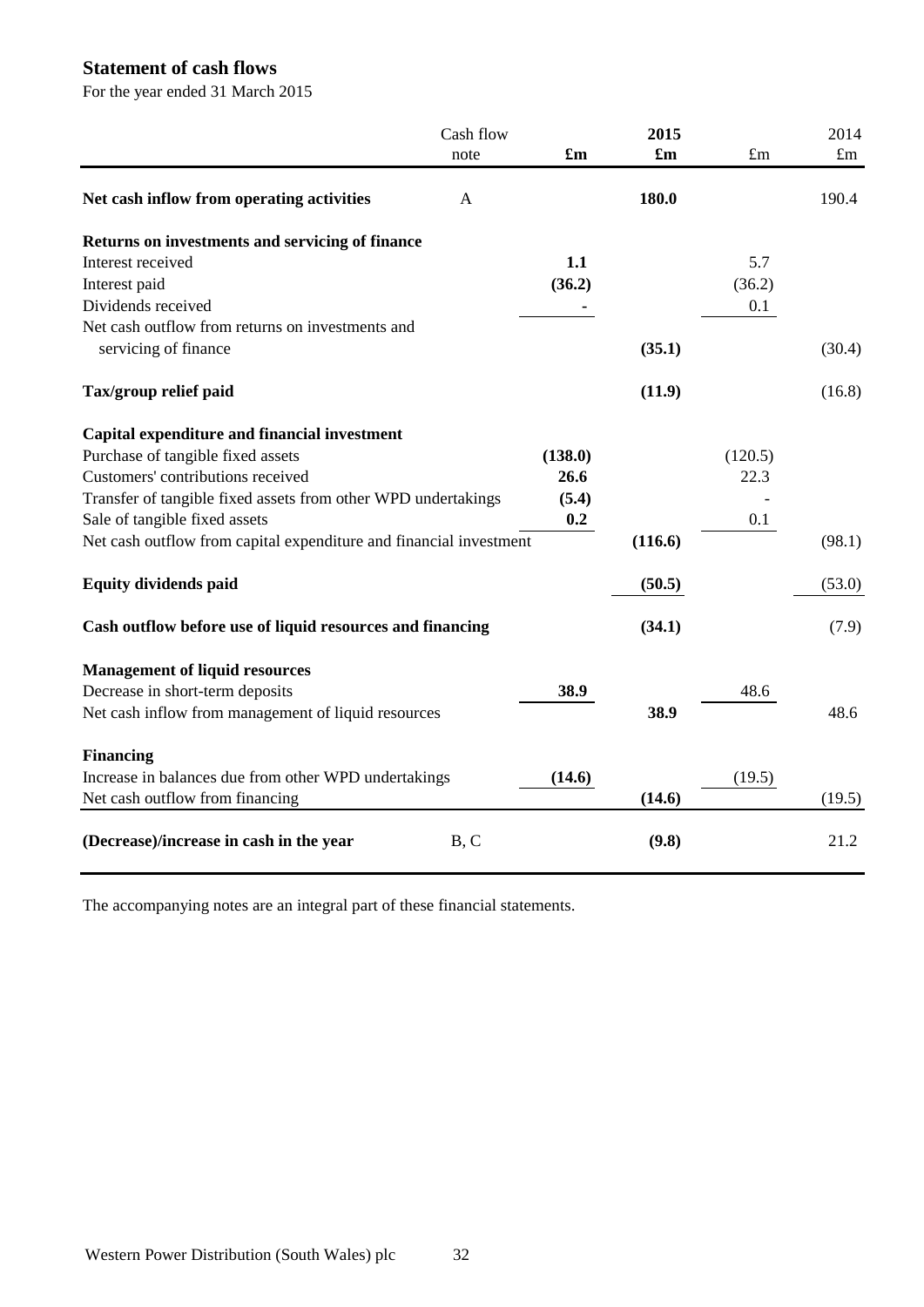# **Notes to the statement of cash flows**

For the year ended 31 March 2015

### **A. Reconciliation of operating profit to net cash inflow from operating activities**

|                                                          | 2015                      | 2014        |
|----------------------------------------------------------|---------------------------|-------------|
|                                                          | $\mathbf{f}_{\mathbf{m}}$ | $\pounds$ m |
|                                                          |                           |             |
| Operating profit                                         | 154.7                     | 162.4       |
| Depreciation                                             | 27.2                      | 28.4        |
| (Increase)/decrease in stocks                            | (0.1)                     | 0.1         |
| Increase in debtors                                      | (1.2)                     | (4.7)       |
| (Decrease)/increase in creditors                         | (0.1)                     | 4.6         |
| Increase in provisions                                   | 0.3                       | 0.1         |
| Difference between pension charge and cash contributions | (0.8)                     | (0.5)       |
| Net cash inflow from operating activities                | <b>180.0</b>              | 190.4       |

### **B. Reconciliation of movements in net debt**

|                                      | At          | Other       |                          | At                        |  |
|--------------------------------------|-------------|-------------|--------------------------|---------------------------|--|
|                                      | 1 April     | Cash        | non-cash                 | 31 March                  |  |
|                                      | 2014        | flow        | movements                | 2015                      |  |
|                                      | $\pounds$ m | $\pounds$ m | $\pounds$ m              | $\mathbf{f}_{\mathbf{m}}$ |  |
| Cash at bank                         | 22.5        | (9.8)       | $\overline{\phantom{a}}$ | 12.7                      |  |
| Short term deposits                  | 52.4        | (38.9)      | $\overline{\phantom{a}}$ | 13.5                      |  |
| Debt due after one year :            |             |             |                          |                           |  |
| £150m $9.25\%$ Eurobonds 2020        | (149.3)     |             | (0.1)                    | (149.4)                   |  |
| £225m 4.804% bonds 2037              | (219.6)     |             | (0.2)                    | (219.8)                   |  |
| £200m 5.75% bonds 2040               | (196.9)     |             | (0.2)                    | (197.1)                   |  |
| Balances with other WPD undertakings | 17.0        | 14.6        | $\overline{\phantom{a}}$ | 31.6                      |  |
|                                      | (473.9)     | (34.1)      | (0.5)                    | (508.5)                   |  |

Other non-cash movements relate to the amortisation of bond issue costs.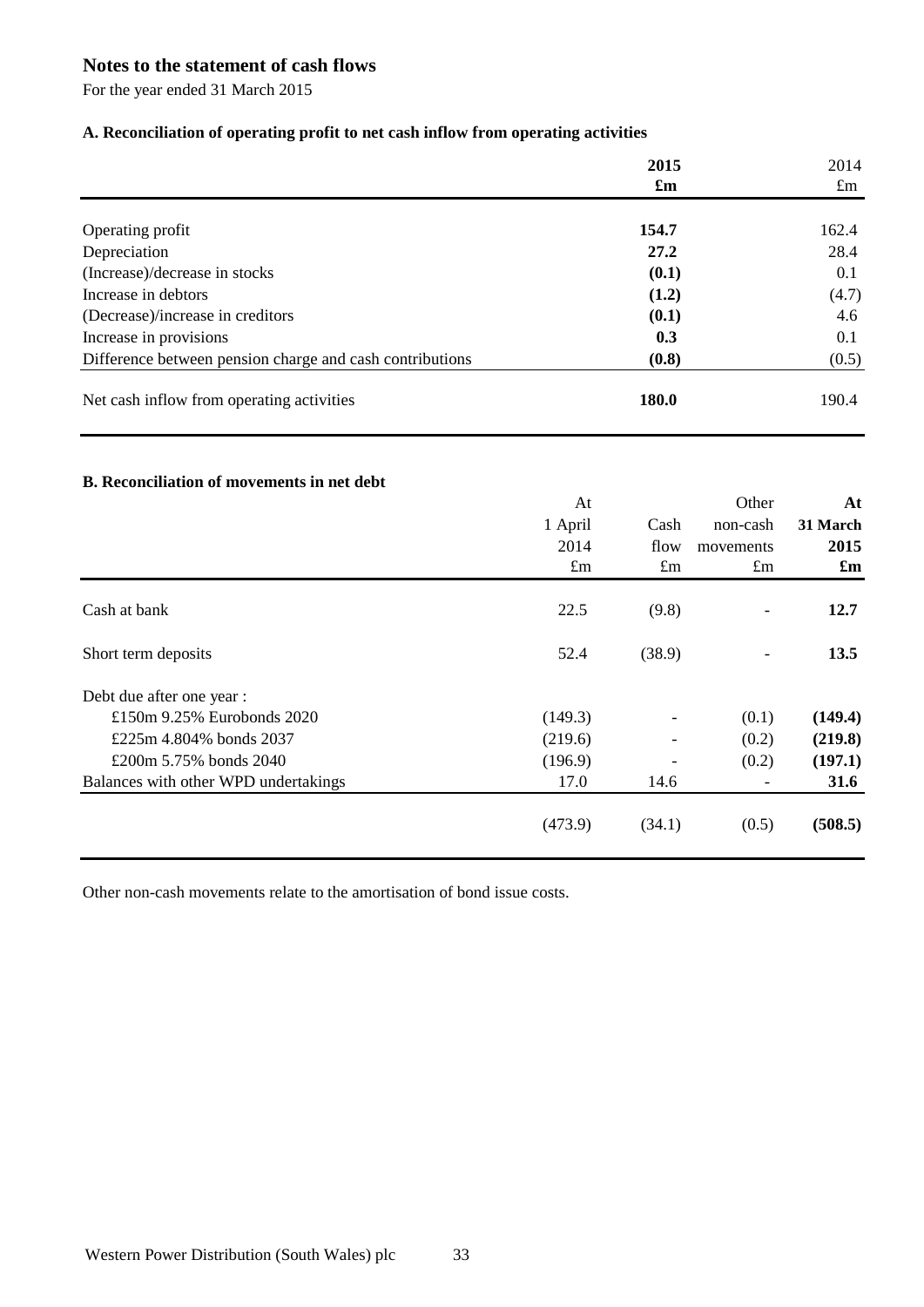# **Notes to the statement of cash flows**

For the year ended 31 March 2015

# **C . Reconciliation of net cash flow to movement in net debt**

|                                                | 2015                      | 2014        |
|------------------------------------------------|---------------------------|-------------|
|                                                | $\mathbf{f}_{\mathbf{m}}$ | $\pounds$ m |
| (Decrease)/increase in cash in the year        | (9.8)                     | 21.2        |
| Decrease in short-term deposits                | (38.9)                    | (48.6)      |
| Change in balances with other WPD undertakings | 14.6                      | 19.5        |
| Increase in net debt resulting from cash flows | (34.1)                    | (7.9)       |
| Non-cash changes                               |                           |             |
| Change in balances with other WPD undertakings |                           | (366.4)     |
| Other                                          | (0.5)                     | (0.4)       |
| Increase in net debt in year                   | (34.6)                    | (374.7)     |
| Net debt at 1 April                            | (473.9)                   | (99.2)      |
| Net debt at 31 March                           | (508.5)                   | (473.9)     |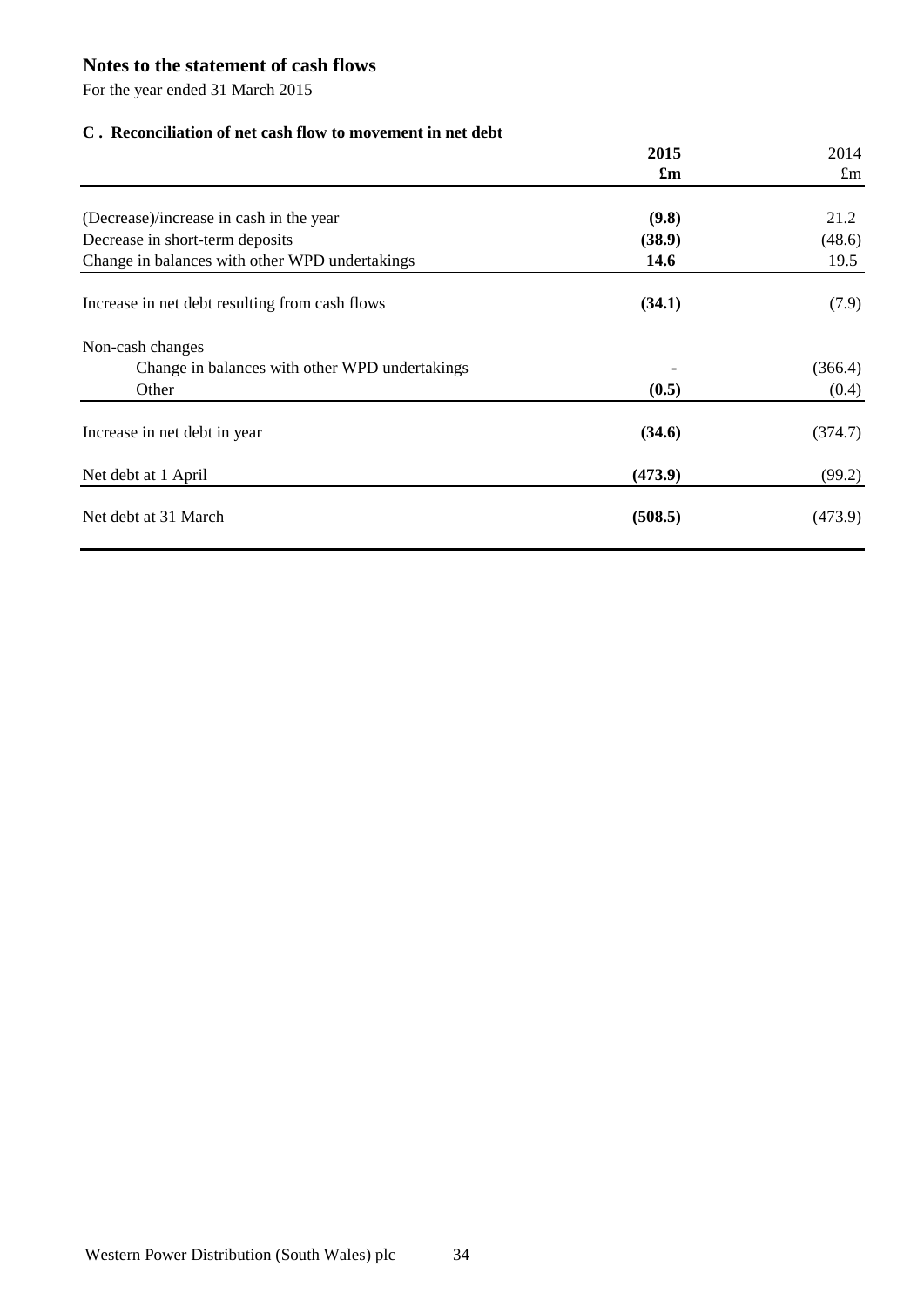For the year ended 31 March 2015

### **1. Accounting policies**

The principal accounting policies are summarised below.

### **Basis of preparation**

The financial statements have been prepared on the going concern basis under the historical cost convention and in accordance with the Companies Act 2006 and applicable accounting standards. Accounting policies are prepared under United Kingdom Generally Accepted Accounting Practice ("UK GAAP"). They have been applied consistently throughout the year and the preceding year.

As permitted by FRS 29 "Financial Instruments: Disclosure", full disclosure relating to financial instruments is consolidated with those of the Western Power Distribution plc Group and is incorporated in the disclosure in the WPD Group financial statements.

### **Going concern**

The directors have prepared the financial statements on the going concern basis as they have a reasonable expectation that the Company has adequate resources to continue in operational existence for the foreseeable future due to the strength of its balance sheet. This is discussed further under 'Financial risk management objectives and policies' within the Directors' report.

#### **Turnover**

Turnover is recognised to the extent that it is probable that economic benefits will flow to the Company and that the turnover can be reliably measured. Turnover comprises primarily use of energy system income. Turnover includes an assessment of the volume of unbilled energy distributed to customers between the date of the last meter reading and the year end. Remaining sales relate to the invoice value of other goods and services provided which also relate to the electricity network.

Where turnover received or receivable exceeds the maximum amount permitted by regulatory agreement and adjustments will be made to future prices to reflect this over-recovery, no liability is recognised as such an adjustment to future prices relates to the provision of future services. Similarly no asset is recognised where a regulatory agreement permits adjustments to be made to future prices in respect of an under-recovery.

#### **Leases**

Rentals for operating leases are charged to the profit and loss account in equal annual amounts over the period of the lease.

### **Research**

Expenditure on Low Carbon Network projects is capitalised together with the associated funding. Other expenditure on research is written off to the profit and loss account in the year in which it is incurred.

### **Share based payments**

WPD operates a cash-settled phantom share option scheme for executive directors and senior managers. The cost of cash-settled transactions is measured at fair value using an appropriate option pricing model. Fair value is established at each balance sheet date from grant date until the awards are settled. During the vesting period a liability is recognised representing the product of the fair value of the award and the portion of the vesting period expired as at the balance sheet date. From the end of the vesting period until settlement, the liability represents the full fair value of the award as at the balance sheet date. Changes in the carrying amount of the liability are recognised in profit or loss for the year.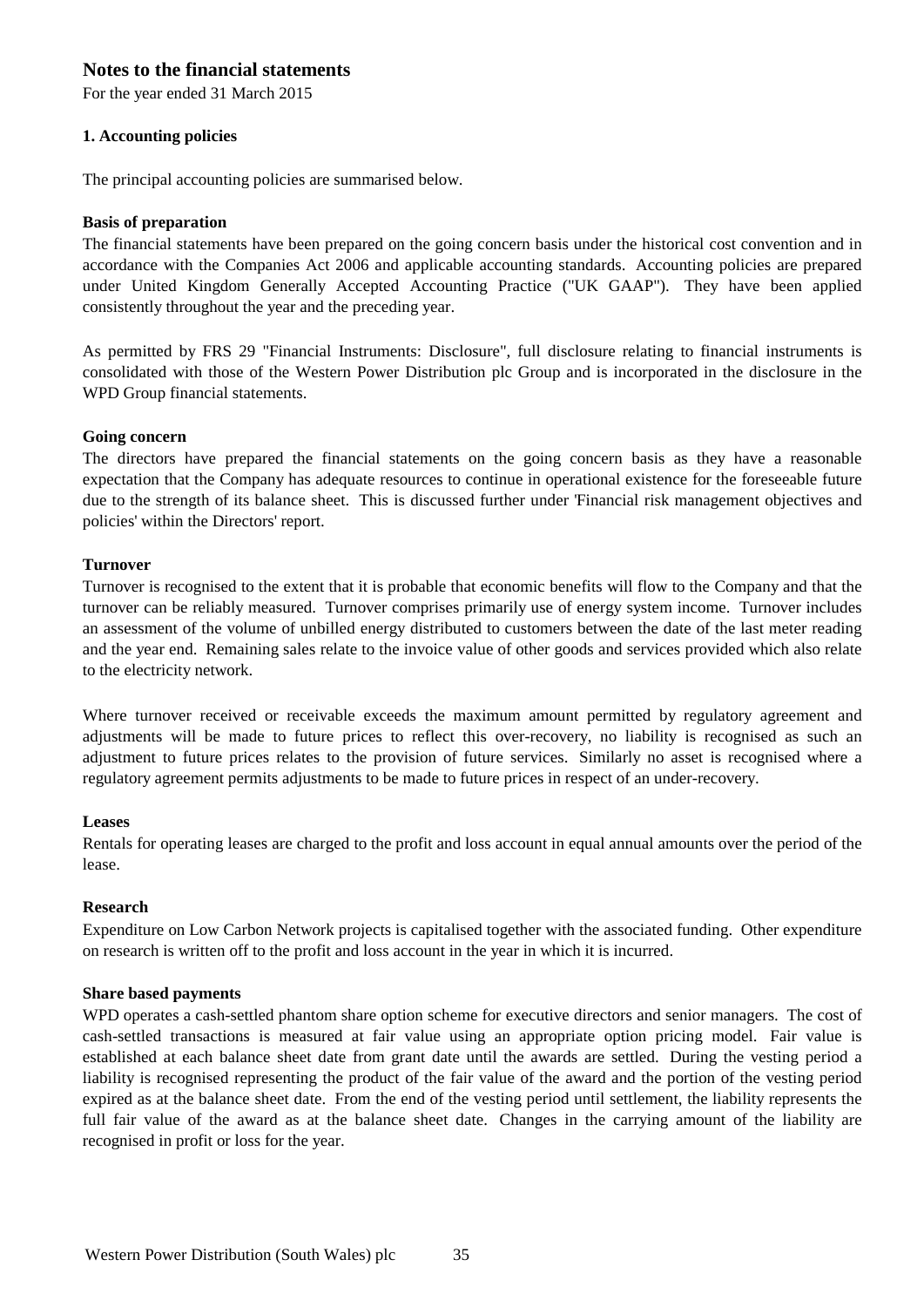For the year ended 31 March 2015

### **1. Accounting policies (continued)**

### **Pension costs**

The Company participates in three defined benefit pension schemes:

- the Electricity Supply Pension Scheme ("ESPS"), to which most employees in WPD belong. Under the guidance of Financial Reporting Standard ("FRS") 17 "Retirement Benefits", where an entity cannot separate out its share of the scheme's assets and liabilities on a reasonable and consistent basis, the relevant entity should account for pensions as if the scheme were a defined contribution scheme. The Company therefore charges contributions to the profit and loss account and capital expenditure as they become payable in accordance with the rules of the scheme.
- the Infralec 1992 Pensions Scheme ("Infralec 92"). The Infralec 92 provides benefits on both a money purchase and final salary basis and is operated by WPD South Wales.
- the Western Power Utilities Pension Scheme ("WPUPS"). However, another WPD Group company, PPL WPD Limited, has accepted responsibility for liabilities for WPUPS and reimburses all contributions made by the Company. The liability under FRS 17 in respect of WPUPS recorded in these financial statements is offset by the reimbursement agreement. As part of the corporate reorganisation in October 2014, the responsibility for the WPUPS liability was transferred from PPL UK Distribution Holdings Limited (formerly PPL WW Holdings Limited) to PPL WPD Limited.

Any capital cost of ex gratia and supplementary pensions, including early retirement deficiency contributions, is charged to the profit and loss account when a detailed plan is formulated and communicated to employees.

The ESPS is closed to new members. The Company also participates in a defined contribution scheme, the Western Power Pension Scheme ("WPPS"). Contributions are charged to the profit and loss account and capital expenditure as they become due.

### **Interest costs**

Interest charges are recognised in the profit and loss account as they accrue, on an effective rate basis.

### **Tangible fixed assets**

Tangible fixed assets are stated at cost net of customer contributions, less amounts provided to write off the cost less anticipated residual value of the assets over their useful economic lives, which are as follows:

|                                                   | Years      |
|---------------------------------------------------|------------|
| Distribution network assets:                      |            |
| Overhead lines and poles                          | 65         |
| Underground cables                                | 85         |
| Plant and machinery (transformers and switchgear) | 55         |
| <b>Meters</b>                                     | 3          |
| Customer contributions                            | 69         |
| Other (towers and substation buildings)           | Up to $80$ |
| Buildings - freehold                              | Up to $60$ |
| Fixtures and equipment                            | Up to $20$ |
| Vehicles and mobile plant                         | Up to $10$ |
|                                                   |            |

Freehold land is not depreciated.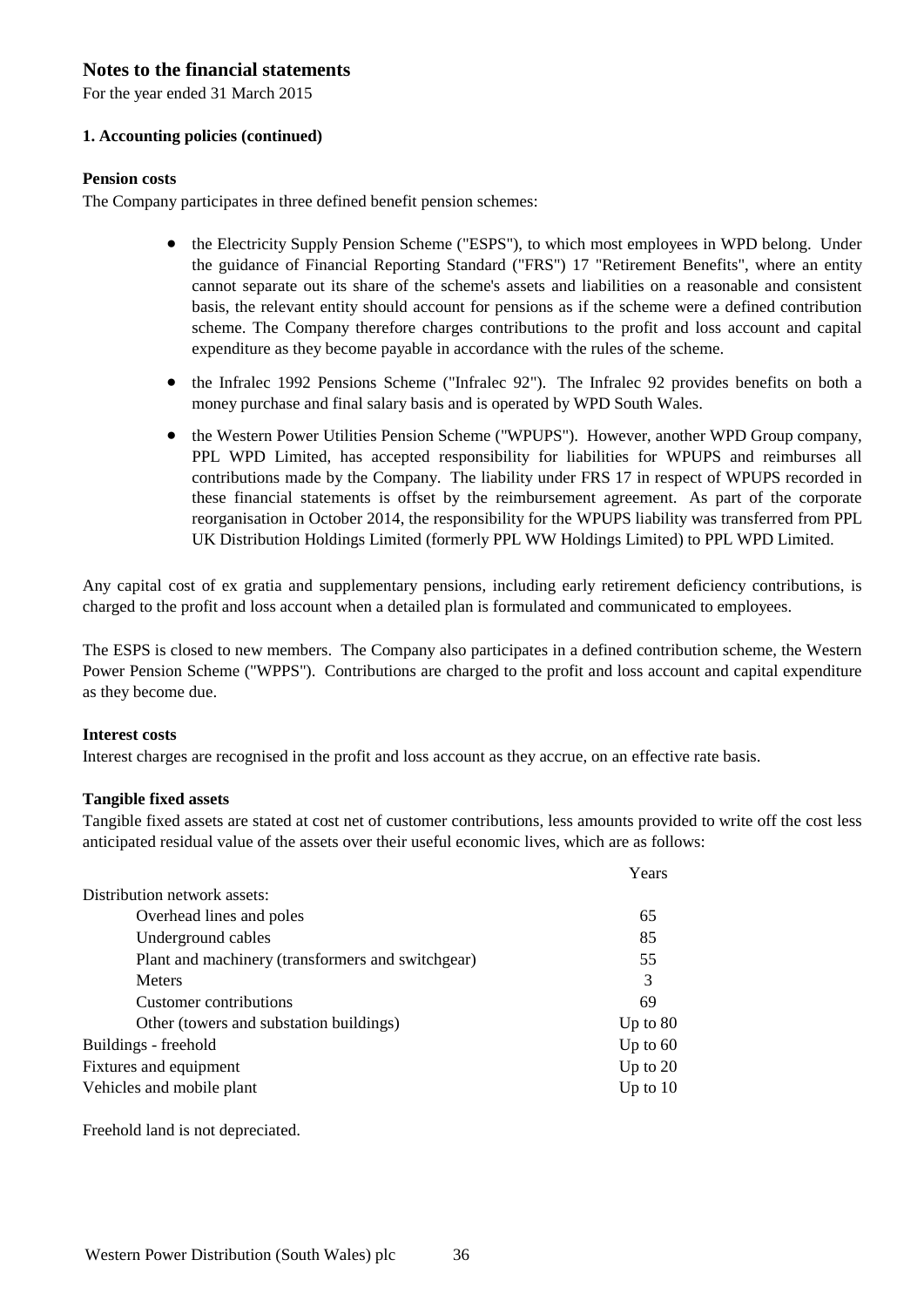For the year ended 31 March 2015

### **1. Accounting policies (continued)**

### **Tangible fixed assets (continued)**

The assumed useful economic lives of distribution network assets were changed from 1 December 2014 to those set out above.

The cost of self-constructed assets includes the cost of materials, direct labour and an appropriate proportion of production overheads, but excludes financing costs.

Significant IT consultancy and software development costs are capitalised when tangible benefits accrue and are amortised over their estimated useful economic life from the date of first use. Costs primarily relate to external suppliers; directly attributable internal costs are capitalised only if significant. Other IT consultancy and development costs are charged to the profit and loss account in the year in which they are incurred.

Assets are depreciated on a straight line basis. Customers' contributions towards distribution network assets, which include low carbon network funding and capital grants, are credited to the profit and loss account over the estimated useful lives of the related assets. The unamortised amount of such contributions is shown as a deduction from fixed assets. This is a departure from the Companies Act 2006 requirements which require fixed assets to be included at their purchase price or production cost and hence the unamortised amount of contributions would be presented as deferred income. However, contributions relate directly to the cost of fixed assets used in the distribution network and it is the opinion of the directors that the treatment adopted is necessary to give a true and fair view. The value of unamortised contributions is shown in Note 12.

The carrying values of tangible fixed assets are reviewed for impairment if events or changes in circumstances indicate the carrying value may not be recoverable.

### **Stocks**

Stocks are valued at the lower of cost and net realisable value which takes account of any provision necessary to recognise damage and obsolescence.

### **Short-term deposits**

Short-term deposits comprises deposits that do not qualify as cash at bank.

### **Cash at bank**

Cash at bank comprises cash in hand and other short-term highly liquid investments that are readily convertible to a known amount of cash and are subject to an insignificant risk of change in value.

#### **Financial assets**

Financial assets comprise loans and receivables and include trade receivables, other receivables, loans, and other investments. Financial assets are recognised initially at fair value, normally being transaction price. Financial assets are derecognised on sale or settlement.

Loans and receivables are non-derivative financial assets with fixed or determinable payments that are not quoted in an active market. Such assets are carried at amortised cost using the effective interest method if the time value of money is significant. Gains and losses are recognised in income when the loans and receivables are derecognised or impaired, as well as through the amortisation process. This category of financial assets includes trade and other receivables.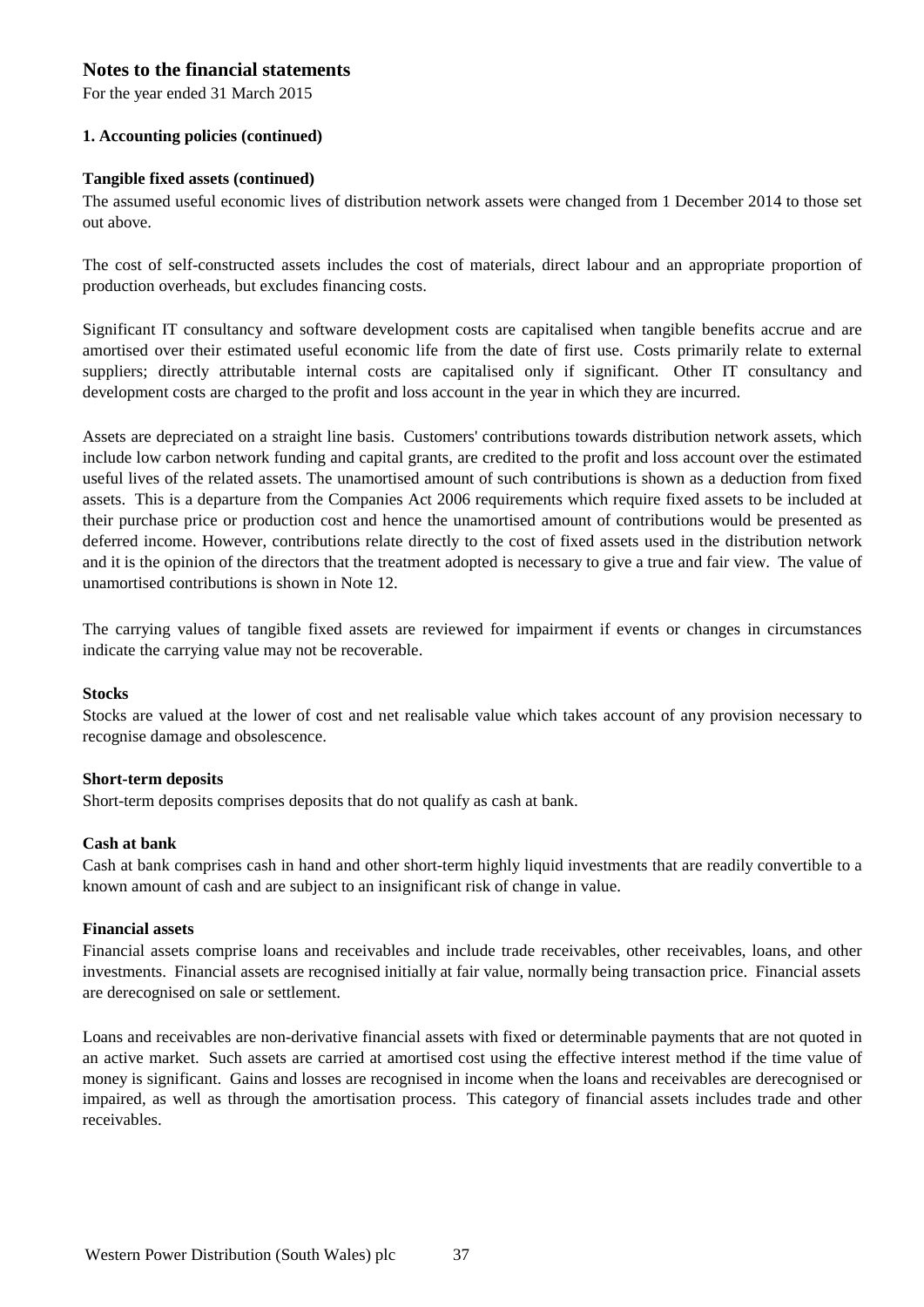For the year ended 31 March 2015

### **1. Accounting policies (continued)**

### **Financial assets (continued)**

If there is objective evidence that an impairment loss on loans and receivables carried at amortised cost has been incurred, the amount of the loss is measured as the difference between the asset's carrying amount and the present value of estimated future cash flows discounted at the financial asset's original effective interest rate. The carrying amount of the asset is reduced, with the amount of the loss recognised in the Profit and loss account.

### **Financial liabilities**

Financial liabilities include trade and other payables, accruals, and finance debt. These are initially recognised at fair value. For interest-bearing loans and borrowings, this is the fair value of the proceeds received net of issue costs associated with the borrowing. After initial recognition, financial liabilities are subsequently measured at amortised cost using the effective interest method. Amortised cost is calculated by taking into account any issue costs and any discount or premium on settlement. Capital accretion associated with index linked bonds is recognised within interest payable and similar charges in line with the terms of the bonds. Gains and losses arising on the repurchase, settlement or cancellation of liabilities are recognised respectively in interest and other revenues and finance costs.

### **Derivative financial instruments**

WPD South Wales currently does not have derivative financial instruments. However, gains in relation to forward interest rate swaps terminated prior to a previous debt issuance, that are deferred in the hedging reserve, are being recycled to the Profit and loss account over the term of the bond. These swaps were designated as cash flow hedges, where they hedge the exposure to variability in cash flows that is attributable to a particular risk associated with a recognised asset, liability or forecasted transaction.

### **Provisions**

Provisions are recognised when the Company has a present obligation (legal or constructive) as a result of a past event, it is probable that an outflow of resources will be required to settle the obligation, and a reliable estimate can be made of the amount of the obligation. The estimate is discounted to present value where the effect is material.

### **Taxation**

Current tax is provided at amounts expected to be paid (or recovered) using the tax rates and laws that have been enacted or substantively enacted by the balance sheet date.

Deferred tax is recognised in respect of all timing differences that have originated but not reversed at the balance sheet date where transactions or events that result in an obligation to pay more tax in the future or a right to pay less tax in the future have occurred at the balance sheet date. Timing differences are differences between the Company's taxable profits and its results as stated in the financial statements that arise from the inclusion of gains and losses in tax assessments in years different from those in which they are recognised in the financial statements.

A net deferred tax asset is regarded as recoverable and therefore recognised only when, on the basis of all available evidence, it can be regarded as more likely than not that there will be suitable taxable profits from which the future reversal of the underlying timing differences can be deducted. Deferred tax is not recognised when fixed assets are sold and it is more likely than not that the taxable gain will be rolled over, being charged to tax only if and when the replacement assets are sold.

Deferred tax is measured at the average tax rates that are expected to apply in the years in which the timing differences are expected to reverse, based on tax rates and laws that have been enacted or substantively enacted by the balance sheet date. Deferred tax is measured on a discounted basis to reflect the time value of money over the period between the balance sheet date and the dates on which it is estimated that the underlying timing differences will reverse. The discount rates used reflect the post-tax yields to maturity that can be obtained on government bonds with similar maturity dates and currencies to those of the deferred tax assets or liabilities.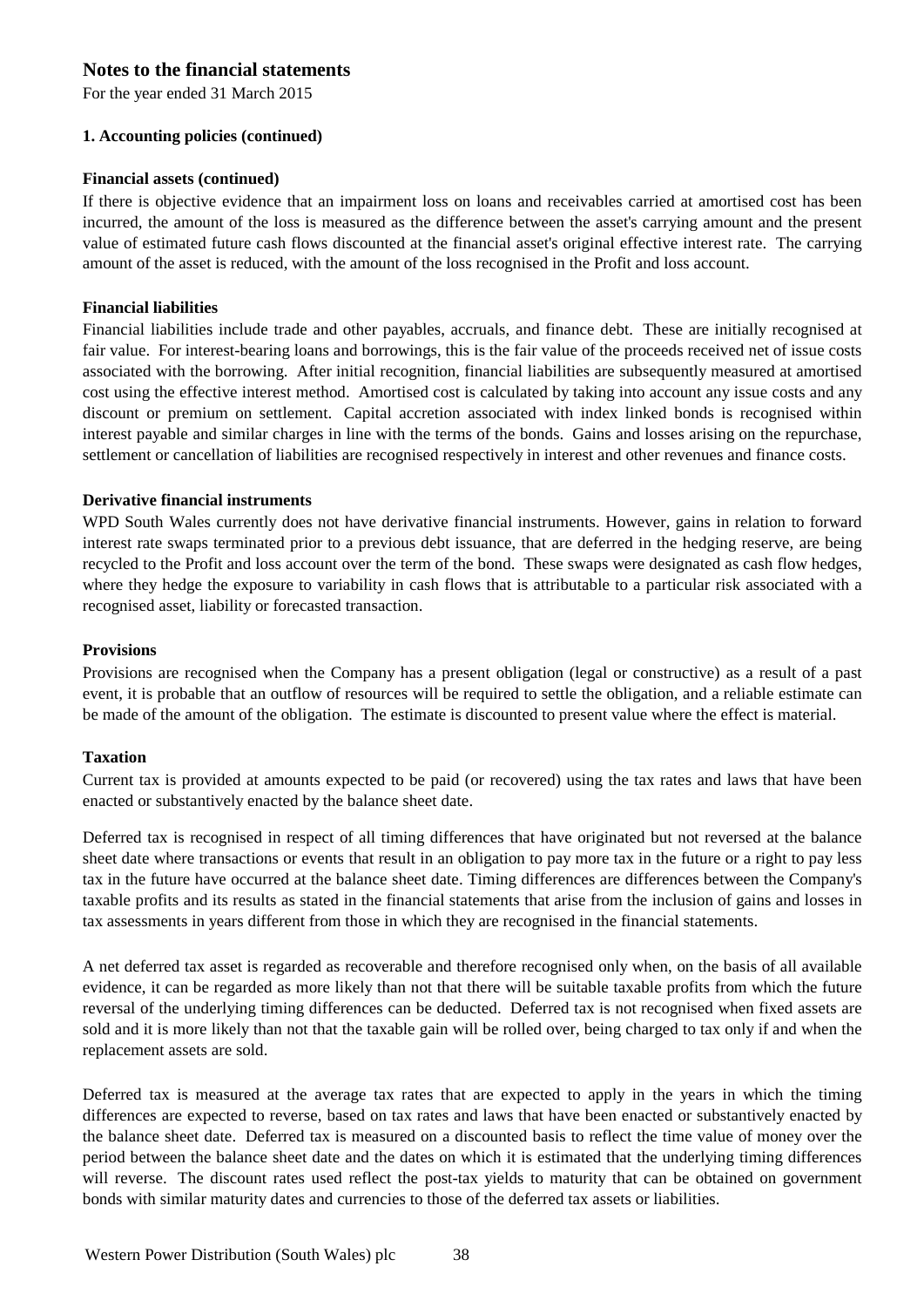For the year ended 31 March 2015

### **2. Segmental reporting**

Substantially all of the Company's turnover and profit before tax are derived from the delivery of electricity across its distribution network in the United Kingdom and related activities.

### **3. Operating expenses**

The directors consider that the nature of the business is such that the analysis of expenses shown below is more informative than that set out in the formats specified by the Companies Act 2006.

|                                                             | 2015  | 2014        |
|-------------------------------------------------------------|-------|-------------|
|                                                             | £m    | $\pounds$ m |
|                                                             |       |             |
| Employee costs (Note 9)                                     | 46.1  | 32.5        |
| Depreciation (Note 4)                                       | 27.2  | 28.4        |
| Property rates                                              | 15.9  | 15.6        |
| Other operating expenses                                    | 35.1  | 38.1        |
| Operating expenses                                          | 124.3 | 114.6       |
| 4. Operating profit                                         |       |             |
|                                                             | 2015  | 2014        |
|                                                             | £m    | $\pounds$ m |
| Operating profit is stated after charging:                  |       |             |
| Depreciation *                                              | 27.2  | 28.4        |
| Operating lease rentals:                                    |       |             |
| Plant, machinery and equipment                              | 0.4   | 0.6         |
| Land and buildings                                          | 0.8   | 0.7         |
| Research and development **                                 | 0.1   | 0.1         |
| Auditors' remuneration:                                     |       |             |
| Fees payable to the Company's auditors for the audit of the |       |             |
| Company's annual accounts                                   | 0.1   | 0.1         |

\* Depreciation is stated net of depreciation capitalised of £5.6m (2014: £5.2m) in respect of equipment consumed during the construction of the electricity network.

\*\* Research and development costs above exclude expenditure on Low Carbon Network projects which is capitalised together with associated funding received.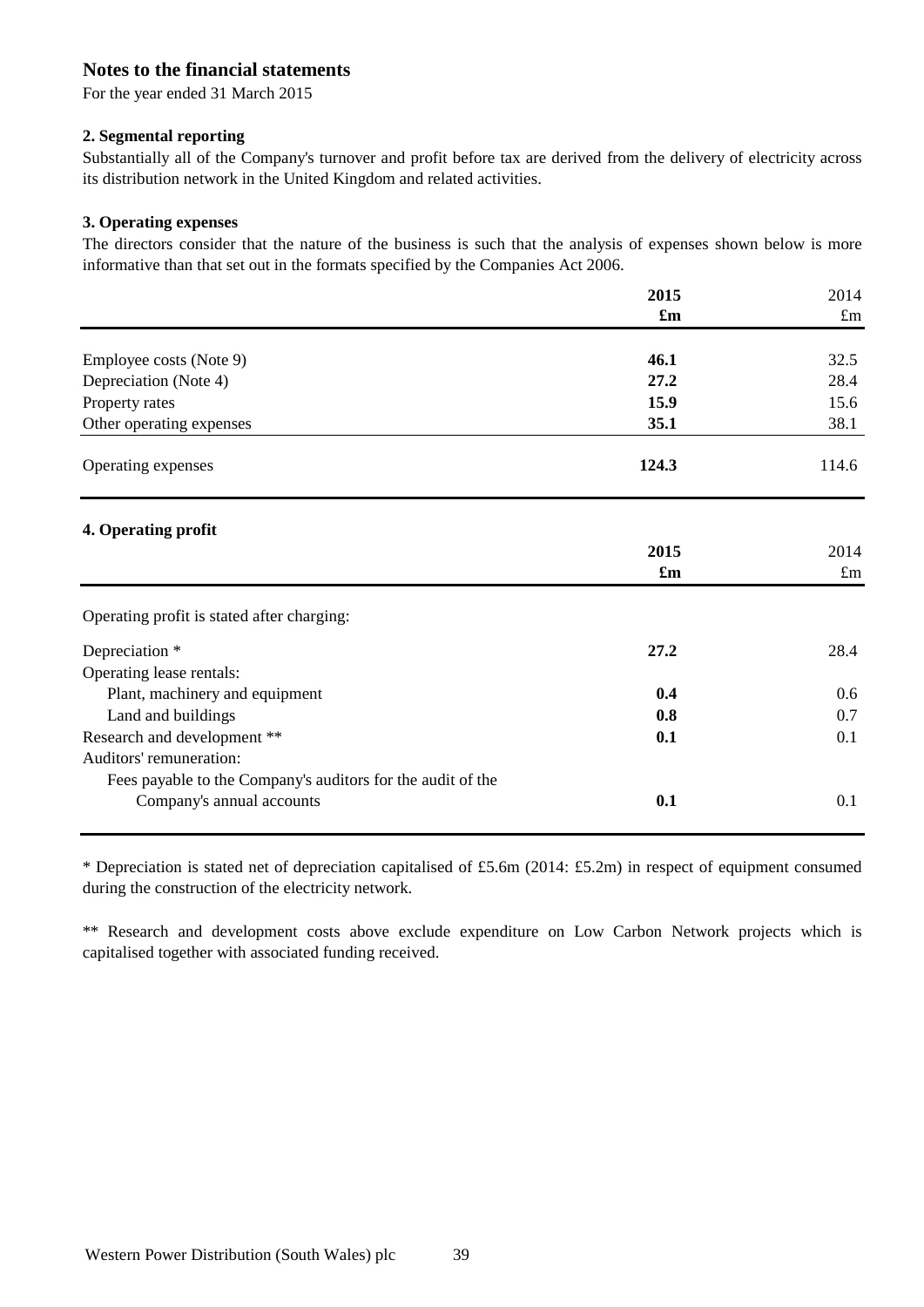For the year ended 31 March 2015

# **5. Interest**

|                                                                       | 2015                      | 2014        |
|-----------------------------------------------------------------------|---------------------------|-------------|
|                                                                       | $\mathbf{f}_{\mathbf{m}}$ | $\pounds$ m |
| Interest payable and similar charges:                                 |                           |             |
| On loans                                                              | 36.1                      | 36.0        |
|                                                                       | 36.1                      | 36.0        |
| Interest receivable and similar income:                               |                           |             |
| On loans to other WPD undertakings                                    | (0.5)                     | (4.2)       |
| Other                                                                 | (0.3)                     | (0.5)       |
|                                                                       | (0.8)                     | (4.7)       |
| Interest expense (net)                                                | 35.3                      | 31.3        |
| 6. Other finance income                                               |                           |             |
|                                                                       | 2015                      | 2014        |
|                                                                       | $\mathbf{f}_{\mathbf{m}}$ | $\pounds$ m |
| Expected return on pension scheme assets (Notes $10(d)$ and $10(e)$ ) | 26.3                      | 26.0        |
| Interest on pension scheme liabilities (Notes $10(d)$ and $10(e)$ )   | (20.2)                    | (20.7)      |
| Movement in reimbursement agreement (Note 10(e))                      | (5.8)                     | (5.1)       |
| Other finance income                                                  | 0.3                       | 0.2         |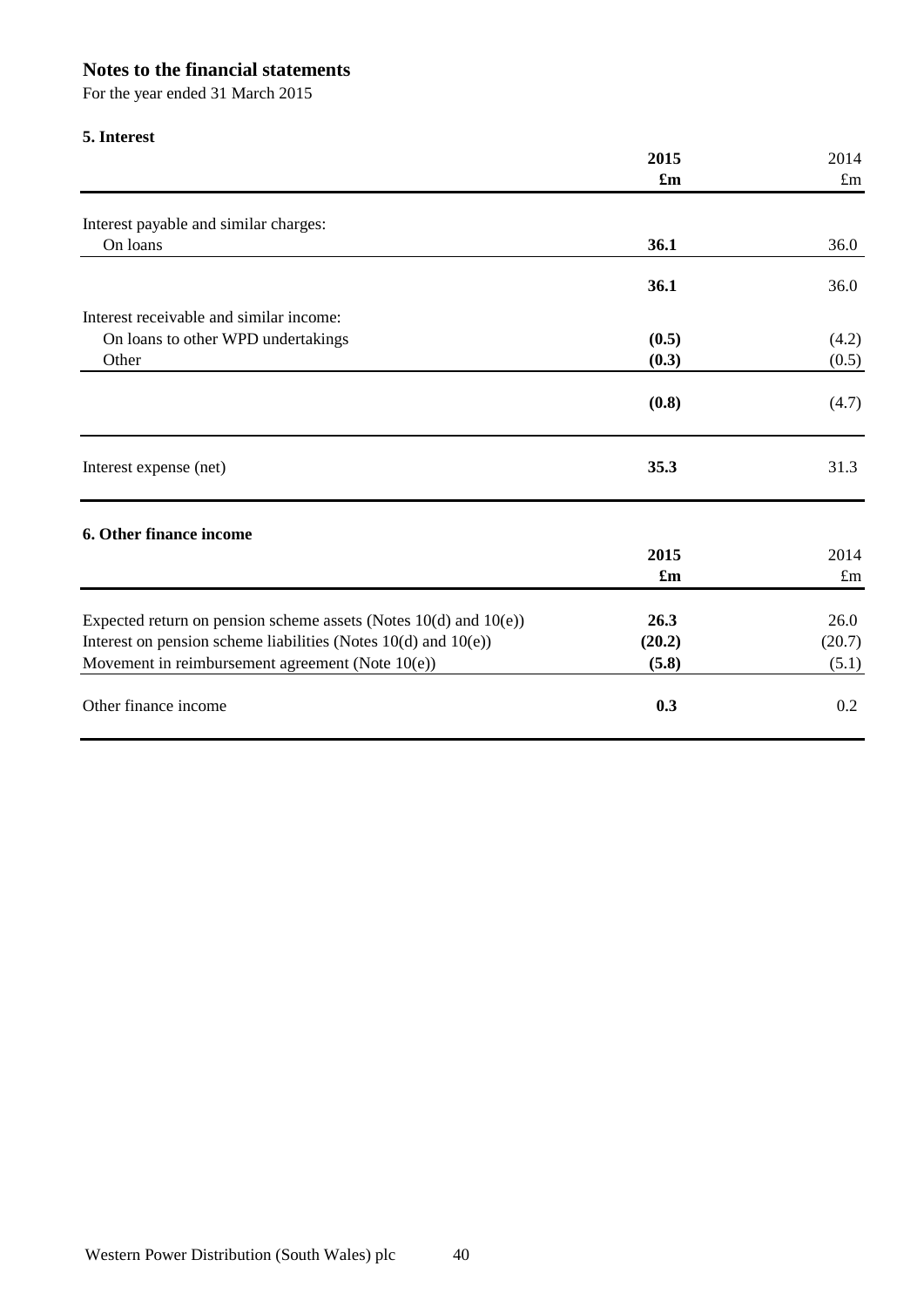For the year ended 31 March 2015

### **7. Tax on profit on ordinary activities**

(a) Analysis of charge in the year

|                                                | 2015                      | 2014        |
|------------------------------------------------|---------------------------|-------------|
|                                                | $\mathbf{f}_{\mathbf{m}}$ | $\pounds$ m |
| Current tax:                                   |                           |             |
| UK corporation tax on profits for the year     | 16.5                      | 15.6        |
| Adjustment in respect of prior years           | (0.5)                     | (0.1)       |
| Total current tax (Note 7(b))                  | <b>16.0</b>               | 15.5        |
| Deferred tax:                                  |                           |             |
| Origination and reversal of timing differences | 2.5                       | 5.0         |
| Increase in discount                           | (0.4)                     |             |
| Impact of change in corporation tax rate       |                           | (18.0)      |
| Adjustment in respect of prior years           | (0.3)                     | (0.1)       |
| Pension scheme timing differences              | 4.7                       | 1.3         |
| Total deferred tax (Note 17)                   | 6.5                       | (11.8)      |
| Tax charge on profit on ordinary activities    | 22.5                      | 3.7         |
|                                                |                           |             |

(b) Factors affecting the current tax charge for the year

The current tax assessed for the year is different to the standard rate of corporation tax in the UK of 21% (2014: 23%). The differences are explained below:

|                                                                  | 2015<br>$\mathbf{f}_{\mathbf{m}}$ | 2014<br>$\pounds$ m |
|------------------------------------------------------------------|-----------------------------------|---------------------|
| Profit on ordinary activities before tax                         | 119.9                             | 131.4               |
| Profit on ordinary activities multiplied by standard rate of     |                                   |                     |
| corporation tax in the UK of $21\%$ (2014: 23%)                  | 25.2                              | 30.2                |
| Effects of:                                                      |                                   |                     |
| Expenses not deductible and income not taxable for tax purposes  | 1.2                               | 1.3                 |
| Timing difference between capital allowances and depreciation    | (4.1)                             | (2.8)               |
| Timing differences related to pension payments                   | 1.6                               | (2.2)               |
| Adjustment to tax charge in respect of prior years               | (0.5)                             | (0.1)               |
| Pension scheme timing differences on commitments and liabilities | (4.7)                             | (1.3)               |
| Group relief received at non-standard rates                      | (2.7)                             | (9.6)               |
| Current tax charge for the year (Note $7(a)$ )                   | <b>16.0</b>                       | 15.5                |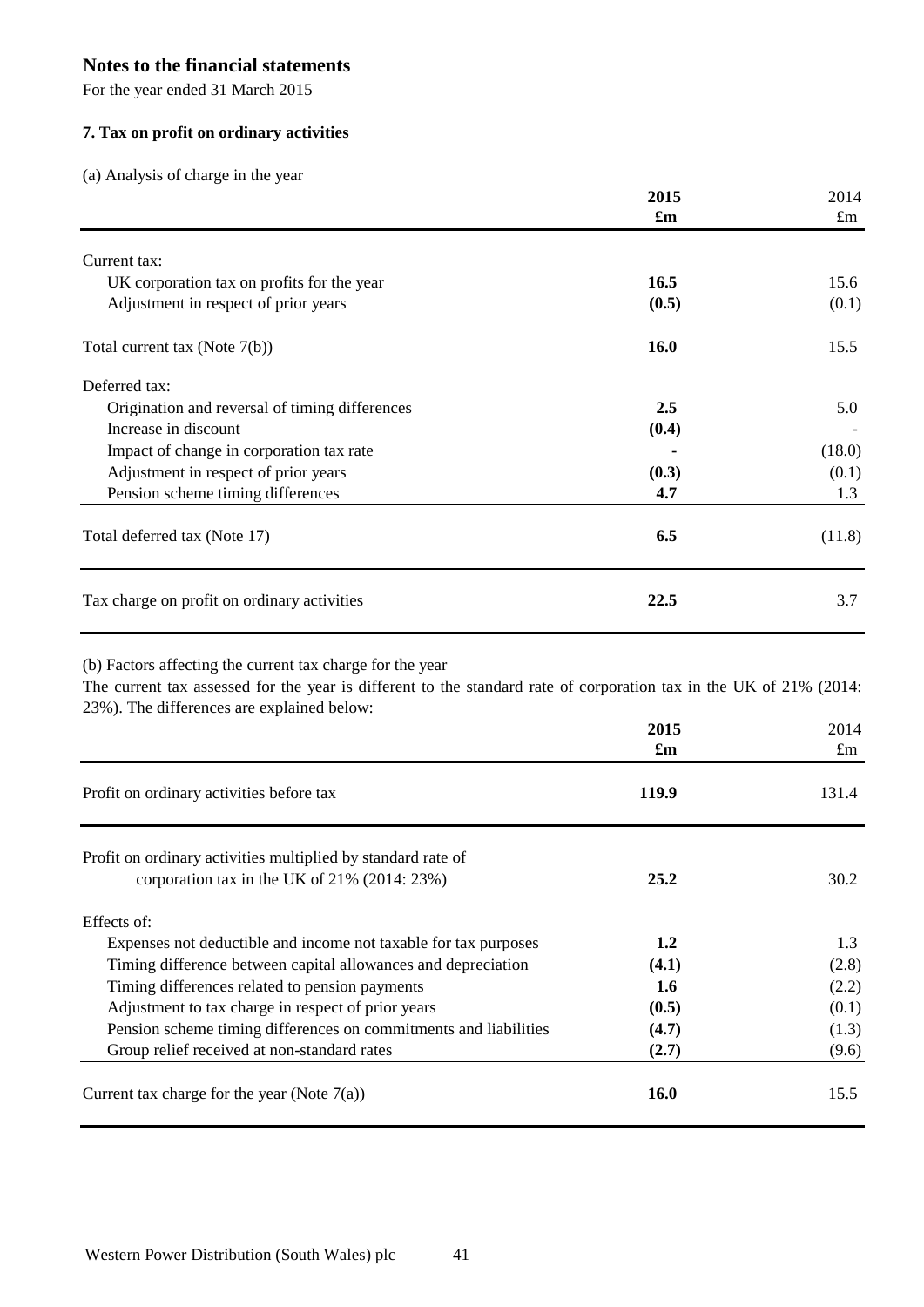For the year ended 31 March 2015

### **7. Tax on profit on ordinary activities (continued)**

(c) Factor which will affect future tax charges

The standard rate of corporation tax is 20% with effect from 1 April 2015 as enacted by the Finance Act 2013.

### **8. Dividends**

|                                                             | 2015<br>$\mathbf{f}_{\mathbf{m}}$ | 2014<br>$\pounds$ m |
|-------------------------------------------------------------|-----------------------------------|---------------------|
| Dividends on equity shares:                                 |                                   |                     |
| Interim dividends - 10.0 pence per share (2014: 10.5 pence) | 50.5                              | 53.0                |
| Dividend in specie                                          | $\blacksquare$                    | 365.4               |
|                                                             | 50.5                              | 418.4               |

The WPD Group is structured such that debt is held by UK holding companies. Dividends from WPD South Wales and other operating companies fund the interest on this debt.

In December 2013, the Company paid a dividend in specie comprising principal and accrued interest on loans due from Group companies totalling £365.4m.

### **9. Employee costs and numbers (including executive directors)**

(a) Employee costs

|                                                   | 2015                      | 2014        |
|---------------------------------------------------|---------------------------|-------------|
|                                                   | $\mathbf{f}_{\mathbf{m}}$ | $\pounds$ m |
|                                                   |                           |             |
| Total employee costs during the year amounted to: |                           |             |
| Wages and salaries                                | 44.4                      | 43.4        |
| Social security costs                             | 4.3                       | 4.3         |
| Pension costs                                     | 40.9                      | 23.9        |
| Total employee costs                              | 89.6                      | 71.6        |
| Less allocated to capital expenditure             | (43.5)                    | (39.1)      |
| Charged to the profit and loss account            | 46.1                      | 32.5        |

(b) The average number of employees during the year was 1,012 (2014: 979). All employees work for the network distribution activity. The number of staff and costs shown include a proportion of other WPD DNO staff who work in part for WPD South Wales, and exclude a proportion of WPD South Wales staff who work in part for other WPD DNOs.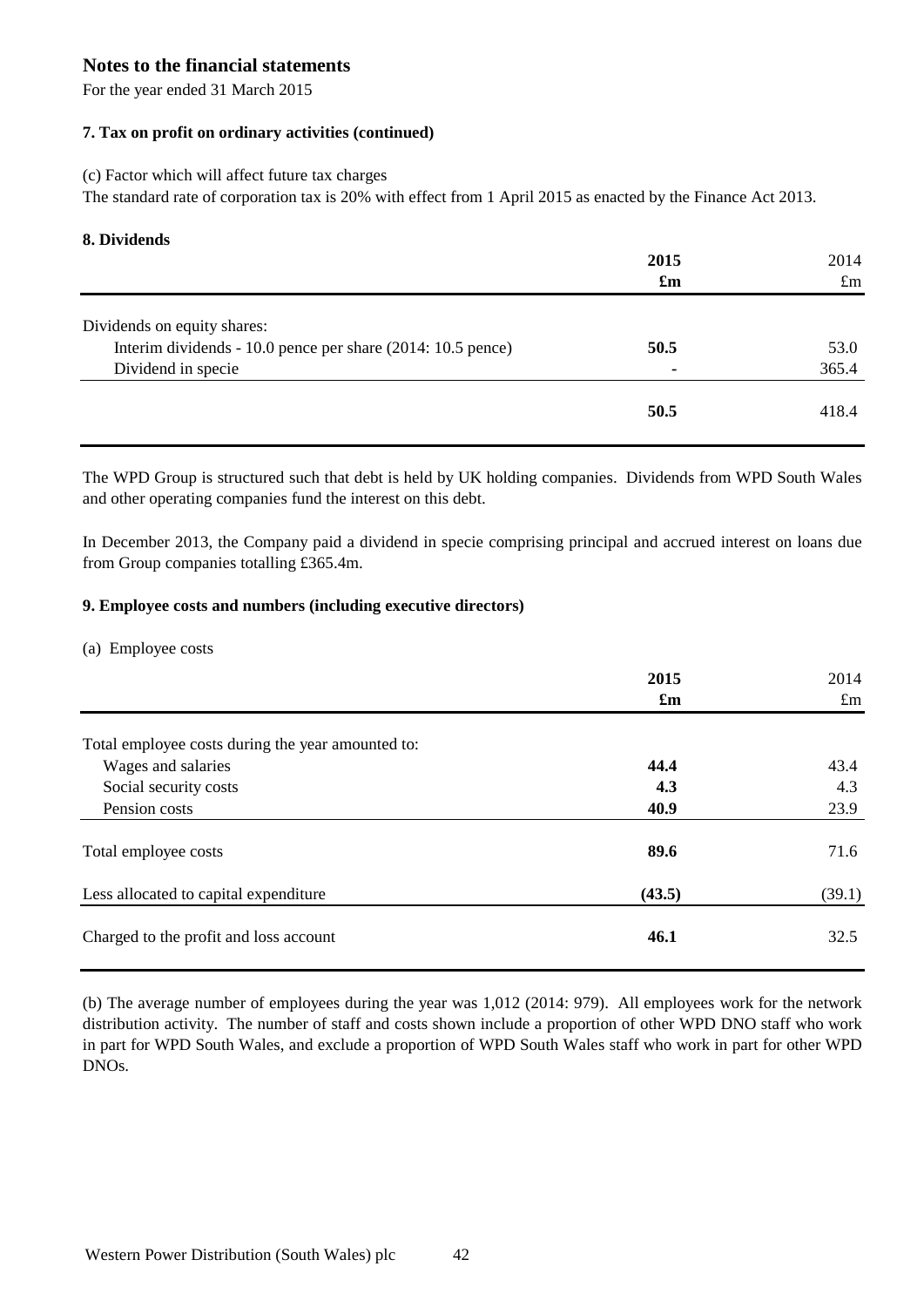For the year ended 31 March 2015

### **9. Employee costs and numbers (including executive directors) (continued)**

### (c) Share based payments

WPD issues to executive directors and senior employees share appreciation rights ("SARs") relating to the shares of WPD's ultimate parent, PPL Corporation. The SARs require WPD to pay the intrinsic value of the SAR to the executive director or employee at the date of exercise. WPD has recorded liabilities of £0.9m (2014: £1.9m). Fair value of the SARs is determined by using the Black-Scholes option-pricing model using the assumptions noted below. In 2015, WPD recorded total credits of £0.2m (2014: £1.4m charges) allocated between WPD South West, WPD South Wales, WPD East Midlands and WPD West Midlands. The total intrinsic value at 31 March 2015 was £0.9m (2014: £2.3m).

The weighted average fair value of options granted during the year was £1.17 (2014: £1.54). The range of exercise prices for options outstanding at the end of the year was £24.14 - £15.38 (2014: £24.14 - £14.64).

The following table illustrates the number and weighted average exercise prices ("WAEP") of, and movements in, share options during the year:

|                                                              | 2015       | 2015                 | 2014      | 2014        |
|--------------------------------------------------------------|------------|----------------------|-----------|-------------|
|                                                              | No.        | <b>WAEP</b>          | No.       | <b>WAEP</b> |
|                                                              |            | $\pmb{\mathfrak{L}}$ |           | £           |
| Outstanding as at 1 April                                    | 1,112,177  | 18.98                | 1,164,767 | 19.05       |
| Granted during the year                                      | 40,211     | 22.53                | 111,499   | 18.85       |
| Exercised/forfeited                                          | (483, 557) | 18.42                | (164,089) | 17.93       |
| Outstanding at 31 March                                      | 668,831    | 19.91                | 1,112,177 | 18.98       |
| Exercisable at 31 March                                      | 448,359    | 20.29                | 681,349   | 19.33       |
| The inputs into the Black-Scholes option-pricing model were: |            | 2015                 |           | 2014        |
| Expected volatility                                          |            | 15.90%               |           | 15.80%      |
| Expected life (years)                                        |            | 6                    |           | 6           |
| Risk-free rate                                               |            | 1.620%               |           | 1.625%      |
| Expected dividend yield                                      |            | 4.80%                |           | 4.80%       |

The risk-free interest rate reflects the yield for a US Treasury Strip available on the date of grant with constant rate maturity approximating the option's expected life. Expected life is calculated based on historical exercise behaviour. Volatility over the expected term of the options is evaluated with consideration given to prior periods that may need to be excluded based on events not likely to recur that had impacted PPL's volatility in those prior periods. Management's expectations for future volatility, considering potential changes to PPL's business model and other economic conditions, are also reviewed in addition to the historical data to determine the final volatility assumption. The dividend yield is based on several factors, including PPL's most recent dividend payment and the forecasted stock price through 2015.

Options become exercisable in equal instalments over a three year service period beginning one year after the date of grant, assuming the individual is still employed by WPD. All options expire no later than ten years from the grant date.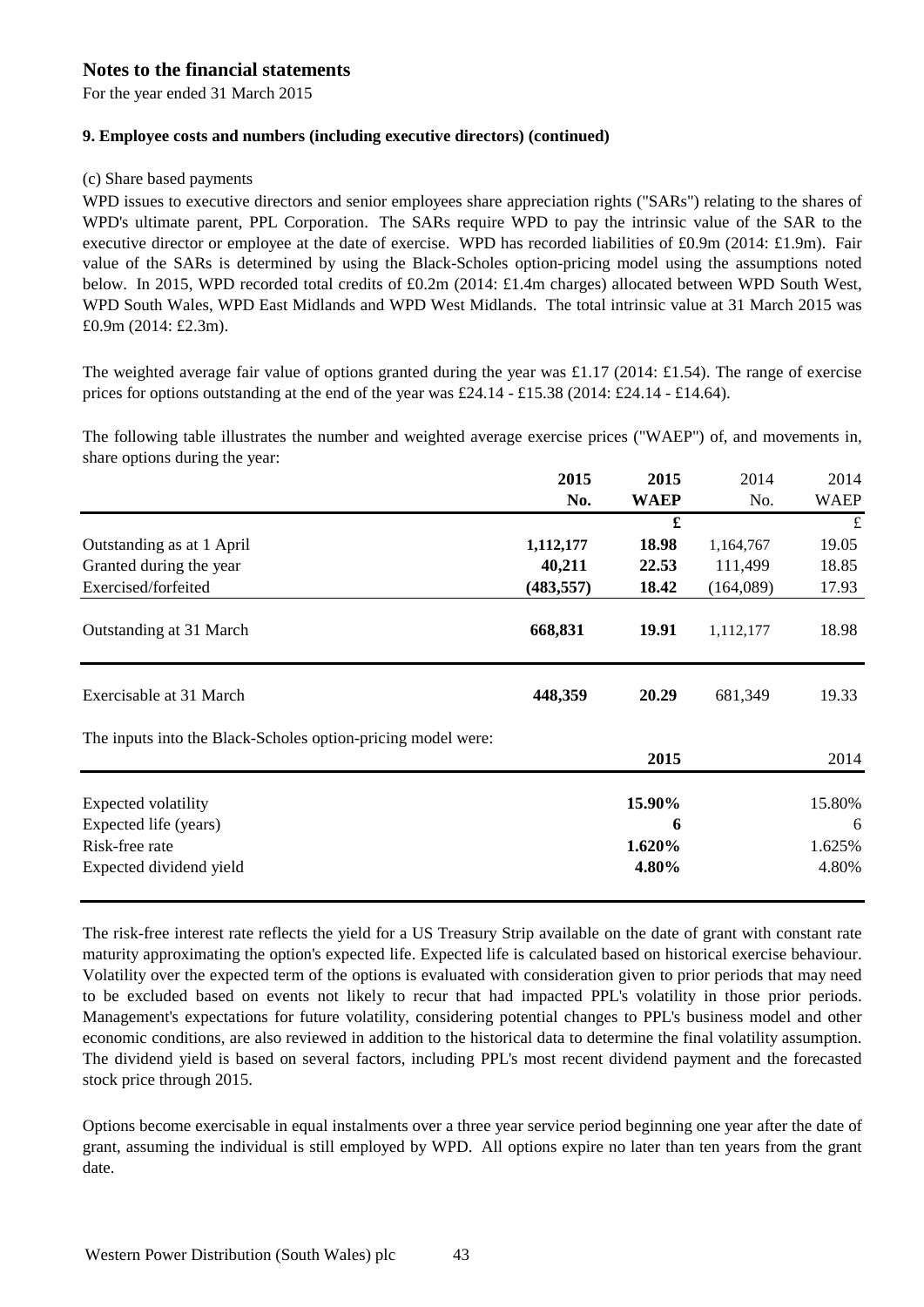For the year ended 31 March 2015

### **10. Pension commitments**

### **(a) Introduction**

The Company participates in three defined benefit schemes, the WPD Group segment of the Electricity Supply Pension Scheme ("ESPS"), the Infralec 1992 Pension Scheme ("Infralec 92"), and the Western Power Utilities Pension Scheme ("WPUPS").

The ESPS provides pension and other related defined benefits based on final pensionable pay to employees throughout the electricity industry. One segment of the ESPS ("the WPD Group segment") relates to WPD South Wales and WPD South West and most employees of these companies are members of the ESPS. The assets are held in a trustee administered fund.

Effective 1 April 2010, the segment of the ESPS relating to WPD South Wales and WPD South West was closed to new members except in very limited circumstances. Existing members are unaffected. A defined contribution scheme is offered to new employees.

Under the guidance of FRS 17, where an entity cannot separate out its share of the scheme's assets and liabilities on a reasonable and consistent basis, the relevant entity should account for pensions as if the scheme were a defined contribution scheme. The Company therefore charges contributions to the profit and loss account and capital expenditure as they become payable in accordance with the rules of the scheme. In addition, any prepayment (as occurred in 2011) is debited to the balance sheet and amortised based on the agreed funding schedule. Full FRS 17 disclosure for the ESPS is made in the consolidated financial statements of Western Power Distribution plc. A summary is however given below.

The Infralec 92 provides benefits on both a money purchase and final salary basis and is operated by WPD South Wales. The assets are held in a trustee administered fund. As Infralec 92 only relates to past employees of this Company, the pension costs shown in these financial statements reflect Infralec 92 as a defined benefit scheme and full FRS 17 disclosures are given in this note.

WPD South Wales is the principal employer for WPUPS, which is a defined benefit scheme providing benefits relating to previous employees of an affiliate group which was previously headed by Hyder plc (now Hyder Limited in liquidation). WPD South Wales will fund the deficit. However, as another WPD Group company (PPL WPD Limited) has taken full financial responsibility for this scheme, WPD South Wales will be reimbursed for these payments. The value of the reimbursement agreement is stated in the balance sheet (Note 14) and matches the gross liability recorded under FRS 17 (Note 10(e)).

WPD employs a building block approach in determining the rate of return on pension plan assets. Historical markets are studied and assets with higher volatility are assumed to generate higher returns consistent with widely accepted capital market principles. The overall expected rate of return on assets is then derived by aggregating the expected return for each asset class over the actual asset allocation at 31 March.

### **(b) Net liability recognised in the balance sheet**

|                                                      | 2015<br>$\mathbf{f}_{\mathbf{m}}$ | 2014<br>$\pounds$ m |
|------------------------------------------------------|-----------------------------------|---------------------|
| Infralec 92 (Note $10(d)$ )<br>WPUPS (Note $10(e)$ ) | (0.9)<br>(61.6)                   | (0.8)<br>(60.6)     |
| Net liability recognised                             | (62.5)                            | (61.4)              |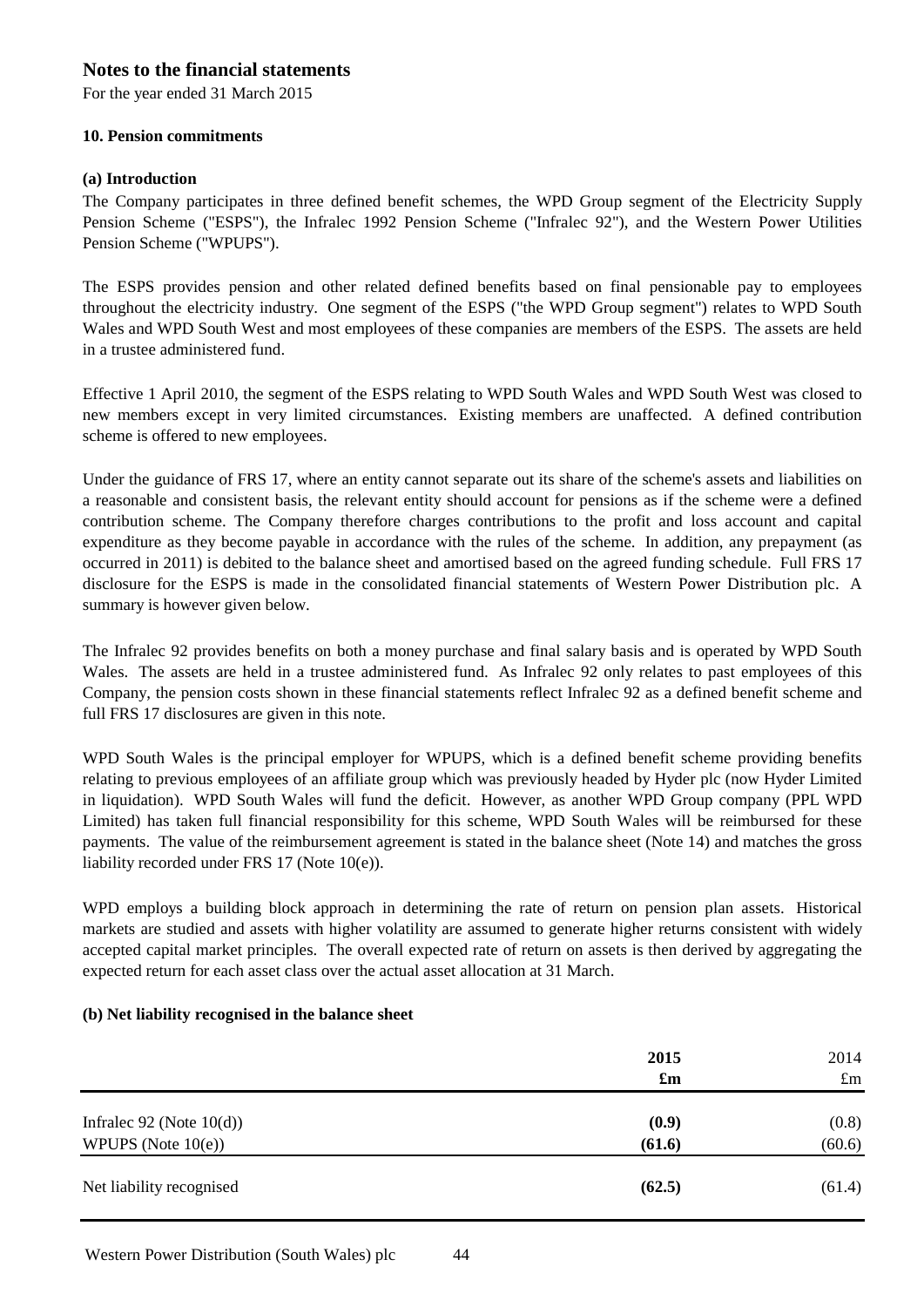For the year ended 31 March 2015

### **10. Pension commitments**

### **(b) Net liability recognised in the balance sheet (continued)**

As stated above, WPD South Wales is reimbursed for its liability in respect of WPUPS and the value of this reimbursement agreement is shown in Note 14.

### **(c) ESPS**

As stated above, the ESPS applies across WPD South Wales and WPD South West and cannot be reasonably separated between the two entities. Under FRS 17, WPD South Wales thus records pension costs for the ESPS on a contributions basis. Full FRS 17 disclosure is given in the accounts of Western Power Distribution plc. However, for completeness, a summary is given below.

The financial assumptions used in calculating the figures for ESPS under FRS 17 in respect of the WPD Group segment were:

|                                         | 2015     | 2014  |
|-----------------------------------------|----------|-------|
|                                         |          |       |
| <b>RPI</b> inflation                    | $2.65\%$ | 3.00% |
| <b>CPI</b> inflation                    | 1.55%    | 2.00% |
| Rate of increase in salaries            | 3.90%    | 4.25% |
| Rate of increase to pensions in payment | $2.65\%$ | 2.90% |
| Discount rate for scheme liabilities    | 3.10%    | 4.29% |
|                                         |          |       |

The mortality assumptions are based on the recent actual mortality experience of members within the scheme and the assumptions also allow for future mortality improvements. The assumptions are that a member currently aged 60 will live on average for a further 27.3 years if they are male and for a further 29.8 years if they are female. For a member who retires in 2035 at age 60 the assumptions are that they will live on average for a further 28.5 years after retirement if they are male and for a further 31 years after retirement if they are female.

The assets and liabilities of the WPD Group segment of the ESPS, at 31 March, were as follows:

|                                                           | 2015<br>$\mathbf{f}_{\mathbf{m}}$ | 2014<br>$\pounds$ m  |
|-----------------------------------------------------------|-----------------------------------|----------------------|
| Present value of obligations<br>Fair value of plan assets | 2,207.7<br>(1,769.5)              | 1,900.9<br>(1,515.8) |
| Deficit in the scheme                                     | 438.2                             | 385.1                |
| Related deferred tax asset                                | (87.6)                            | (77.0)               |
| Net pension liability                                     | 350.6                             | 308.1                |

Employer contributions paid to the WPD Group segment of the ESPS were £112.8m (2014: £66.2m). Payments in the current year include a deficit contribution of £85.0m (2014: £45.0m). Employer contributions of £113.9m are expected to be paid to the ESPS in the financial year to 31 March 2016; this follows a 3-yearly actuarial valuation.

ESPS pension costs borne by WPD South Wales were £40.4m.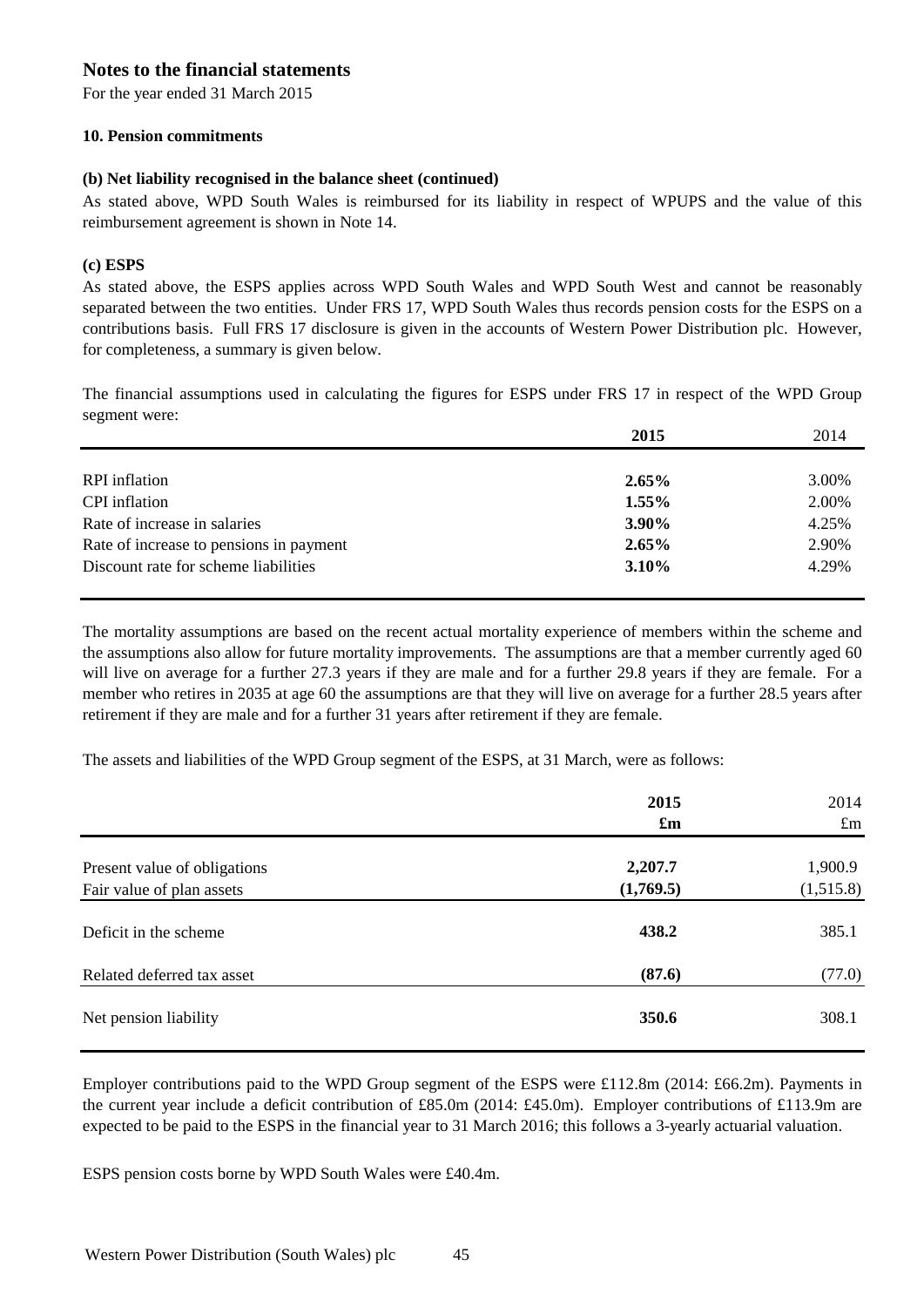For the year ended 31 March 2015

### **10. Pension commitments**

### **(d) Infralec 92**

The financial assumptions used in calculating the figures for Infralec 92 under FRS 17 were:

|                                      | 2015     | 2014  |
|--------------------------------------|----------|-------|
|                                      |          |       |
| RPI inflation                        | $2.65\%$ | 3.00% |
| CPI inflation                        | 1.55%    | 2.00% |
| RPI linked pension increases         | $2.65\%$ | 2.90% |
| Discount rate for scheme liabilities | 3.10%    | 4.29% |

The mortality assumptions are based on the recent actual mortality experience of members of the ESPS scheme as set out above. The Infralec 92 scheme is not large enough for a credible mortality analysis to be carried out.

The amounts recognised in the balance sheet are as follows:

|                              | 2015<br>$\mathbf{f}_{\mathbf{m}}$ | 2014<br>$\pounds$ m |
|------------------------------|-----------------------------------|---------------------|
|                              |                                   |                     |
| Present value of obligations | 12.6                              | 11.2                |
| Fair value of plan assets    | (11.5)                            | (10.2)              |
| Deficit in the scheme        | 1.1                               | 1.0                 |
| Related deferred tax asset   | (0.2)                             | (0.2)               |
| Net pension liability        | 0.9                               | 0.8                 |

The expected rate of return for major categories of plan assets at the balance sheet date are as follows:

|                                           | $2015*$<br>$\frac{0}{0}$ | 2014<br>$\%$ |
|-------------------------------------------|--------------------------|--------------|
| Equities                                  | 3.1                      | 9.0          |
| Corporate bonds                           | 3.1                      | 4.4          |
| Government bonds                          | 3.1                      | 3.6          |
| Cash and other                            | 3.1                      | 0.8          |
| Average expected long-term rate of return | 3.1                      | 7.8          |

\* The expected return on asset assumption as at 31 March 2015 will not be used as it is not required under FRS 101/102 and has therefore been set equal to the discount rate.

WPD employs a building block approach in determining the long-term rate of return on pension plan assets. Historical markets were studied and assets with higher volatility are assumed to generate higher returns consistent with widely accepted capital market principles. The overall expected rate of return on assets was then derived by aggregating the expected return for each asset class over the actual asset allocation at 31 March.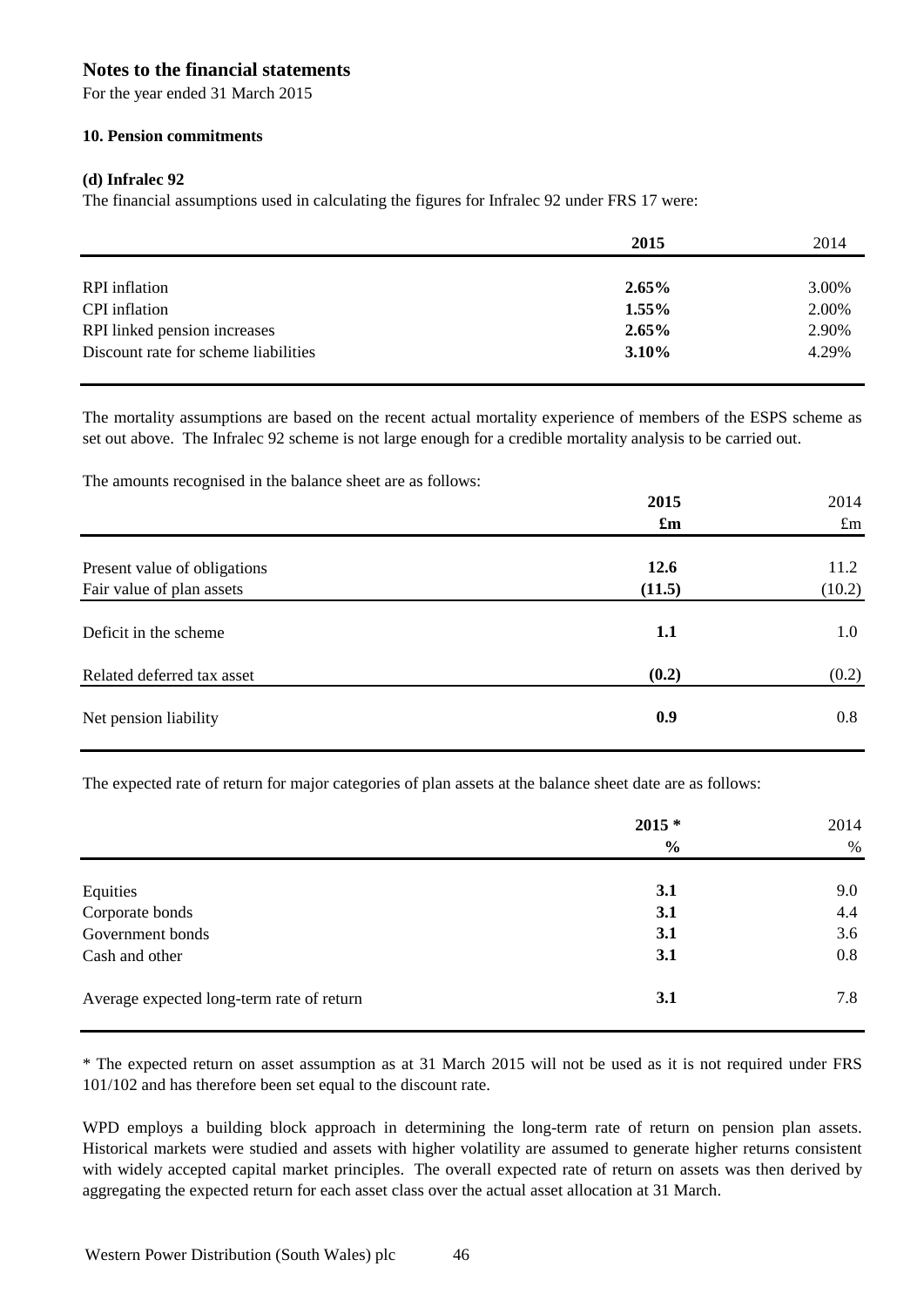For the year ended 31 March 2015

### **10. Pension commitments**

### **(d) Infralec 92 (continued)**

The major categories of plan assets as a percentage of total plan assets are as follows:

|                                                                                | 2015                      | 2014        |
|--------------------------------------------------------------------------------|---------------------------|-------------|
|                                                                                | $\frac{0}{0}$             | %           |
|                                                                                |                           |             |
| Equities                                                                       | 63                        | 79          |
| Corporate bonds                                                                | 13                        | 4           |
| Government bonds                                                               | 21                        | 14          |
| Cash and other                                                                 | 3                         | 3           |
| Analysis of profit and loss credit:                                            |                           |             |
|                                                                                | 2015                      | 2014        |
|                                                                                | $\mathbf{f}_{\mathbf{m}}$ | $\pounds$ m |
|                                                                                |                           |             |
| Expected return on scheme assets                                               | 0.8                       | 0.7         |
| Interest on scheme liabilities                                                 | (0.5)                     | (0.5)       |
| Net credit recognised in profit and loss account                               | 0.3                       | 0.2         |
| Changes to the present value of the defined benefit obligation are as follows: |                           |             |
|                                                                                | 2015                      | 2014        |
|                                                                                | $\mathbf{f}_{\mathbf{m}}$ | $\pounds$ m |
|                                                                                |                           |             |
| Defined benefit obligation at 1 April                                          | 11.2                      | 12.3        |
| Interest cost                                                                  | 0.5                       | 0.5         |
| Actuarial losses/(gains) on scheme liabilities                                 | 1.5                       | (1.1)       |
| Net benefits paid out                                                          | (0.6)                     | (0.5)       |
|                                                                                |                           |             |
| Defined benefit obligation at 31 March                                         | 12.6                      | 11.2        |
| Changes to the fair value of the scheme assets are as follows:                 |                           |             |
|                                                                                | 2015                      | 2014        |
|                                                                                | $\mathbf{f}_{\mathbf{m}}$ | $\pounds$ m |
|                                                                                |                           |             |
| Fair value of scheme assets at 1 April                                         | 10.2                      | 9.9         |
| Expected return on scheme assets                                               | 0.8                       | 0.7         |
| Actuarial gains/(losses) on scheme assets                                      | 0.7                       | (0.3)       |
| <b>Employer contributions</b>                                                  | 0.4                       | 0.4         |
| Net benefits paid out                                                          | (0.6)                     | (0.5)       |
| Fair value of scheme assets at 31 March                                        | 11.5                      | 10.2        |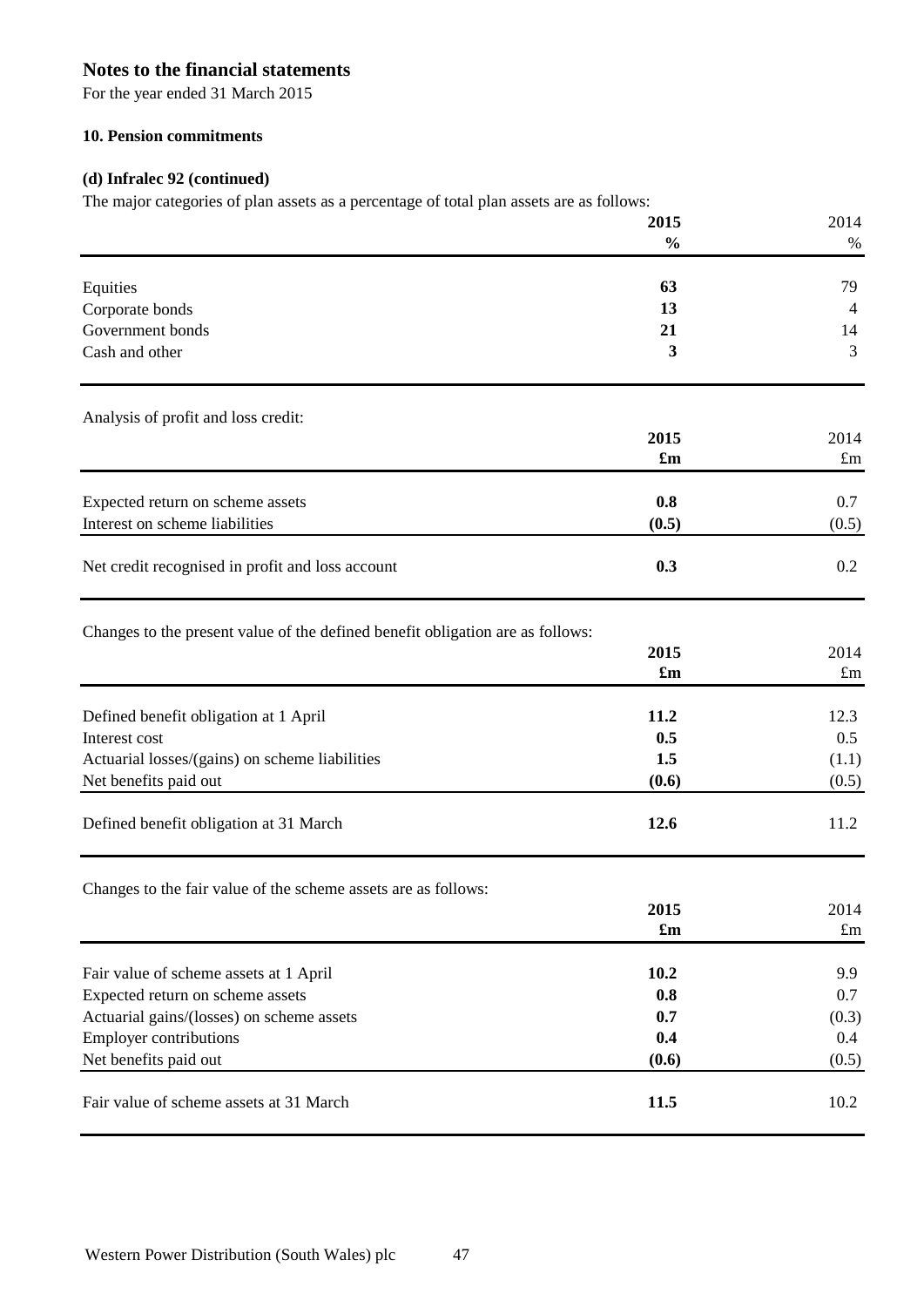For the year ended 31 March 2015

### **10. Pension commitments**

### **(d) Infralec 92 (continued)**

Actual return on scheme assets:

|                                                             | 2015                              | 2014                |
|-------------------------------------------------------------|-----------------------------------|---------------------|
|                                                             | $\mathbf{f}_{\mathbf{m}}$         | $\pounds$ m         |
| Expected return on scheme assets                            | 0.8                               | 0.7                 |
| Actuarial gains/(losses) on scheme assets                   | 0.7                               | (0.3)               |
| Actual gains on scheme assets                               | 1.5                               | $0.4^{\circ}$       |
| Cumulative actuarial gains and losses recognised in equity: |                                   |                     |
|                                                             | 2015<br>$\mathbf{f}_{\mathbf{m}}$ | 2014<br>$\pounds$ m |
| Cumulative actuarial losses at 1 April                      | (2.7)                             | (3.5)               |
| Net actuarial (losses)/gains recognised in the year         | (0.8)                             | 0.8                 |
| Cumulative actuarial losses at 31 March                     | (3.5)                             | (2.7)               |

History of present value of liabilities, asset values, deficit in scheme and experience gains and losses:

|                                                                             | 2015<br>$\mathbf{f}_{\mathbf{m}}$ | 2014<br>$\pounds$ m | 2013<br>$\pounds$ m | 2012<br>$\pounds$ m | 2011<br>$\pounds$ m |
|-----------------------------------------------------------------------------|-----------------------------------|---------------------|---------------------|---------------------|---------------------|
| Present value of defined benefit obligations<br>Fair value of scheme assets | <b>12.6</b><br>(11.5)             | 11.2<br>(10.2)      | 12.3<br>(9.9)       | 10.8<br>(8.7)       | 10.0<br>(8.7)       |
| Deficit in the scheme                                                       | 1.1                               | 1.0                 | 2.4                 | 2.1                 | 1.3                 |
| Experience gains/(losses) on scheme liabilities *:<br>Amount $(f_m)$        | 0.1                               | 0.8                 |                     | (0.2)               | (0.1)               |
| Experience gains/(losses) on scheme assets:<br>Amount $(fm)$                | 0.7                               | (0.3)               | 0.6                 | (0.5)               |                     |

\* Does not include the effect of changes to actuarial assumptions.

Contributions of £0.4m are expected to be paid to the scheme during the financial year ending 31 March 2016.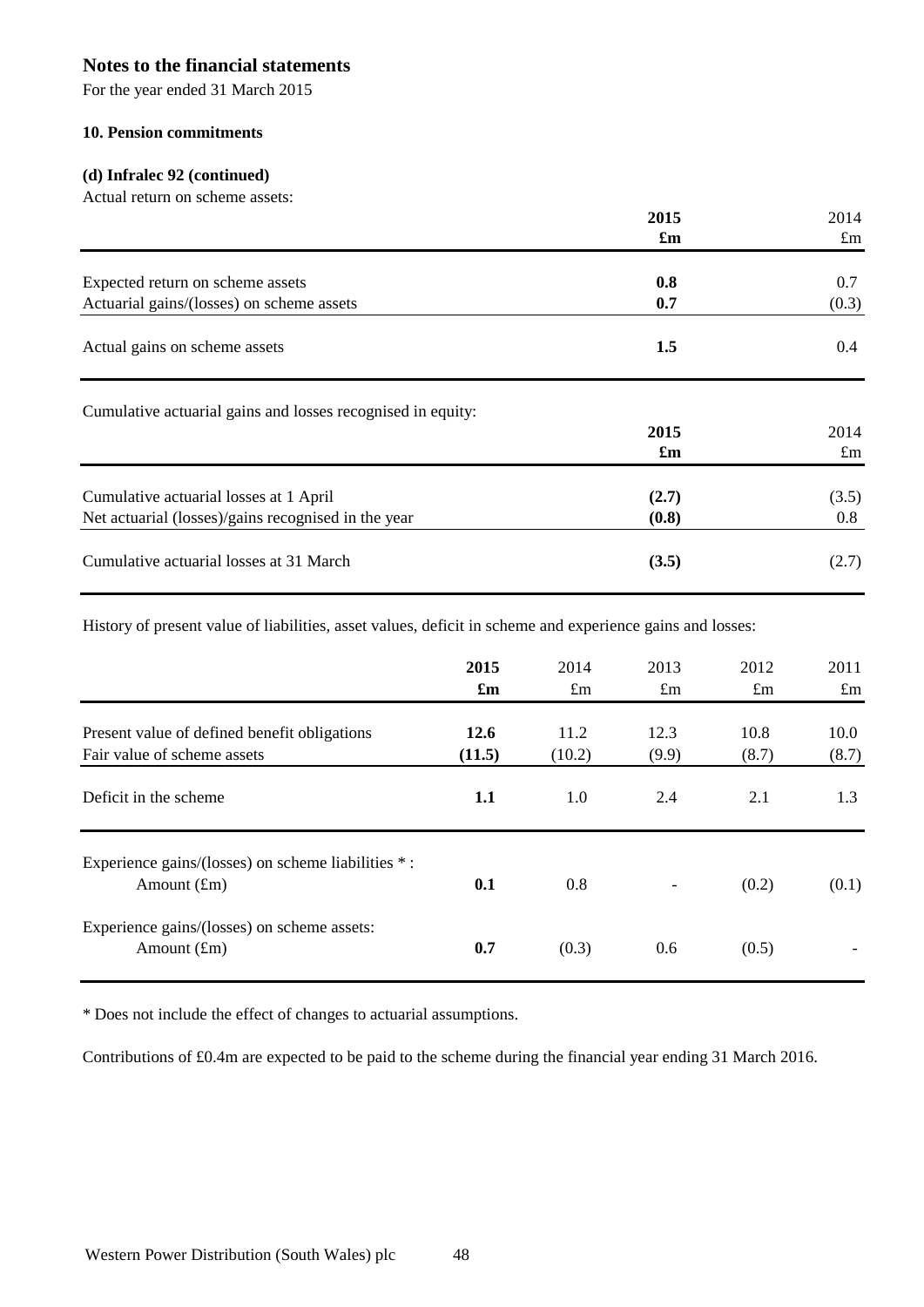For the year ended 31 March 2015

### **10. Pension commitments**

### **(e) WPUPS**

WPD South Wales is the principal employer for WPUPS, which is a defined benefit scheme providing benefits to previous employees of an affiliate group and was transferred to WPD South Wales in April 2002. The assets of the scheme are held separately from those of the Company in trustee administered funds. However, another WPD Group company (PPL WPD Limited) has taken full financial responsibility for this scheme and reimburses WPD South Wales for contributions it pays to WPUPS. The value of the reimbursement agreement is stated in the balance sheet (Note 14) and matches the deficit in the scheme recorded under FRS 17 as shown below.

The principal actuarial assumptions at the balance sheet date are set out below:

|                                      | 2015     | 2014  |
|--------------------------------------|----------|-------|
|                                      |          |       |
| <b>RPI</b> inflation                 | $2.65\%$ | 3.00% |
| <b>CPI</b> inflation                 | $1.55\%$ | 2.00% |
| RPI linked pension increases         | $2.65\%$ | 3.05% |
| CPI linked pension increases         | $1.65\%$ | 2.10% |
| Discount rate for scheme liabilities | 3.10%    | 4.29% |

The mortality assumptions are based on the recent mortality experience of members within the scheme and the assumptions also allow for future mortality improvements. The assumptions are that a member currently aged 60 will live on average for a further 26.1 years if they are male and for a further 28.7 years if they are female. For a member who retires in 2035 at age 60 the assumptions are that they will live on average for a further 27.6 years after retirement if they are male and for a further 30.3 years after retirement if they are female.

In order to eliminate the funding deficit pursuant to the March 2013 actuarial valuation, the Company agreed to pay contributions of £16.0m per annum from 1 April 2014, payable monthly in advance and increasing in line with the Retail Prices Index on an annual basis. This will be subject to review at the next formal actuarial valuation as at 31 March 2016.

The amounts recognised in the balance sheet are as follows:

|                              | 2015                      | 2014        |
|------------------------------|---------------------------|-------------|
|                              | $\mathbf{f}_{\mathbf{m}}$ | $\pounds$ m |
| Present value of obligations | 527.1                     | 470.7       |
| Fair value of plan assets    | (450.1)                   | (395.0)     |
| Deficit in the scheme        | 77.0                      | 75.7        |
| Related deferred tax asset   | (15.4)                    | (15.1)      |
| Net pension liability        | 61.6                      | 60.6        |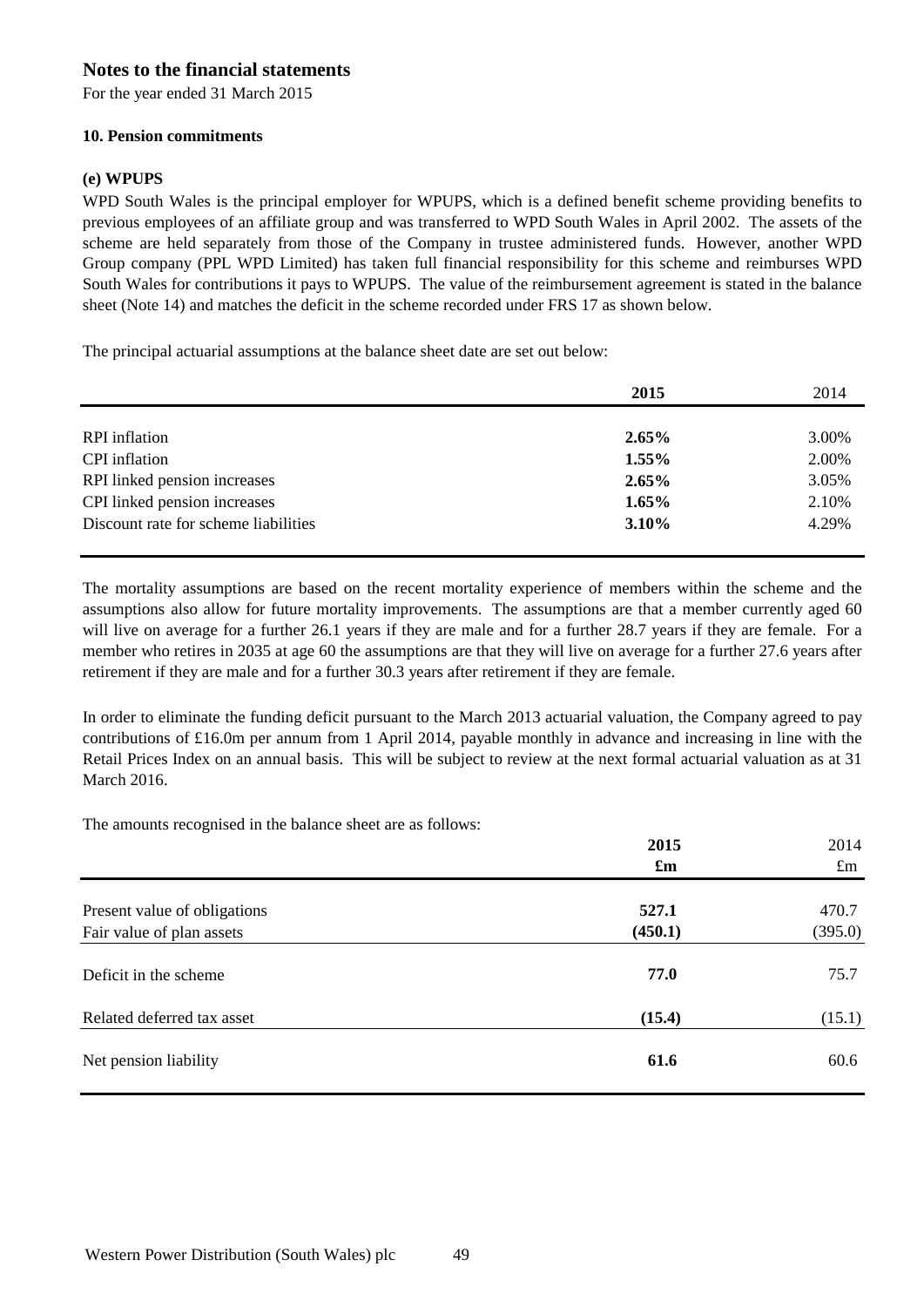For the year ended 31 March 2015

### **10. Pension commitments**

### **(e) WPUPS (continued)**

The expected rate of return for major categories of plan assets at the balance sheet date are as follows:

|                                           | $2015*$       | 2014 |
|-------------------------------------------|---------------|------|
|                                           | $\frac{0}{0}$ | $\%$ |
| Equities                                  | 3.1           | 9.0  |
| Government bonds                          | 3.1           | 3.6  |
| Corporate bonds                           | 3.1           | 4.4  |
| Other                                     | 3.1           | 0.8  |
| Average expected long-term rate of return | 3.1           | 6.7  |

\* The expected return on asset assumptions as at 31 March 2015 will not be used as it is not required under FRS 101/102 and has therefore been set equal to the discount rate.

WPD employs a building block approach in determining the long-term rate of return on pension plan assets. Historical markets were studied and assets with higher volatility are assumed to generate higher returns consistent with widely accepted capital market principles. The overall expected rate of return on assets was then derived by aggregating the expected return for each asset class over the actual asset allocation at 31 March.

The major categories of plan assets as a percentage of total plan assets are as follows:

|                           | 2014               |
|---------------------------|--------------------|
| $\frac{0}{0}$             | $\%$               |
|                           | 57                 |
|                           | 43                 |
| 1                         |                    |
|                           |                    |
| 2015                      | 2014               |
| $\mathbf{f}_{\mathbf{m}}$ | $\pounds$ m        |
| 25.5                      | 25.3               |
|                           | (20.2)             |
| (5.8)                     | (5.1)              |
|                           |                    |
|                           |                    |
|                           | 54<br>45<br>(19.7) |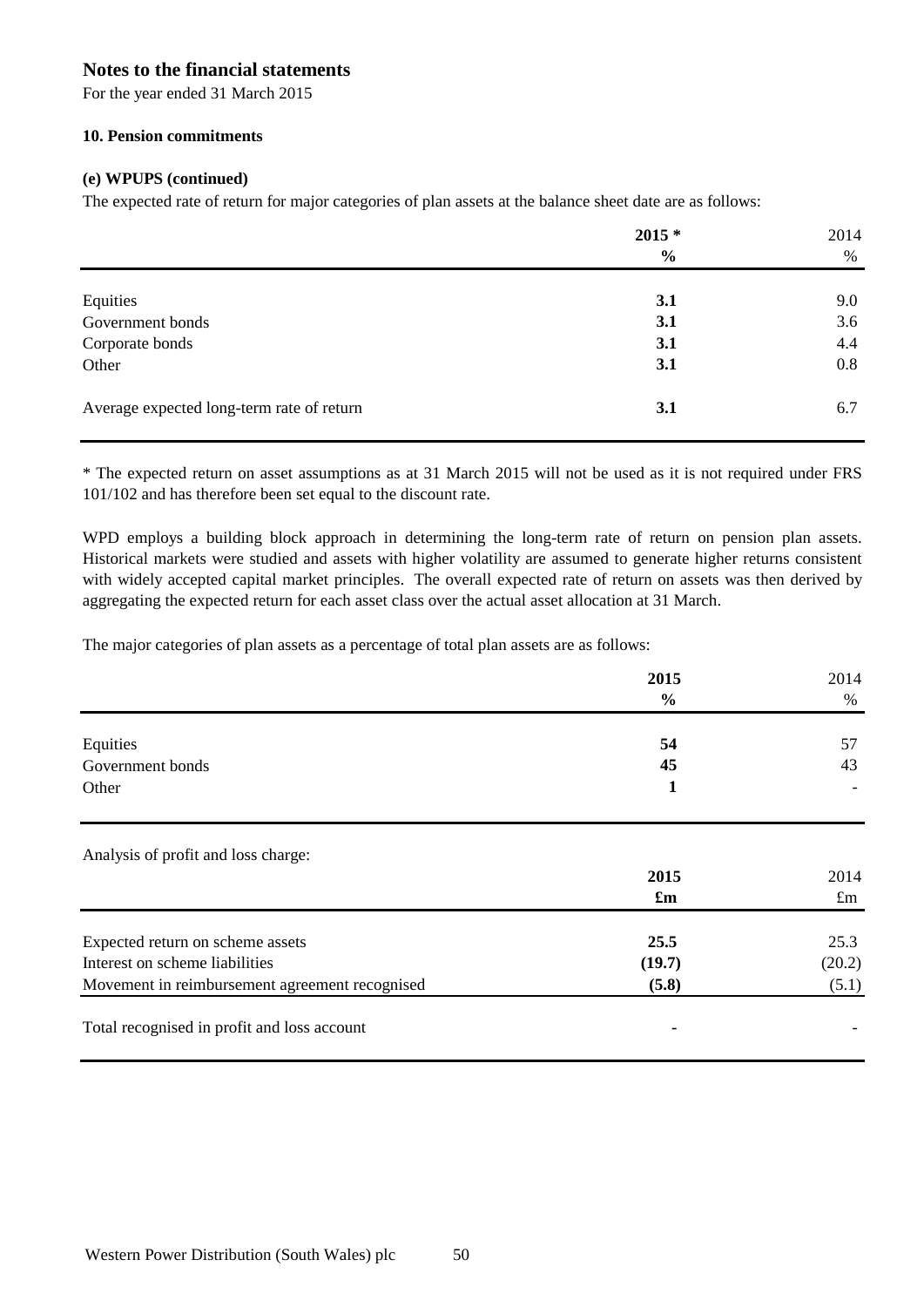For the year ended 31 March 2015

### **10. Pension commitments**

## **(e) WPUPS (continued)**

Changes to the present value of the defined benefit obligation are as follows:

|                                                             | 2015                      | 2014        |
|-------------------------------------------------------------|---------------------------|-------------|
|                                                             | £m                        | $\pounds$ m |
|                                                             |                           |             |
| Defined benefit obligation at 1 April                       | 470.7                     | 508.0       |
| Interest cost                                               | 19.7                      | 20.2        |
| Net benefits paid out                                       | (22.9)                    | (22.0)      |
| Actuarial losses/(gains) on scheme liabilities              | 59.6                      | (35.5)      |
| Defined benefit obligation at 31 March                      | 527.1                     | 470.7       |
| Changes to the fair value of scheme assets are as follows:  |                           |             |
|                                                             | 2015                      | 2014        |
|                                                             | $\mathbf{f}_{\mathbf{m}}$ | $\pounds$ m |
| Fair value of scheme assets at 1 April                      | 395.0                     | 409.2       |
| Expected return on assets                                   | 25.5                      | 25.3        |
| Net benefits paid out                                       | (22.9)                    | (22.0)      |
| Contributions by the employer                               | 16.0                      |             |
|                                                             | 36.5                      |             |
| Actuarial gains/(losses) on scheme assets                   |                           | (17.5)      |
| Fair value of scheme assets at 31 March                     | 450.1                     | 395.0       |
| Actual returns on scheme assets are:                        |                           |             |
|                                                             | 2015                      | 2014        |
|                                                             | $\mathbf{f}_{\mathbf{m}}$ | $\pounds$ m |
| Expected return on scheme assets                            | 25.5                      | 25.3        |
| Actuarial gains/(losses) on scheme assets                   | 36.5                      | (17.5)      |
|                                                             |                           |             |
| Actual gain on scheme assets                                | 62.0                      | 7.8         |
| Cumulative actuarial gains and losses recognised in equity: |                           |             |
|                                                             | 2015                      | 2014        |
|                                                             | $\mathbf{f}_{\mathbf{m}}$ | $\pounds$ m |
|                                                             |                           |             |
| Cumulative actuarial losses at 1 April                      | (125.0)                   | (143.0)     |
| Net actuarial (losses)/gains recognised in the year         | (23.1)                    | 18.0        |
|                                                             |                           |             |
| Cumulative actuarial losses at 31 March                     | (148.1)                   | (125.0)     |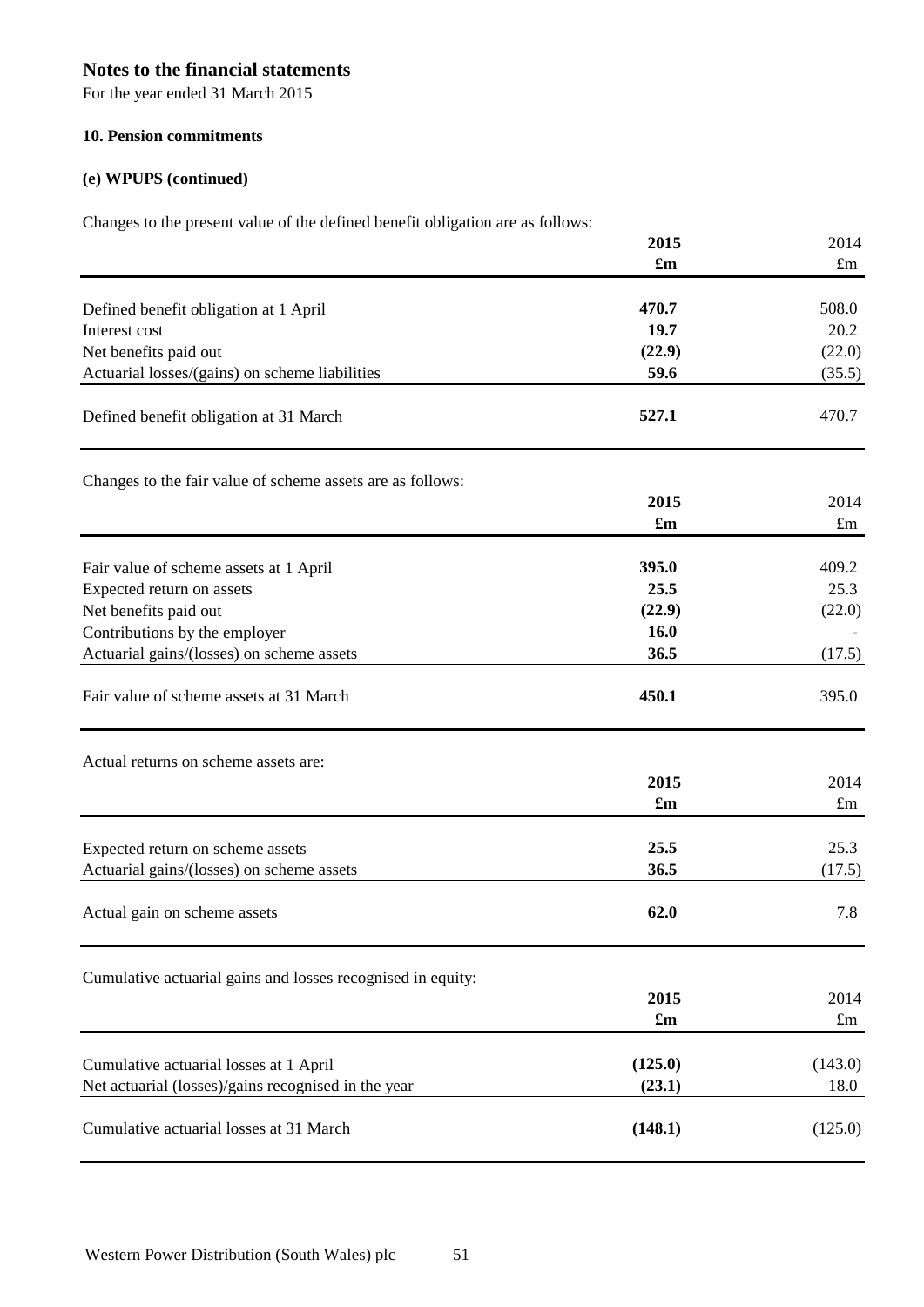For the year ended 31 March 2015

### **10. Pension commitments**

### **(e) WPUPS (continued)**

History of present value of liabilities, asset values, deficit in scheme and experience gains and losses:

|                                                                             | 2015<br>$\mathbf{f}_{\mathbf{m}}$ | 2014<br>$\pounds$ m | 2013<br>$\pounds$ m | 2012<br>$\pounds$ m | 2011<br>$\pounds$ m |
|-----------------------------------------------------------------------------|-----------------------------------|---------------------|---------------------|---------------------|---------------------|
| Present value of defined benefit obligations<br>Fair value of scheme assets | 527.1<br>(450.1)                  | 470.7<br>(395.0)    | 508.0<br>(409.2)    | 446.6<br>(377.5)    | 407.6<br>(331.8)    |
| Deficit in the scheme                                                       | 77.0                              | 75.7                | 98.8                | 69.1                | 75.8                |
| Experience gains/(losses) on scheme liabilities *:<br>Amount $(fm)$         | 5.5                               | 10.5                | (1.3)               | (5.6)               | (4.7)               |
| Experience gains/(losses) on scheme assets:<br>Amount $(fm)$                | 36.5                              | (17.5)              | 28.5                | 5.8                 | 0.8                 |

\* Does not include the effect of changes in assumptions.

Contributions of £16.2m are expected to be paid to the scheme during the financial year ending 31 March 2016.

### **(f) Other scheme**

WPD also operates a defined contribution scheme. The assets of the scheme are held separately from those of WPD in an independent fund administered by the scheme trustee. The scheme has two sections:

(a) a closed section with no active members. All of the active members in this scheme have transferred to the ESPS. At 31 March 2015 there were 261 members with deferred benefits in the scheme (2014: 262) and 6 pensioners (2014: 5). Market value of the assets was £2.1m (2014: £1.9m).

(b) a new pension arrangement available to all new employees in WPD with effect from 1 April 2010. At 31 March 2015 there were 2,203 members (2014: 1,900). The market value of the assets of the open section of the scheme was £24.8m (2014: £14.7m). Employer contributions to the scheme across WPD amounted to £4.7m in the year (2014: £3.7m).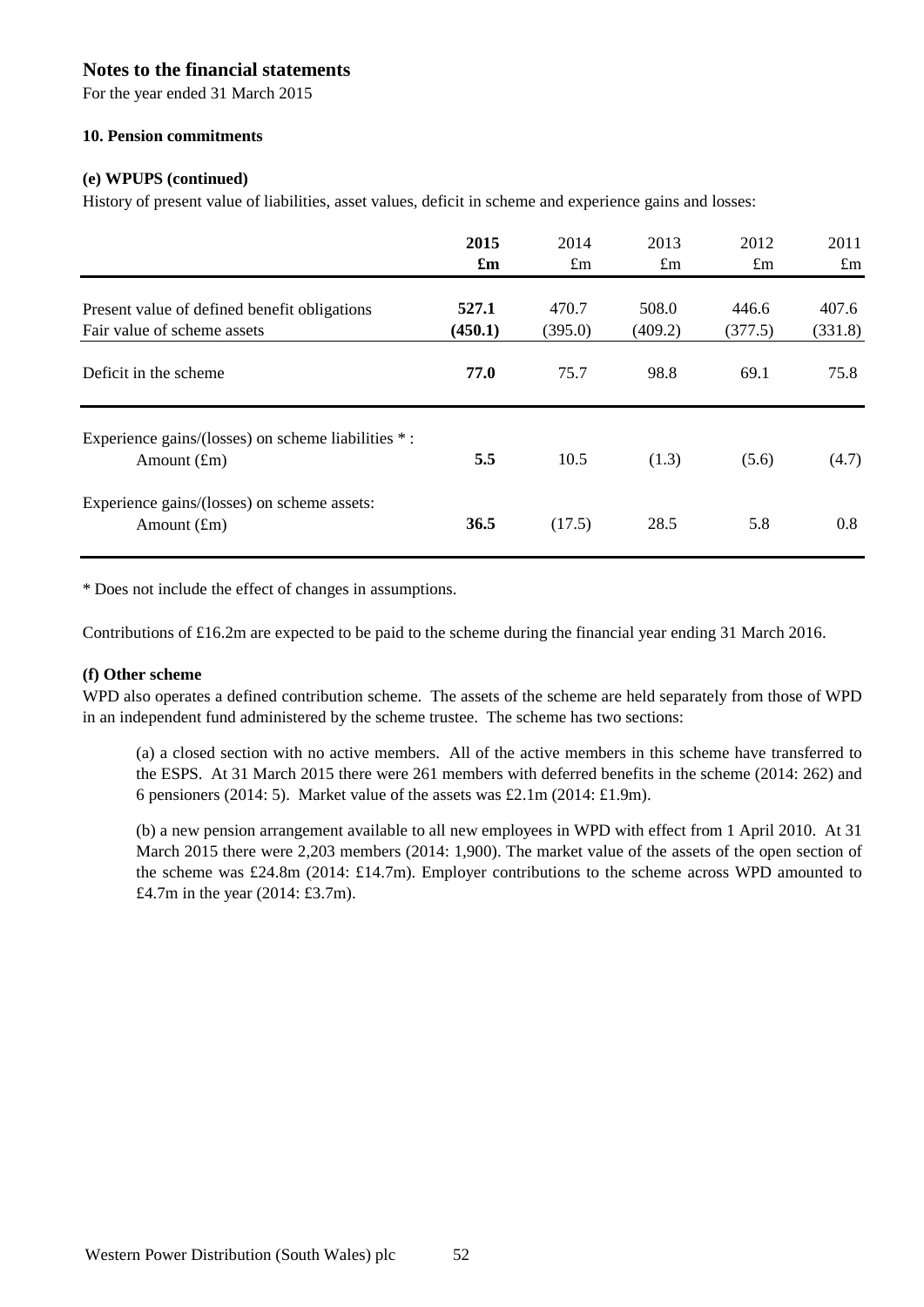For the year ended 31 March 2015

### **11. Directors' emoluments**

The service contracts for the executive directors are with WPD South West. However, the emoluments detail given in this note represents total emoluments of the directors for all services provided to WPD companies as a whole. The costs are apportioned between WPD South Wales, WPD South West, WPD West Midlands and WPD East Midlands.

|                                                            |                    | <b>Highest paid director</b><br>(note i) |                    | <b>Total</b> |
|------------------------------------------------------------|--------------------|------------------------------------------|--------------------|--------------|
|                                                            | 2015               | 2014                                     | 2015               | 2014         |
|                                                            | $\pmb{\pounds}000$ | £000                                     | $\pmb{\pounds}000$ | £000         |
| The emoluments of the executive directors comprised:       |                    |                                          |                    |              |
| Base salary (note ii)                                      | 364                | 720                                      | 1,406              | 1,531        |
| Performance dependent bonus (note iii)                     | 272                | 607                                      | 981                | 1,268        |
| Pension compensation allowance (note iv)                   | 555                | 970                                      | 555                | 1,524        |
| Sub-total directors' remuneration                          | 1,191              | 2,297                                    | 2,942              | 4,323        |
| Long term incentive plan (note v)                          | 547                | 803                                      | 1,239              | 1,674        |
| Fees to the independent non executive directors (note vii) |                    |                                          | 60                 | 61           |
|                                                            | 1,738              | 3,100                                    | 4,241              | 6,058        |

(i) In 2014, the highest paid director was the Chief Executive Officer. In 2015, another director was the highest paid.

(ii) Base salary also includes benefits in kind.

(iii) The amount of the annual bonus is based on WPD's financial performance, the reliability of the electricity network, and other factors.

(iv) In anticipation of the change in tax applicable to UK pensions effective 6 April 2006, the three executive directors at that time resigned as active members of the Electricity Supply Pension Scheme ("ESPS" - note 10) on 5 April 2006 and elected for enhanced protection. WPD thus no longer contributes for ongoing service to the ESPS in respect of these three executive directors, two of whom served in 2015 (2014: three). Instead, WPD pays cash compensation to them individually equivalent to the value of WPD's contribution in to the ESPS that would have been made had they remained active members (as determined by external actuaries). In 2014 the highest paid director that year received an additional payment to terminate this contractual benefit; this is shown within this line.

(v) Under a long term incentive plan, annually the executive directors are granted phantom stock options. The option price is set at the quoted share price of WPD's parent in the US, PPL Corporation, at the date the phantom options are granted. The options may be exercised during fixed periods and the gain is payable through the payroll. The values above include any payments made to the executive directors in respect of gains in value of phantom options exercised in the year. In 2015, four executive directors were granted options (2014: four) and two executive directors exercised options (2014: five). In addition, the executive directors receive annually a grant of PPL Corporation shares which cannot generally be accessed for three years; a number of these shares is dependent on the achievement of certain criteria at PPL. The value of the shares granted in the year is shown within this line.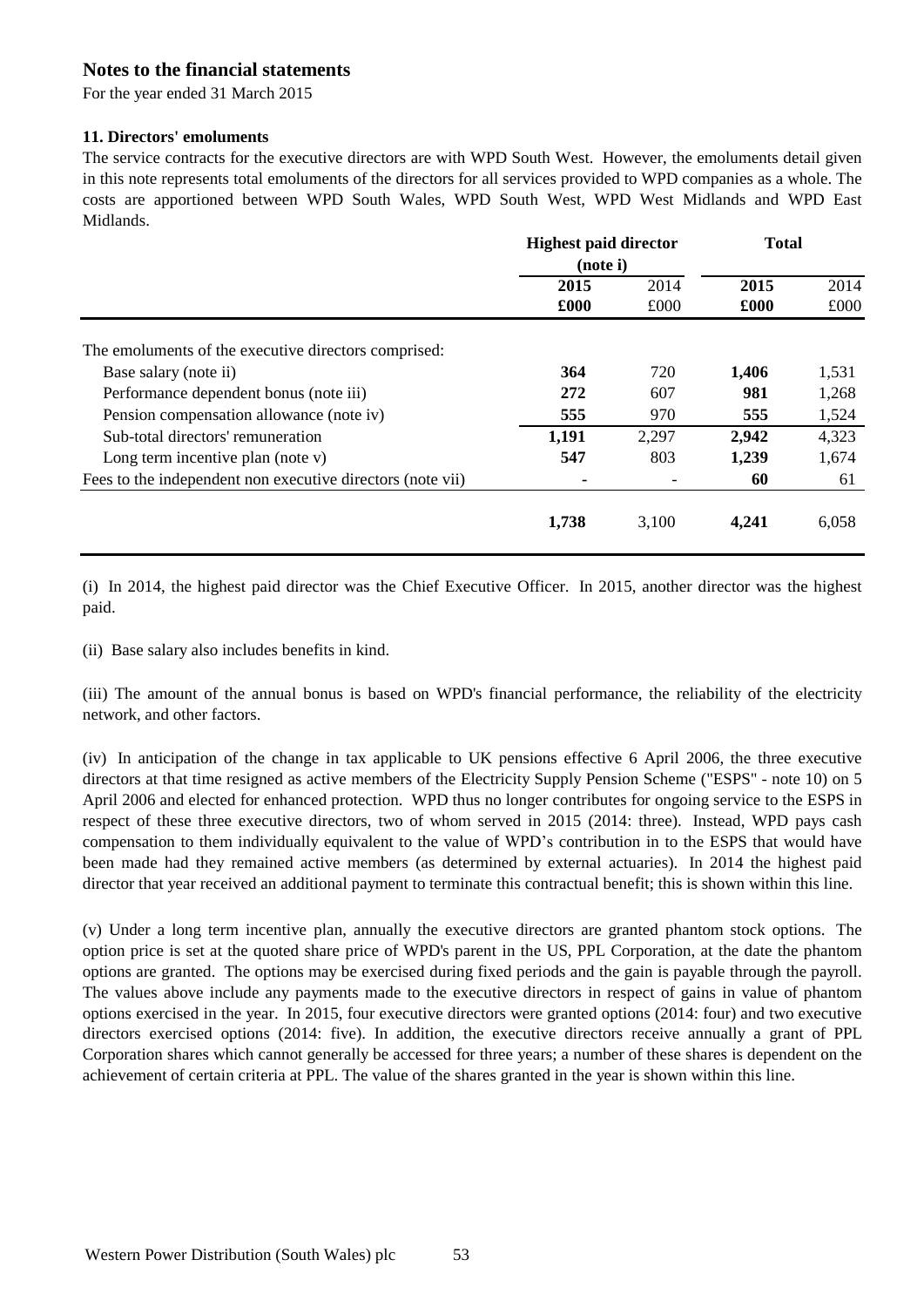For the year ended 31 March 2015

### **11. Directors' emoluments (continued)**

(vi) During the year, five executive directors (2014: five) were members of the defined benefit ESPS of which three (2014: two) were active members (see (iv) above). At 31 March 2015, the highest paid director that year had accrued annual pension benefits of £184,856. The benefits shown assume that an option to convert an element of the annual benefits to a lump sum payable on retirement is not exercised.

(vii) The two independent UK non-executive directors are entitled to fees as determined by the appropriate Board. No emoluments are paid to US based non-executive directors, who are officers of PPL, in respect of their services as directors to the groups.

|                                   | Leasehold<br>improvements | Distribution<br>network | Fixtures &<br>equipment | Vehicles &<br>mobile plant | Deduct:<br>customers'<br>contributions | Total       |
|-----------------------------------|---------------------------|-------------------------|-------------------------|----------------------------|----------------------------------------|-------------|
|                                   | $\pounds$ m               | $\pounds$ m             | $\pounds$ m             | $\pounds$ m                | $\pounds$ m                            | $\pounds$ m |
| Cost                              |                           |                         |                         |                            |                                        |             |
| At 1 April 2014                   | 0.2                       | 1,959.8                 | 24.9                    | 10.4                       | (401.7)                                | 1,593.6     |
| <b>Additions</b>                  |                           | 138.4                   | 6.6                     | 1.8                        | (24.6)                                 | 122.2       |
| Transfers from Group undertakings |                           |                         | 5.4                     |                            |                                        | 5.4         |
| Disposals and retirements         | $\overline{\phantom{a}}$  | (18.9)                  | (5.4)                   | (0.1)                      | $\overline{\phantom{a}}$               | (24.4)      |
| At 31 March 2015                  | 0.2                       | 2,079.3                 | 31.5                    | 12.1                       | (426.3)                                | 1,696.8     |
| <b>Depreciation</b>               |                           |                         |                         |                            |                                        |             |
| At 1 April 2014                   |                           | 602.7                   | 12.0                    | 1.9                        | (133.3)                                | 483.3       |
| Charge for the year               |                           | 31.8                    | 6.3                     | 1.7                        | (7.0)                                  | 32.8        |
| Disposals and retirements         |                           | (18.9)                  | (5.4)                   | (0.1)                      |                                        | (24.4)      |
| At 31 March 2015                  |                           | 615.6                   | 12.9                    | 3.5                        | (140.3)                                | 491.7       |
| Net book value                    |                           |                         |                         |                            |                                        |             |
| <b>At 31 March 2015</b>           | 0.2                       | 1,463.7                 | 18.6                    | 8.6                        | (286.0)                                | 1,205.1     |
| At 1 April 2014                   | 0.2                       | 1,357.1                 | 12.9                    | 8.5                        | (268.4)                                | 1,110.3     |

#### **12. Tangible fixed assets**

The net book value of land and buildings reported within distribution network assets comprises:

|                             | 2015<br>$\mathbf{f}_{\mathbf{m}}$ | 2014<br>$\pounds$ m |
|-----------------------------|-----------------------------------|---------------------|
| Freehold<br>Short leasehold | 86.7<br>0.1                       | 78.1<br>0.1         |
|                             |                                   |                     |

Leasehold improvements above relate to a non-network property held on a long term lease. Customers' contributions relate entirely to the construction of the distribution network.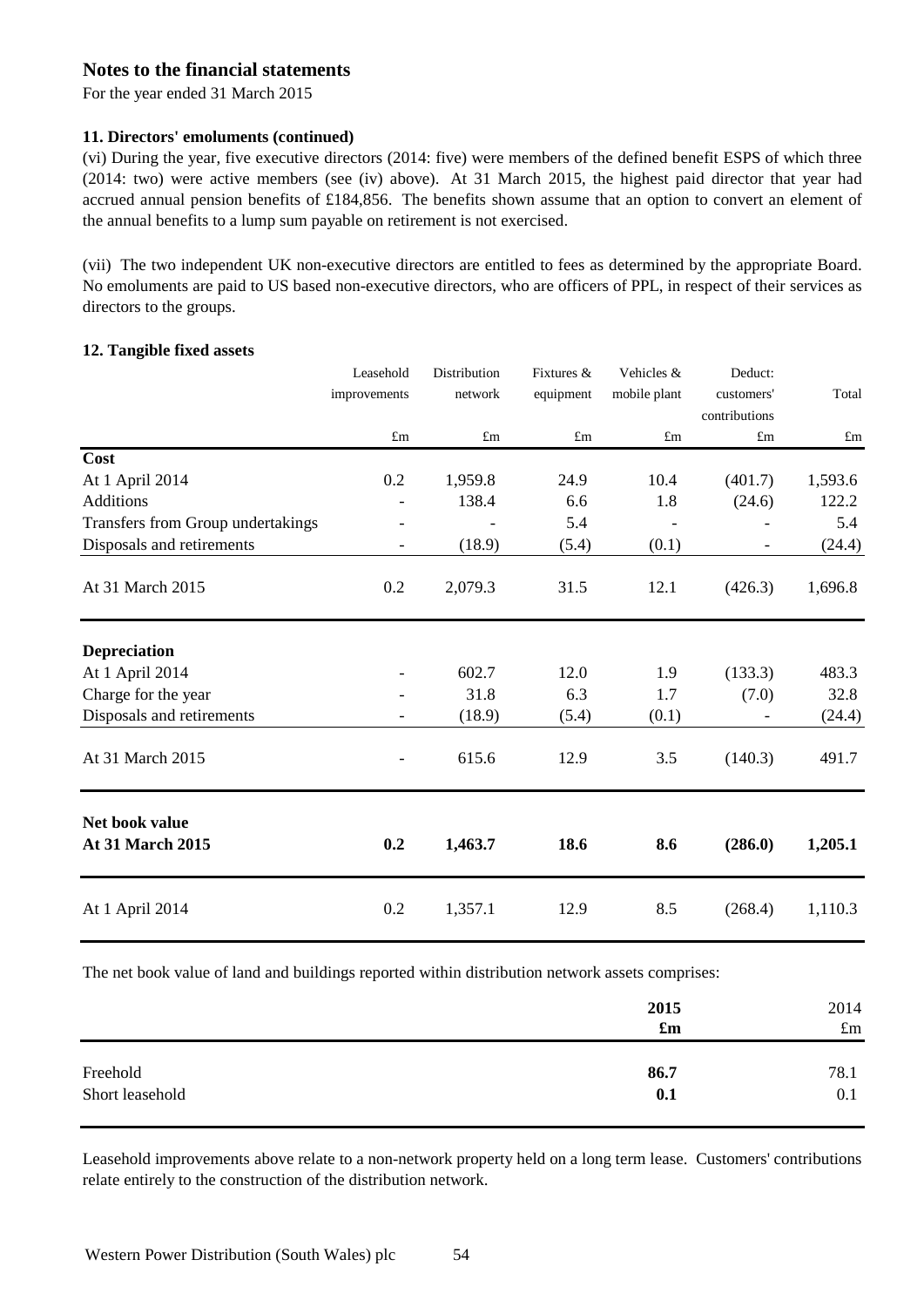For the year ended 31 March 2015

### **12. Tangible fixed assets (continued)**

Included within the Company's fixed assets are assets in the course of construction amounting at 31 March 2015 to £8.0m (2014: £8.8m) and land at a cost of £27.7m (2014: £24.1m).

During the year the Company reviewed the useful economic lives of its distribution network assets. Effective 1 December 2014, after considering information from Ofgem and other internal and external surveys, the weighted average useful lives of network assets were extended from an average of approximately 55 years to an average of approximately 69 years. The effect of this revision is a reduction in the charge to profit before tax for the year of £2.8m.

### **13. Stocks**

|                                               | 2015                      | 2014        |
|-----------------------------------------------|---------------------------|-------------|
|                                               | £m                        | $\pounds$ m |
| Raw materials and consumables                 | 1.2                       | 1.1         |
|                                               | 1.2                       | 1.1         |
| 14. Debtors                                   |                           |             |
|                                               | 2015                      | 2014        |
|                                               | $\mathbf{f}_{\mathbf{m}}$ | $\pounds$ m |
| Amounts falling due within one year:          |                           |             |
| Trade debtors                                 | 44.9                      | 44.1        |
| Amounts owed by other WPD undertakings        | 32.3                      | 19.7        |
| Reimbursement agreement re WPUPS (Note 10(e)) | 16.2                      | 16.0        |
| Prepayments                                   | 3.1                       | 2.9         |
|                                               | 96.5                      | 82.7        |
| Amounts falling due after more than one year: |                           |             |
| Reimbursement agreement re WPUPS (Note 10(e)) | 60.9                      | 59.7        |
| Prepayments                                   | 0.1                       | 0.1         |
|                                               | 61.0                      | 59.8        |

Amounts owed by other WPD undertakings are unsecured and are repayable on demand.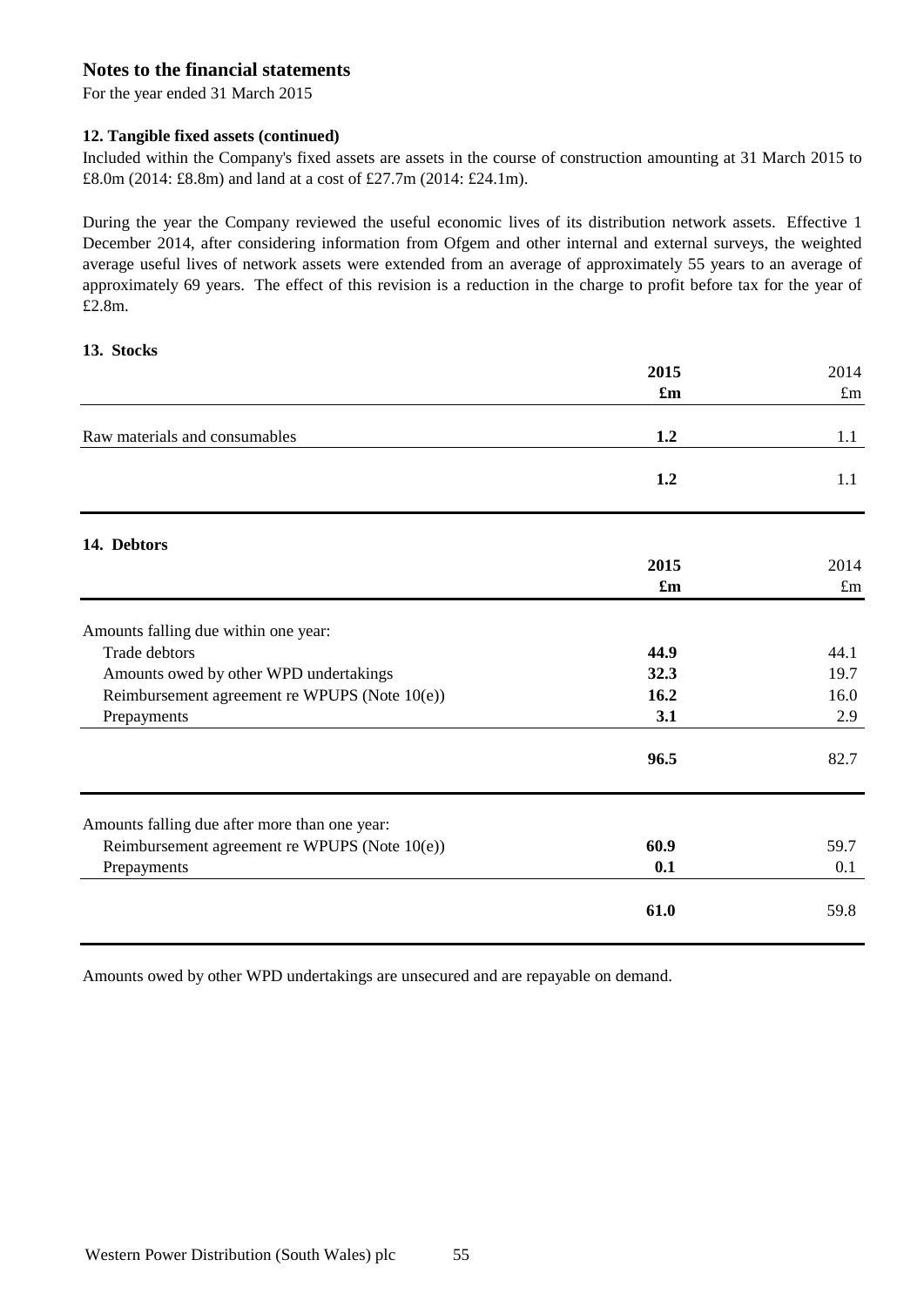For the year ended 31 March 2015

### **15. Creditors**

|                                                            | 2015                      | 2014        |
|------------------------------------------------------------|---------------------------|-------------|
|                                                            | $\mathbf{f}_{\mathbf{m}}$ | $\pounds$ m |
| Amounts falling due within one year:                       |                           |             |
| Payments received on account                               | 17.9                      | 15.4        |
| Trade creditors                                            | 4.2                       | 3.9         |
| Amounts owed to other WPD undertakings                     | 0.7                       | 2.7         |
| UK corporation tax                                         | 11.3                      | 7.2         |
| Other taxation and social security                         | 9.6                       | 9.1         |
| Accruals and deferred income                               | 23.1                      | 21.5        |
|                                                            | 66.8                      | 59.8        |
| Amounts falling due after more than one year:              |                           |             |
| Unsecured borrowings repayable after more than five years: |                           |             |
| £150m 9.25% Eurobonds 2020                                 | 149.4                     | 149.3       |
| £225m 4.804% bonds 2037                                    | 219.8                     | 219.6       |
| £200m 5.75% bonds 2040                                     | 197.1                     | 196.9       |
|                                                            | 566.3                     | 565.8       |

Amounts owed to other WPD undertakings are unsecured and are repayable on demand.

Unsecured borrowings are stated net of unamortised issue costs of £7.1m (2014: £7.5m). These costs together with the interest expense are allocated to the profit and loss account over the term of the bonds at a constant rate on the carrying amount.

| 16. Provisions for liabilities and charges | Deferred<br>taxation<br>(Note 17) | Other       | Total         |
|--------------------------------------------|-----------------------------------|-------------|---------------|
|                                            | $\pounds$ m                       | $\pounds$ m | $\pounds$ m   |
| At 1 April 2014                            | 54.7                              | 0.8         | 55.5          |
| Arising during the year                    | 1.9                               | 0.3         | $2.2^{\circ}$ |
| Utilised during the year                   |                                   |             |               |
| At 31 March 2015                           | 56.6                              | 1.1         | 57.7          |

Other provisions at 31 March 2015 substantially relate to uninsured losses and an expected settlement of liabilities to the Electricity Association Technology Limited ("EATL") of £0.5m relating primarily to a pension deficit in that company. The liability in respect of the EATL is being settled over a period of approximately 9 years; the directors expect the remaining provisions to be settled within the next two years.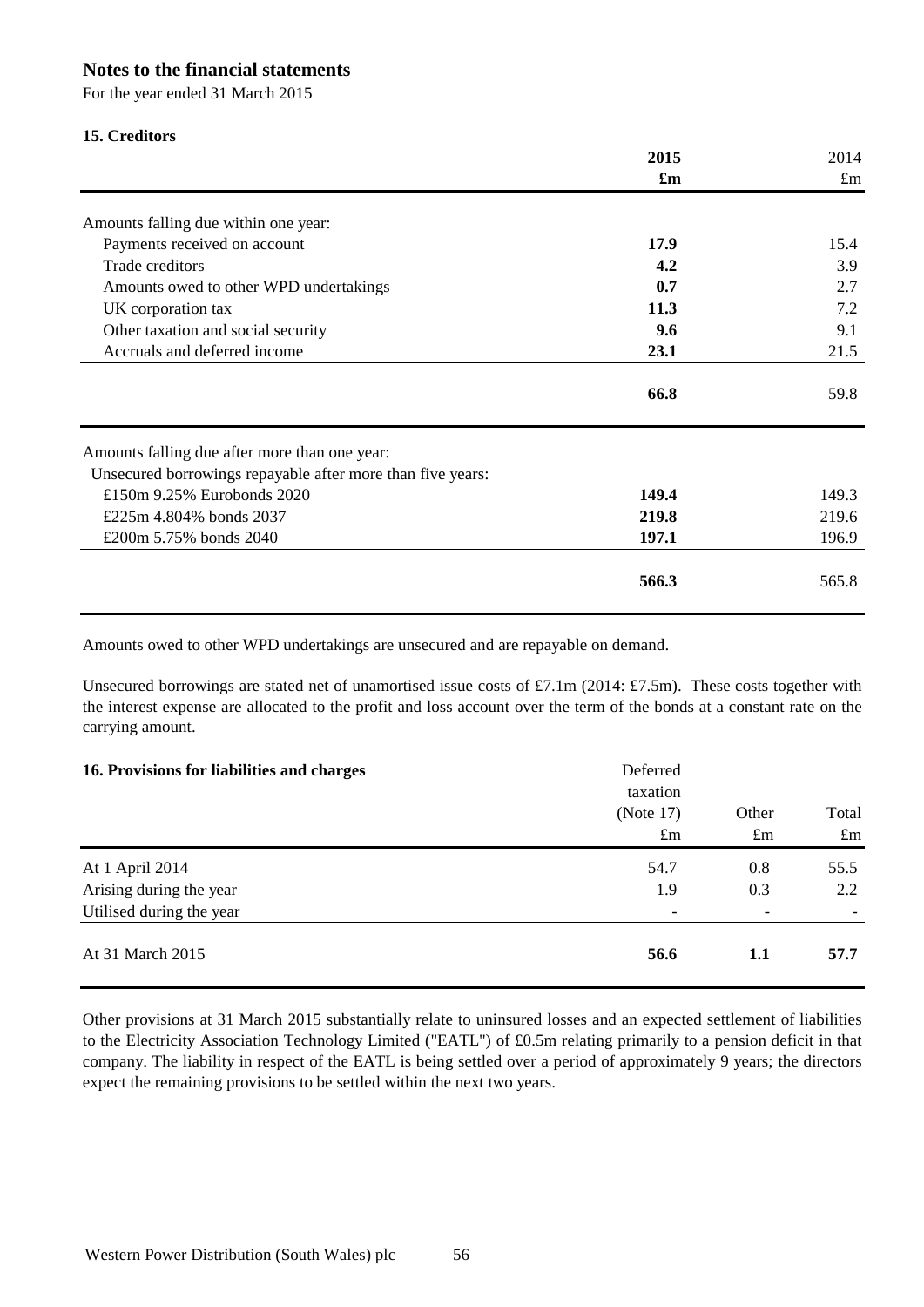For the year ended 31 March 2015

## **17. Deferred tax**

|                                                                                | 2015                      | 2014                |
|--------------------------------------------------------------------------------|---------------------------|---------------------|
|                                                                                | $\mathbf{f}_{\mathbf{m}}$ | $\pounds$ m         |
| Accelerated capital allowances                                                 | 105.2                     | 101.3               |
|                                                                                |                           |                     |
| Other timing differences                                                       | (2.2)                     | (0.6)               |
| Undiscounted provision for deferred tax                                        | 103.0                     | 100.7               |
| Discount                                                                       | (46.4)                    | (46.0)              |
| Discounted provision for deferred tax (Note 16)                                | 56.6                      | 54.7                |
| Deferred tax asset on pension liability (Note 10)                              | (15.6)                    | (15.3)              |
| Provision at end of year including deferred tax on pension liability           | 41.0                      | 39.4                |
|                                                                                | 2015<br>£m                | 2014<br>$\pounds$ m |
|                                                                                |                           |                     |
| Provision for deferred tax at 1 April                                          | 39.4                      | 41.6                |
| Deferred tax credit in profit and loss account (Note $7(a)$ )                  | 6.5                       | (11.8)              |
| Amount (credited)/charged to statement of total recognised gains and losses    | (4.9)                     | 9.6                 |
| Provision for deferred tax at 31 March                                         | 41.0                      | 39.4                |
| 18. Called-up share capital                                                    |                           |                     |
|                                                                                | 2015                      | 2014                |
|                                                                                | £                         | $\pounds$           |
|                                                                                |                           |                     |
| Allotted, called-up and fully paid:<br>503,442,224 ordinary shares of 50p each | 251,721,112               | 251,721,112         |
|                                                                                |                           |                     |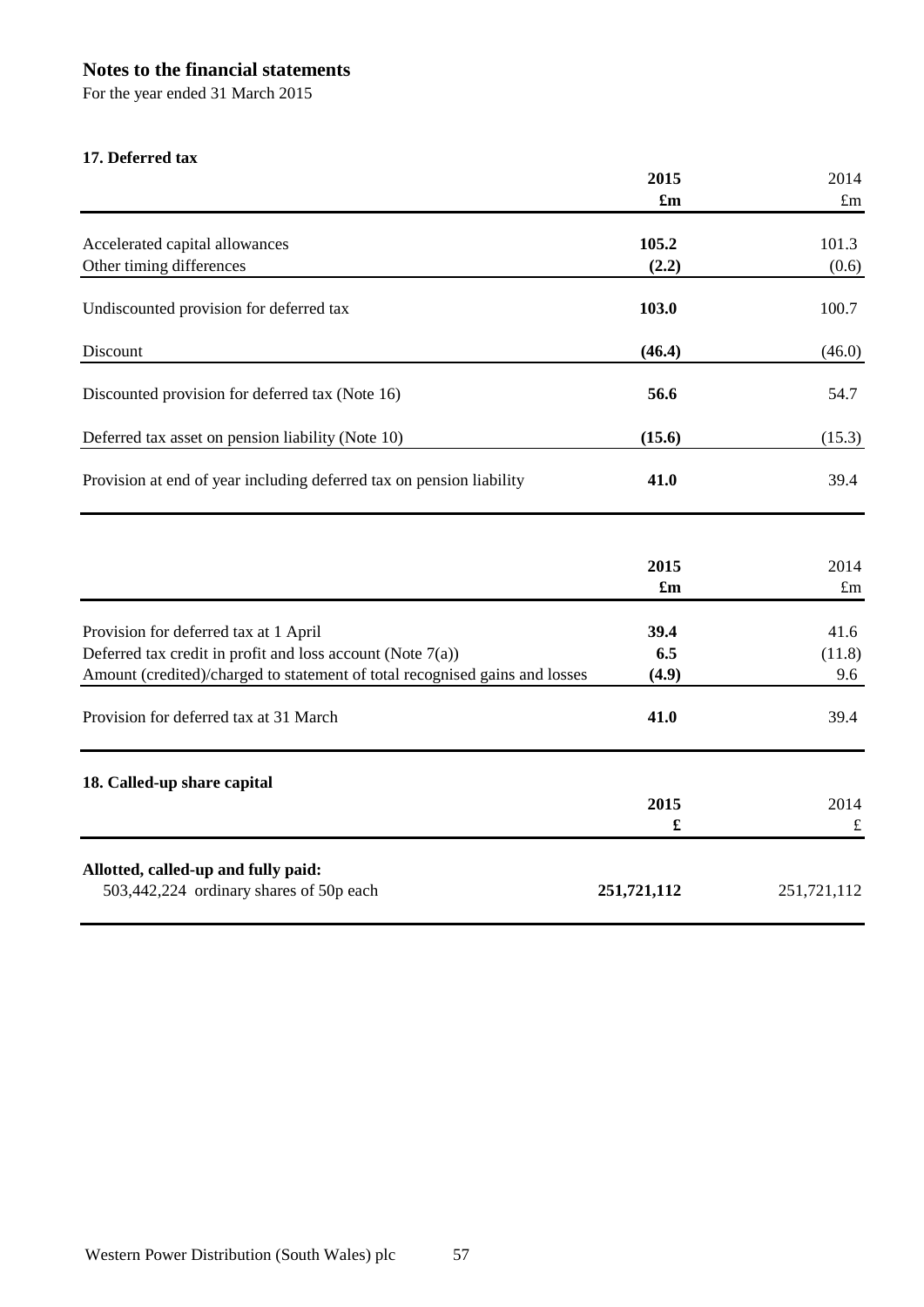For the year ended 31 March 2015

### **19. Reserves**

|                                                      | <b>Share</b> | Capital                  | Hedging     | Profit &    |
|------------------------------------------------------|--------------|--------------------------|-------------|-------------|
|                                                      |              | premium redemption       | reserve     | loss        |
|                                                      | account      | reserve                  |             | account     |
|                                                      | $\pounds$ m  | $\pounds$ m              | $\pounds$ m | $\pounds$ m |
| At 1 April 2014                                      | 23.2         | 5.1                      | 7.2         | 299.1       |
| Actuarial gain on pension schemes (Note 10)          |              |                          |             | (23.9)      |
| Movement on deferred tax relating to actuarial gain  |              |                          |             |             |
| recognised above                                     |              |                          |             | 4.8         |
| Reimbursement agreement relating to WPUPS pension    |              |                          |             |             |
| scheme (Note $10(e)$ )                               |              | $\overline{\phantom{0}}$ |             | 23.1        |
| Cash flow hedges transfer to net profit (net of tax) |              |                          | (0.5)       |             |
| Profit for the financial year                        |              |                          |             | 97.4        |
| Dividends (Note 8)                                   |              |                          |             | (50.5)      |
| At 31 March 2015                                     | 23.2         | 5.1                      | 6.7         | 350.0       |

The share premium account arose on the issue of shares under share option schemes and the capital redemption reserve is in respect of the purchase of its own shares by the Company, both prior to 1996.

The hedging reserve relates to value received in respect of interest rate derivatives entered into in anticipation of the issue of long-term debt. The gain is being amortised through the profit and loss account over the term of the debt.

### **20. Reconciliation of movements in equity shareholders' funds**

|                                                        | 2015                      | 2014        |
|--------------------------------------------------------|---------------------------|-------------|
|                                                        | $\mathbf{f}_{\mathbf{m}}$ | $\pounds$ m |
|                                                        |                           |             |
| Profit for the financial year                          | 97.4                      | 127.7       |
| Dividends on equity shares                             | (50.5)                    | (418.4)     |
| Net movement in hedging reserve                        | (0.5)                     | (0.3)       |
| Capital contribution*                                  |                           | 37.2        |
| Other recognised gains and losses relating to the year | 4.0                       | (9.0)       |
| Net increase/(decrease) in shareholders' funds         | 50.4                      | (262.8)     |
| Opening equity shareholders' funds                     | 586.3                     | 849.1       |
| Closing equity shareholders' funds                     | 636.7                     | 586.3       |

\* In January 2014, an indirect parent of the Company contributed its group relief receivable asset in respect of the Company to the Company for no consideration.